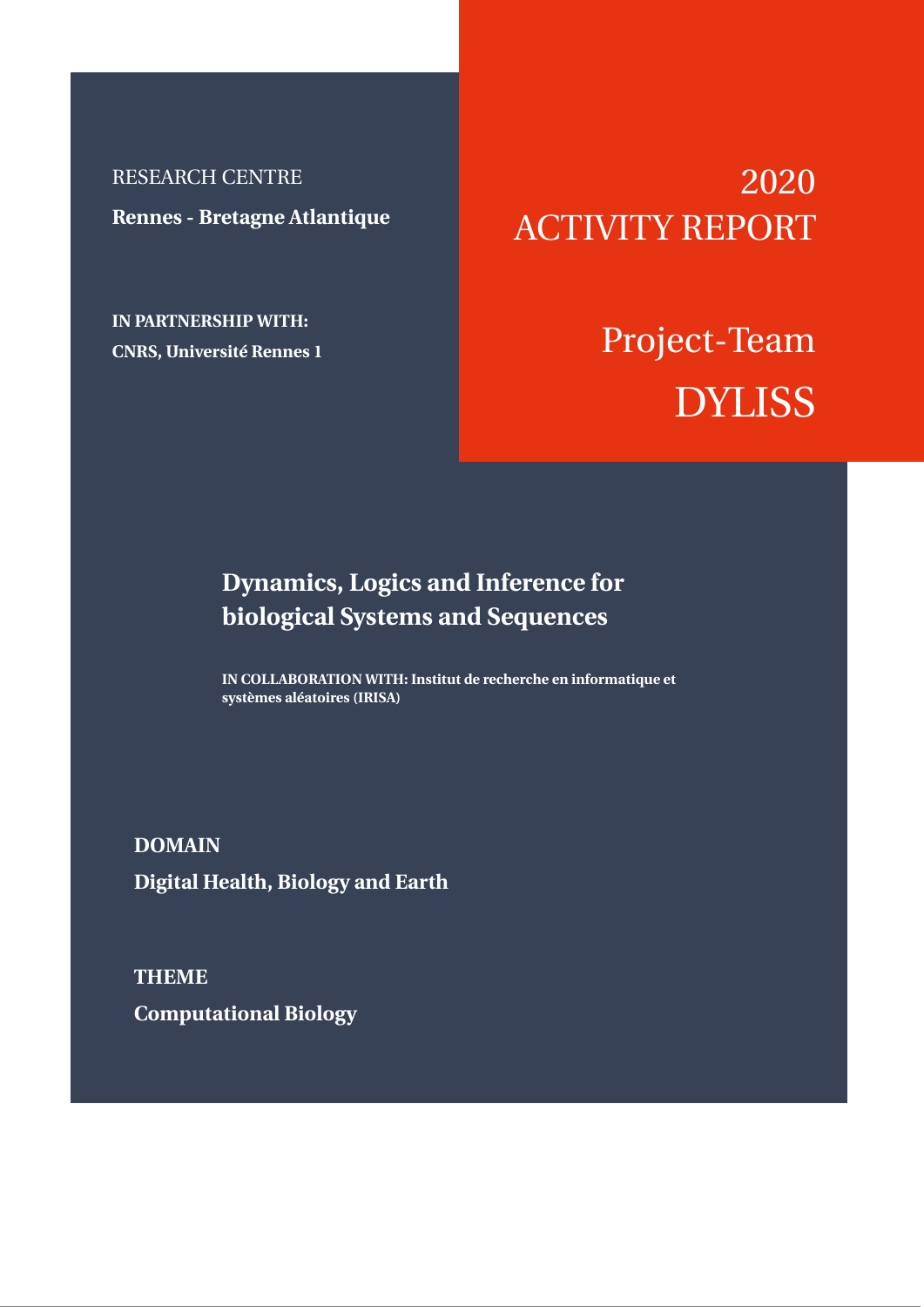## **Contents**

|             | <b>Project-Team DYLISS</b>                                                                                                                                                                                                                                                                                                                                                                                                                                                                                  | 1                                                                                          |
|-------------|-------------------------------------------------------------------------------------------------------------------------------------------------------------------------------------------------------------------------------------------------------------------------------------------------------------------------------------------------------------------------------------------------------------------------------------------------------------------------------------------------------------|--------------------------------------------------------------------------------------------|
|             | 1 Team members, visitors, external collaborators                                                                                                                                                                                                                                                                                                                                                                                                                                                            | $\overline{2}$                                                                             |
|             | 2 Overall objectives                                                                                                                                                                                                                                                                                                                                                                                                                                                                                        | 3                                                                                          |
| 3           | <b>Research program</b><br>3.1 Context: Computer science perspective on symbolic artificial intelligence<br>3.3<br>Regulation and signaling: detecting complex and discriminant signatures of phenotypes .<br>3.4                                                                                                                                                                                                                                                                                           | 4<br>$\overline{4}$<br>5<br>5<br>6<br>6<br>6<br>$\overline{7}$<br>$\overline{7}$<br>8<br>8 |
|             | <b>4</b> Application domains                                                                                                                                                                                                                                                                                                                                                                                                                                                                                | 8                                                                                          |
| $5^{\circ}$ | Social and environmental responsibility                                                                                                                                                                                                                                                                                                                                                                                                                                                                     | 9<br>9<br>9                                                                                |
| 6           | <b>Highlights of the year</b><br>6.2                                                                                                                                                                                                                                                                                                                                                                                                                                                                        | 10<br>10<br>10<br>10                                                                       |
| $\mathbf 7$ | <b>New software and platforms</b><br>7.1.2<br>7.1.3<br>7.1.4<br>7.1.5<br>7.1.6<br>7.1.7                                                                                                                                                                                                                                                                                                                                                                                                                     | 10<br><b>10</b><br>10<br>11<br>11<br>12<br>12<br>13<br>13                                  |
| 8<br>9      | <b>New results</b><br>8.2<br>Regulation and signaling: detecting complex and discriminant signatures of phenotypes<br>8.3<br><b>Bilateral contracts and grants with industry</b>                                                                                                                                                                                                                                                                                                                            | 14<br>14<br>14<br>-16<br>17                                                                |
|             |                                                                                                                                                                                                                                                                                                                                                                                                                                                                                                             | <sup>17</sup>                                                                              |
|             | <b>10 Partnerships and cooperations</b><br>10.1 International initiatives exceptional contact to contact the contact of the contact of the contact of the contact of the contact of the contact of the contact of the contact of the contact of the contact of the contac<br>10.2 International research visitors et al., and a series of the series of the series of the series of the series of the series of the series of the series of the series of the series of the series of the series of the ser | 17<br>17<br>17<br>18<br>18<br>18<br>19<br>-19                                              |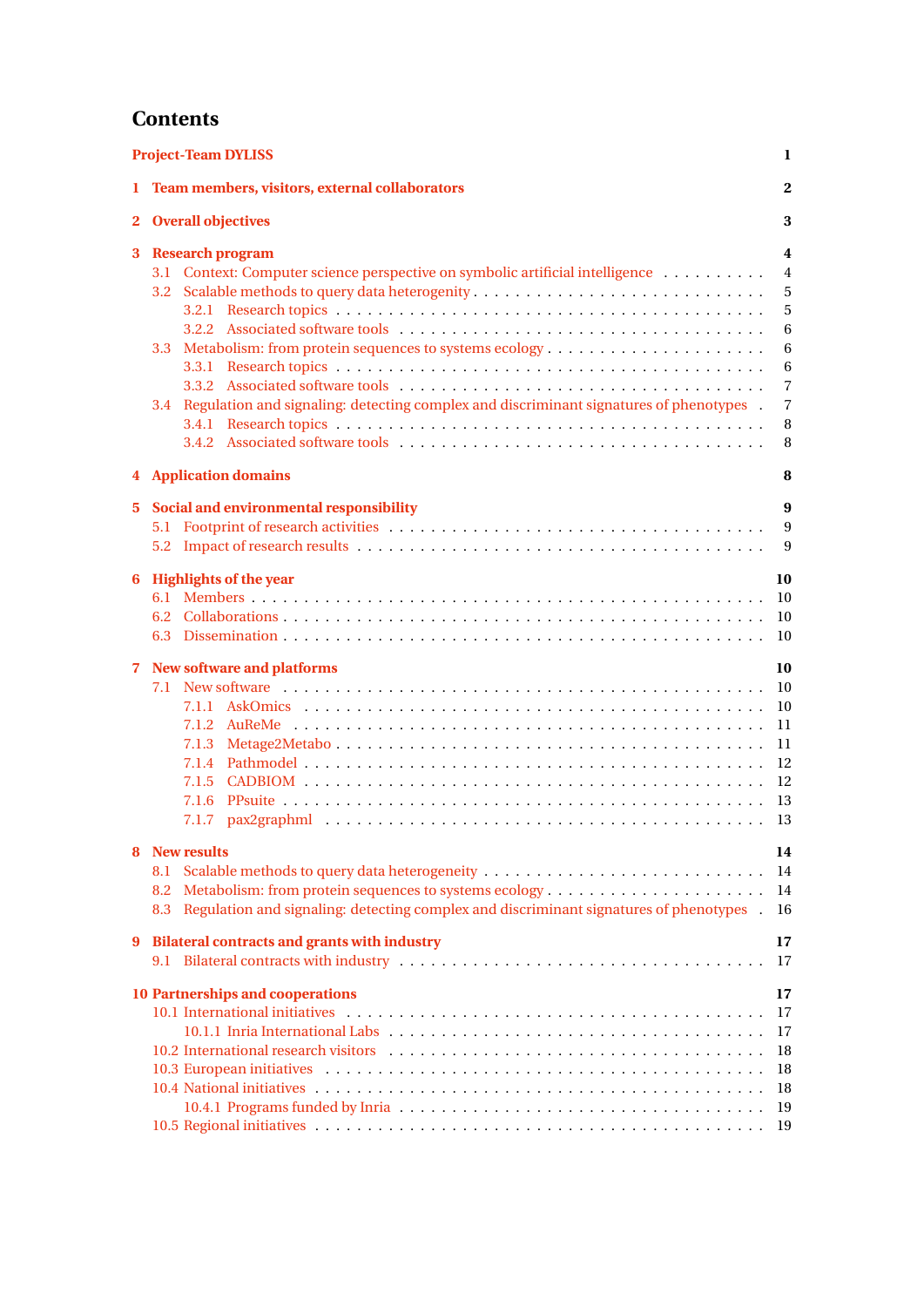| <b>11 Dissemination</b>        | 20 |  |
|--------------------------------|----|--|
|                                |    |  |
|                                |    |  |
|                                |    |  |
|                                |    |  |
|                                |    |  |
|                                |    |  |
|                                |    |  |
|                                |    |  |
|                                |    |  |
|                                |    |  |
|                                |    |  |
|                                |    |  |
|                                |    |  |
|                                |    |  |
|                                |    |  |
|                                |    |  |
|                                |    |  |
| 12 Scientific production<br>27 |    |  |
|                                |    |  |
|                                |    |  |
|                                |    |  |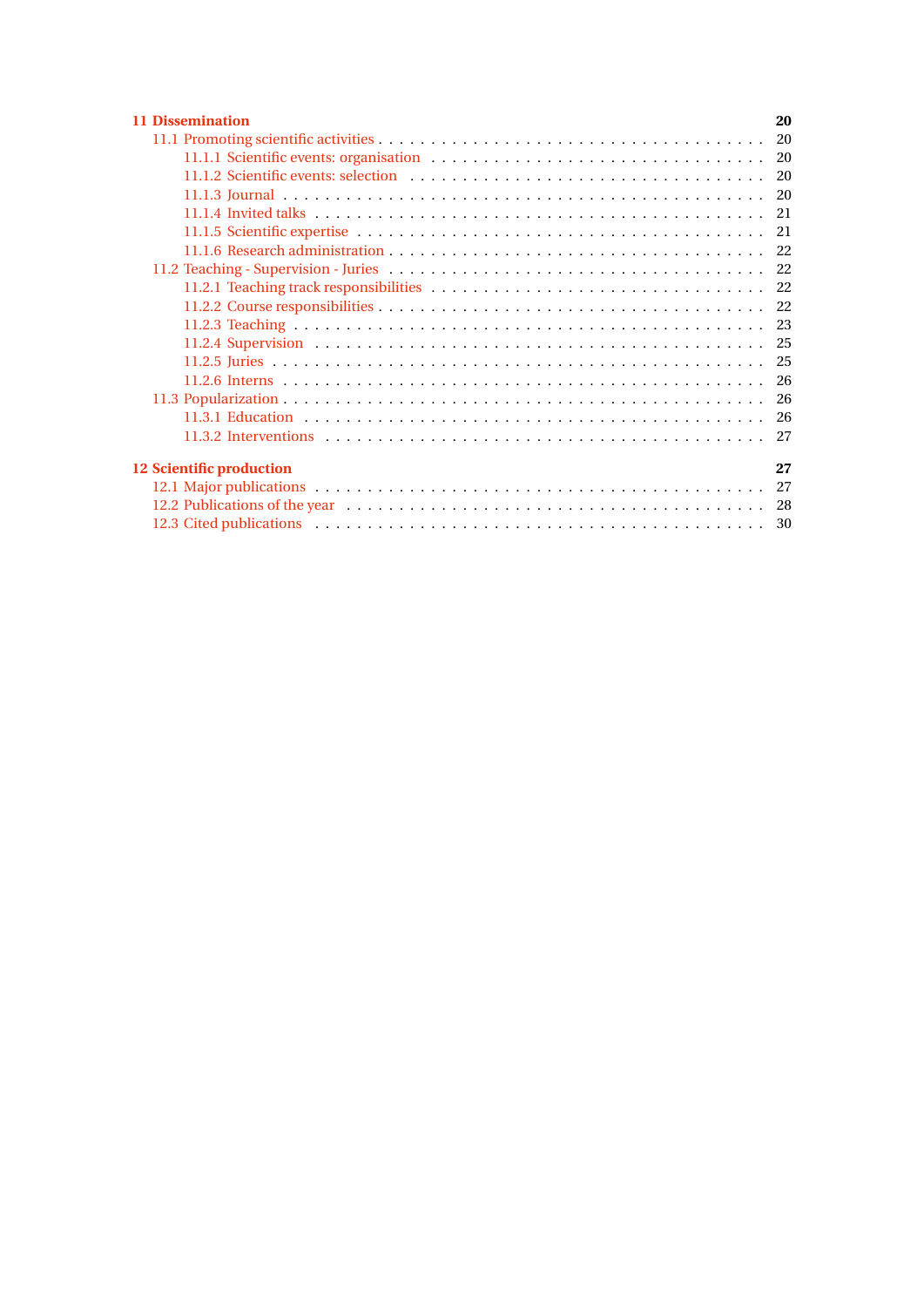## <span id="page-3-0"></span>**Project-Team DYLISS**

*Creation of the Team: 2012 January 01, updated into Project-Team: 2013 July 01*

## **Keywords**

#### **[Computer sciences and digital sciences](https://raweb.inria.fr/rapportsactivite/RA2020/static/keywords/ComputerScienceandDigitalScience.html)**

- A3.1.1. Modeling, representation
- A3.1.2. Data management, quering and storage
- A3.1.7. Open data
- A3.1.10. Heterogeneous data
- A3.2.3. Inference
- A3.2.4. Semantic Web
- A3.2.5. Ontologies
- A3.2.6. Linked data
- A3.3.3. Big data analysis
- A7.2. Logic in Computer Science
- A8.1. Discrete mathematics, combinatorics
- A8.2. Optimization
- A9.1. Knowledge
- A9.2. Machine learning
- A9.7. AI algorithmics
- A9.8. Reasoning

#### **[Other research topics and application domains](https://raweb.inria.fr/rapportsactivite/RA2020/static/keywords/OtherResearchTopicsandApplicationDomains.html)**

- B1.1.2. Molecular and cellular biology
- B1.1.7. Bioinformatics
- B1.1.10. Systems and synthetic biology
- B2.2.3. Cancer
- B2.2.5. Immune system diseases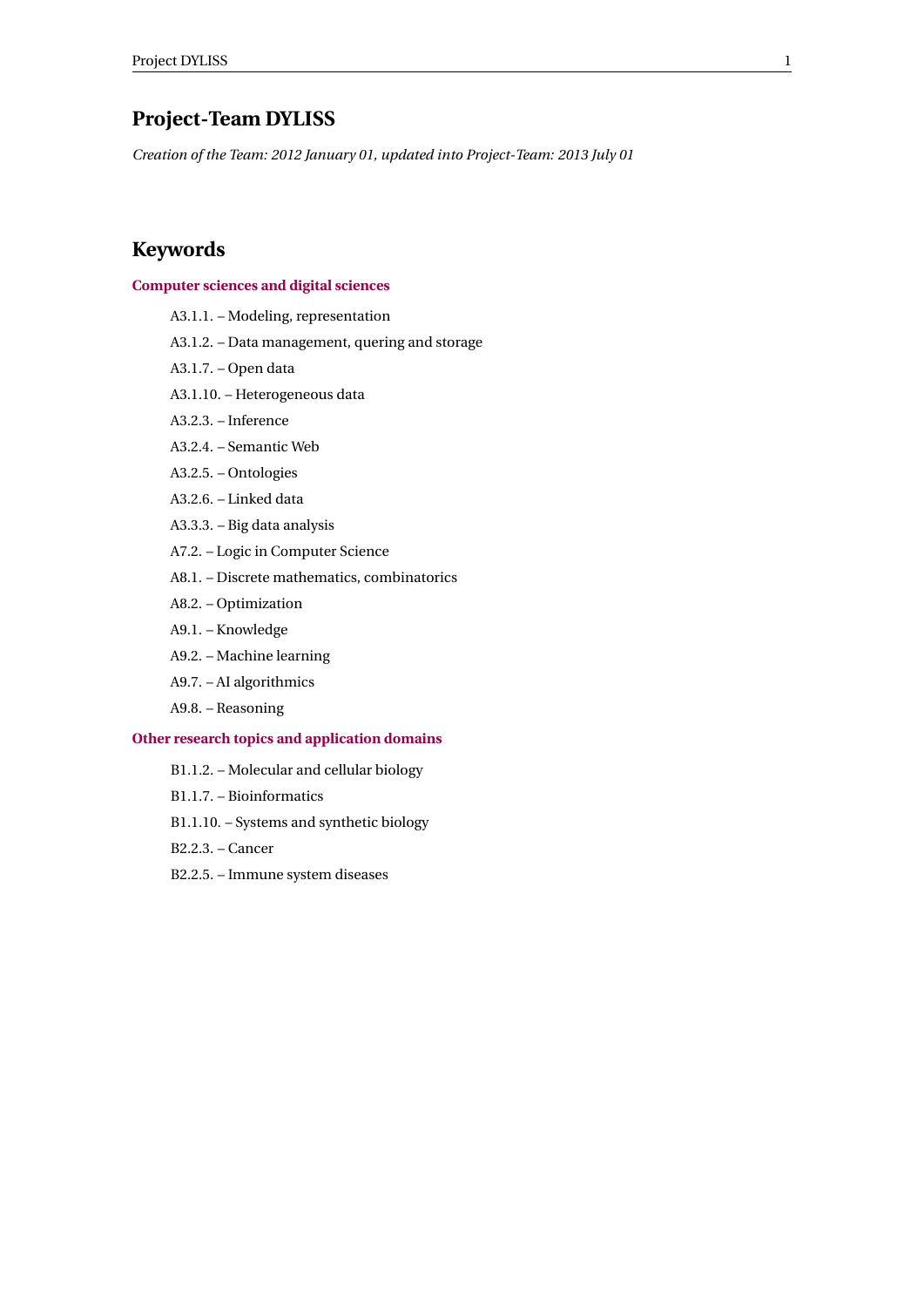## <span id="page-4-0"></span>**1 Team members, visitors, external collaborators**

#### **Research Scientists**

- Samuel Blanquart [Inria, Researcher]
- François Coste [Inria, Researcher]
- Marine Louarn [Univ de Rennes I, Researcher, from Sep 2020]
- Anne Siegel [CNRS, Senior Researcher, HDR]

#### **Faculty Members**

- Olivier Dameron [Team leader, Univ de Rennes I, Professor, HDR]
- Emmanuelle Becker [Univ de Rennes I, Associate Professor]
- Catherine Belleannée [Univ de Rennes I, Associate Professor]
- Yann Le Cunff [Univ de Rennes I, Associate Professor, from Dec 2020]

#### **Post-Doctoral Fellow**

• Celia Biane-Fourati [Inria, until Mar 2020]

#### **PhD Students**

- Meziane Aite [Insiliance SAS Paris, CIFRE, from Nov 2020]
- Arnaud Belcour [Inria]
- Matthieu Bougueon [INSERM, from Oct 2020]
- Nicolas Buton [Univ de Rennes I, from Oct 2020]
- Mael Conan [Univ de Rennes I]
- Olivier Dennler [INSERM]
- Nicolas Guillaudeux [Univ de Rennes I]
- Camille Juigne [Institut national de recherche pour l'agriculture, l'alimentation et l'environnement, from Dec 2020 (was engineer from Feb to Nov)]
- Virgilio Kmetzsch Rosa E Silva [Inria]
- Marine Louarn [Univ de Rennes I, until Aug 2020]
- Hugo Talibart [Univ de Rennes I]
- Pierre Vignet [Univ de Rennes I, until Nov 2020]
- Meline Wery [Univ de Rennes I, until Sep 2020]

#### **Technical Staff**

- Xavier Garnier [Inria, Engineer, until Sep 2020]
- Jeanne Got [CNRS, Engineer]
- Leo Milhade [CNRS, Engineer, from Nov 2020]
- Corentin Raphalen [CNRS, Engineer, from Nov 2020]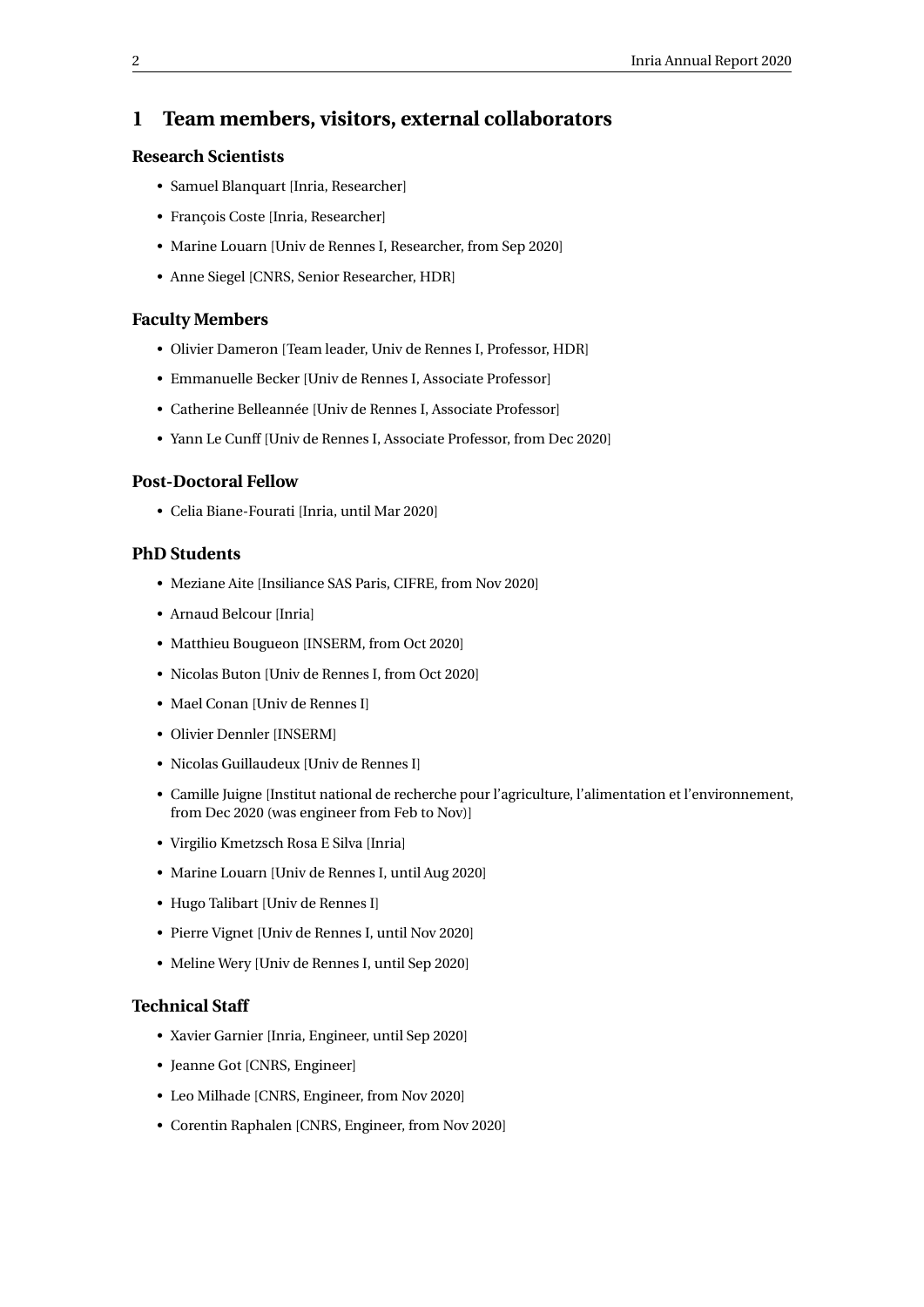#### **Interns and Apprentices**

- Eve Barre [Univ de Rennes I, from May 2020 until Jul 2020]
- Konogan Bourhy [Institut national de recherche pour l'agriculture, l'alimentation et l'environnement, from Feb 2020 until Jul 2020]
- Nicolas Buton [Univ de Rennes I, from Feb 2020 until Aug 2020]
- Adriana Concha Sepulveda [Inria, until Mar 2020]
- Quentin Delhon-Bugard [Univ de Rennes I, from Feb 2020 until Jul 2020]
- Pierre Gueracher [Inria, from Feb 2020 until Jun 2020]
- Maxime Leger [Inria, from May 2020 until Jul 2020]
- Malo Revel [Inria, from May 2020 until Jun 2020]
- Baptiste Ruiz [Inria, from Mar 2020 until Jun 2020]
- Jean Trippier De Lagrange [Inria, from May 2020 until Jul 2020]

#### **Administrative Assistant**

• Marie Le Roic [Inria]

#### **Visiting Scientist**

• Oumarou Abdou Arbi [Université Dan Dicko Dankoulodo Maradi - Niger, from Feb 2020 until Mar 2020]

#### **External Collaborators**

- Sebastien Auber [INSERM, until Jun 2020]
- Yann Le Cunff [Univ de Rennes I, until Nov 2020]
- François Moreews [Institut national de recherche pour l'agriculture, l'alimentation et l'environnement]
- Corentin Raphalen [Institut national de recherche pour l'agriculture, l'alimentation et l'environnement, from Feb 2020 until Jul 2020]
- Denis Tagu [Institut national de recherche pour l'agriculture, l'alimentation et l'environnement]
- Nathalie Théret [INSERM, HDR]

### <span id="page-5-0"></span>**2 Overall objectives**

**Bioinformatics context: from life data science to functional information about biological systems and unconventional species.** Sequence analysis and systems biology both consist in the interpretation of biological information at the molecular level, that concern mainly intra-cellular compounds. Analyzing genome-level information is the main issue of **sequence analysis**. The ultimate goal here is to build a full catalogue of bio-products together with their functions, and to provide efficient methods to characterize such bio-products in genomic sequences. In regards, contextual physiological information includes all cell events that can be observed when a perturbation is performed over a living system. Analyzing contextual physiological information is the main issue of **systems biology**.

For a long time, computational methods developed within sequence analysis and dynamical modeling had few interplay. However, the emergence and the democratization of new sequencing technologies (NGS, metagenomics) provides information to link systems with genomics sequences. In this research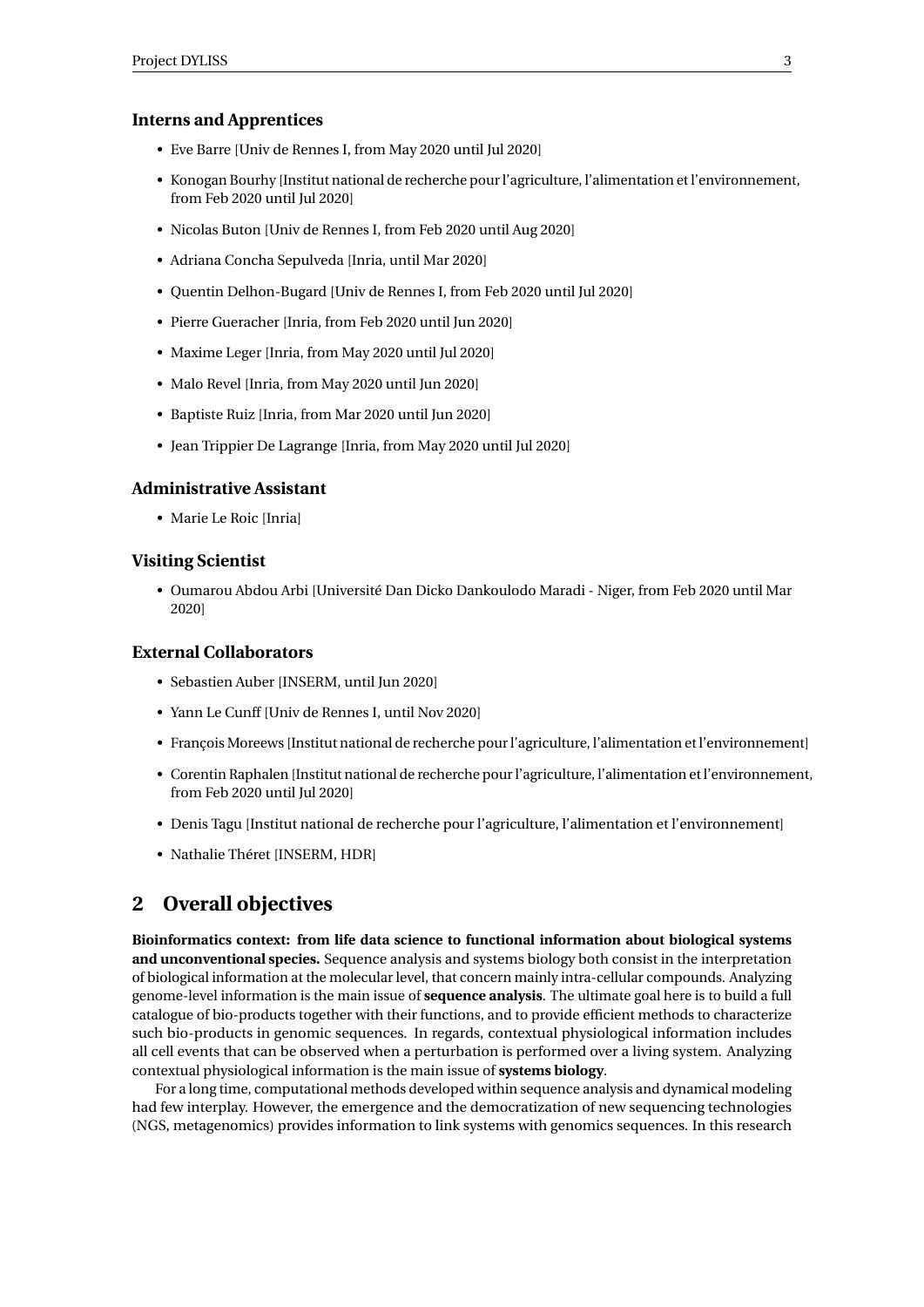area, the Dyliss team focuses on linking genomic sequence analysis and systems biology. **Our main applicative goal in biology is to characterize groups of genetic actors that control the phenotypic response of species when challenged by their environment**. **Our main computational goals are to develop methods for analyzing the dynamical response of a biological system, modeling and classifying families of gene products with sensitive and expressive languages, and identifying the main actors of a biological system within static interaction maps**. We first formalize and integrate in a set of logical or grammatical constraints both generic knowledge information (literature-based regulatory pathways, diversity of molecular functions, DNA patterns associated with molecular mechanisms) and speciesspecific information (physiological response to perturbations, sequencing...). We then rely on symbolic methods (Semantic Web technologies for data integration, querying as well as for reasoning with bioontologies, solving combinatorial optimization problems, formal classification) to compute the main features of the space of admissible models.

**Computational challenges.** The main challenges we face are **data incompleteness and heterogeneity, leading to non-identifiability**. Indeed, we have observed that the biological systems that we consider cannot be uniquely identifiable. Indded, "omics" technologies have allowed the number of measured compounds in a systems to increase tremendously. However, it appears that the theoretical number of different experimental measurements required to integrate these compounds in a single discriminative model has increased exponentially with respect to the number of measured compounds. Therefore, according to the current state of knowledge, there is no possibility to explain the data with a single model. Our rationale is that biological systems will still remain non-identifiable for a very long time. In this context, we favor **the construction and the study of a space of feasible models or hypotheses** including known constraints and facts on a living system rather than searching for a single discriminative optimized model. We develop methods allowing a precise and exhaustive investigation of this space of hypotheses. With this strategy, we are in position of developing experimental strategies to progressively shrink the space of hypotheses and gain in the understanding of the system.

**Bioinformatics challenges.** Our objectives in computer sciences are developed within the team in order to fit with three main bioinformatics challenges (1) data-science and knowledge-science for life sciences (see Section [3.2\)](#page-7-0) (2) Understanding metabolism (see Section [3.3\)](#page-8-1) (3) Characterizing regulatory and signaling phenotypes (see Section [3.4\)](#page-9-1).

**Implementing methods in software and platforms.** Seven platforms have been developped in the team for the last five years: Askomics, AuReMe, FinGoc, Caspo, Cadbiom, Logol, Protomata. They aim at guiding the user to progressively reduce the space of models (families of sequences of genes or proteins, families of keys actors involved in a system response, dynamical models) which are compatible with both knowledge and experimental observations. Most of our platforms are developed with the support of the GenOuest resource and data center hosted in the IRISA laboratory, including their computer facilities <https://www.genouest.org/>.

## <span id="page-6-0"></span>**3 Research program**

#### <span id="page-6-1"></span>**3.1 Context: Computer science perspective on symbolic artificial intelligence**

We develop methods that use an explicit representation of the relationships between heterogeneous data and knowledge in order to construct a space of hypotheses. Therefore, our objectives in computer science is mainly to develop accurate representations (oriented graphs, Boolean networks, automata, or expressive grammars) to iteratively capture the complexity of a biological system.

**Integrating data with querying languages: Semantic web for life sciences** The first level of complexity in the data integration process consists in confronting heterogeneous datasets. Both the size and the heretogeneity of life science data make their integration and analysis by domain experts impractical and prone to the streetlight effect (they will pick up the models that best match what they know or what they would like to discover). Our first objective involves the formalization and management of knowledge, that is, the explicitation of relations occurring in structured data. In this setting, our main goal is to facilitate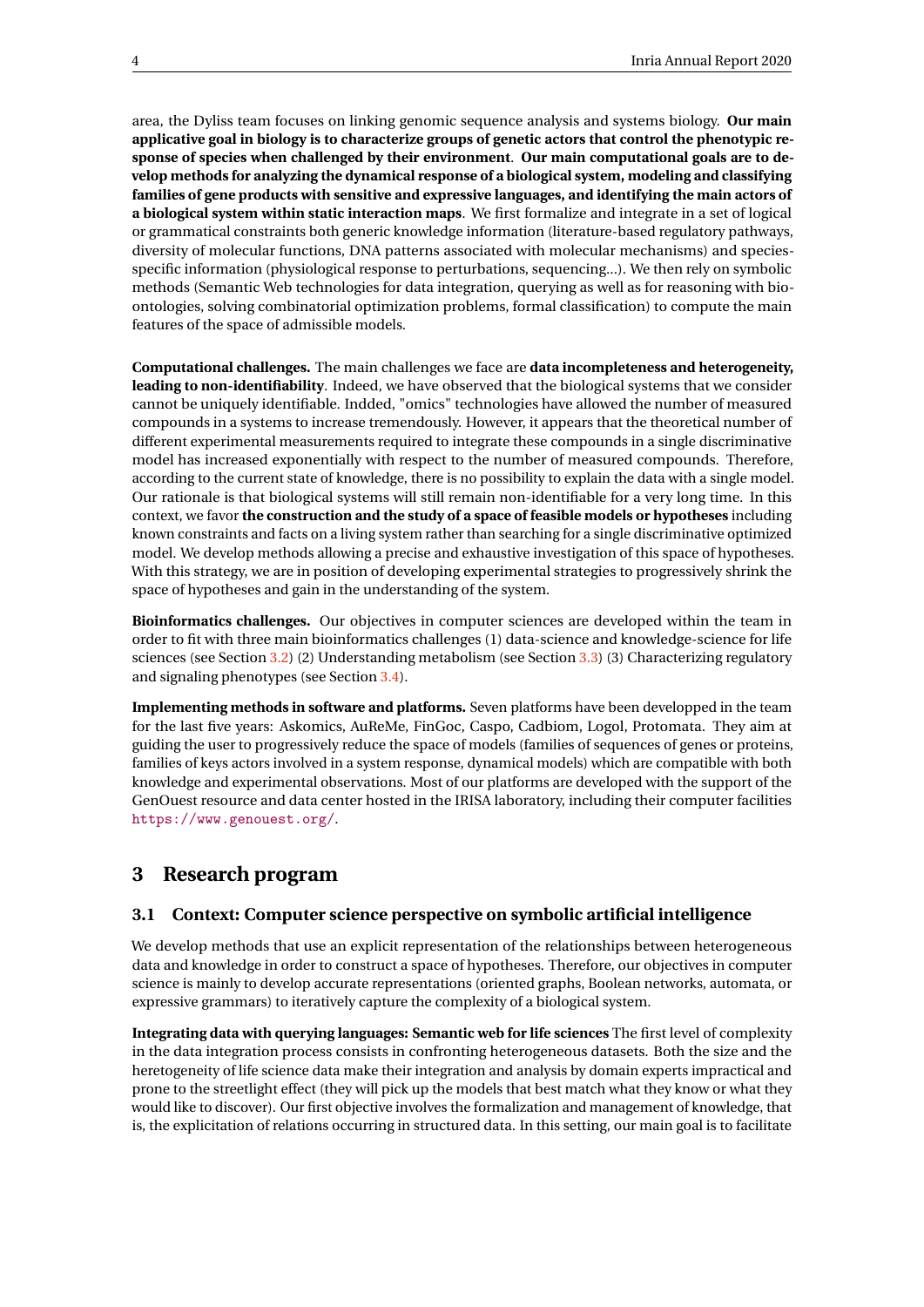and optimize the integration of Semantic Web resources with local users data by relying on the implicit data scheme contained in biological data and Semantic Web resources.

**Reasoning over structured data with constraint-based logical paradigms** Another level of complexity in life science integration is that very few paradigms exist to model the behavior of a complex biological system. This leads biologists to perform and formulate hypotheses in order to interpret their data. Our strategy is to interpret such hypotheses as combinatorial optimization problems allowing to reduce the family of models compatible with data. To that goal, we collaborate with Potsdam University in order to use and challenge the most recent developments of Answer Set Programming (ASP) [\[47\]](#page-33-0), a logical paradigm for solving constraint satisfiability and combinatorial optimization issues.

Our goal is therefore to provide scalable and expressive formal models of queries on biological networks with the focus of integrating dynamical information as explicit logical constraints in the modeling process.

**Characterizing biological sequences with formal syntactic models** Our last goal is to identify and characterize the function of expressed genes in non-model species, such as enzymes and isoforms functions in biological networks or specific functional features of metagenomic samples. These are insufficiently precise because of the divergence of biological sequences, the complexity of molecular structures and biological processes, and the weak signals characterizing these elements.

Our goal is therefore to develop accurate formal syntactic models (automata, grammars, abstract gene models) enabling us to represent sequence conservation, sets of short and degenerated patterns and crossing or distant dependencies. This requires both to determine classes of formal syntactic models allowing to handle biological complexity, and to automatically characterize the functional potential embodied in biological sequences with these models.

#### <span id="page-7-0"></span>**3.2 Scalable methods to query data heterogenity**

Confronted to large and complex data sets (raw data are associated with graphs depicting explicit or implicit links and correlations) almost all scientific fields have been impacted by the *big data issue*, especially genomics and astronomy [\[55\]](#page-33-1). In our opinion, life sciences cumulates several features that are very specific and prevent the direct application of big data strategies that proved successful in other domains such as experimental physics: the existence of **several scales of granularity** from microscopic to macroscopic and the associated issue of dependency propagation, datasets **incompleteness and uncertainty** including highly **heterogeneous** responses to a perturbation from one sample to another, and highly fragmented sources of information that **lacks interoperability**[\[46\]](#page-33-2). To explore this research field, we use techniques from symbolic data mining (Semantic Web technologies, symbolic clustering, constraint satisfaction and grammatical modelling) to take into account those life science features in the analysis of biological data.

#### <span id="page-7-1"></span>**3.2.1 Research topics**

**Facilitating data integration and querying** The quantity and inner complexity of life science data require semantically-rich analysis methods. A major challenge is then to combine data (from local project as well as from reference databases) and symbolic knowledge seamlessly. Semantic Web technologies (RDF for annotating data, OWL for representing symbolic knowledge, and SPARQL for querying) provide a relevant framework, as demonstrated by the success of Linked (Open) Data [\[34\]](#page-32-1). However, life science end users (1) find it difficult to learn the languages for representing and querying Semantic Web data, and consequently (2) miss the possibility they had to interact with their tabulated data (even when doing so was exceedingly slow and tedious). Our first objective in this axis is to develop accurate abstractions of datasets or knowledge repositories to facilitate their exploration with RDF-based technologies.

**Scalability of semantic web queries.** A bottleneck in data querying is given by the performance of federated SPARQL queries, which must be improved by several orders of magnitude to allow current massive data to be analyzed. In this direction, our research program focuses on the combination of *linked data fragments* [\[56\]](#page-33-3), query properties and dataset structure for decomposing federated SPARQL queries.

**Building and compressing static maps of interacting compounds** A final approach to handle heterogeneity is to gather multi-scale data knowledge into functional static map of biological models that can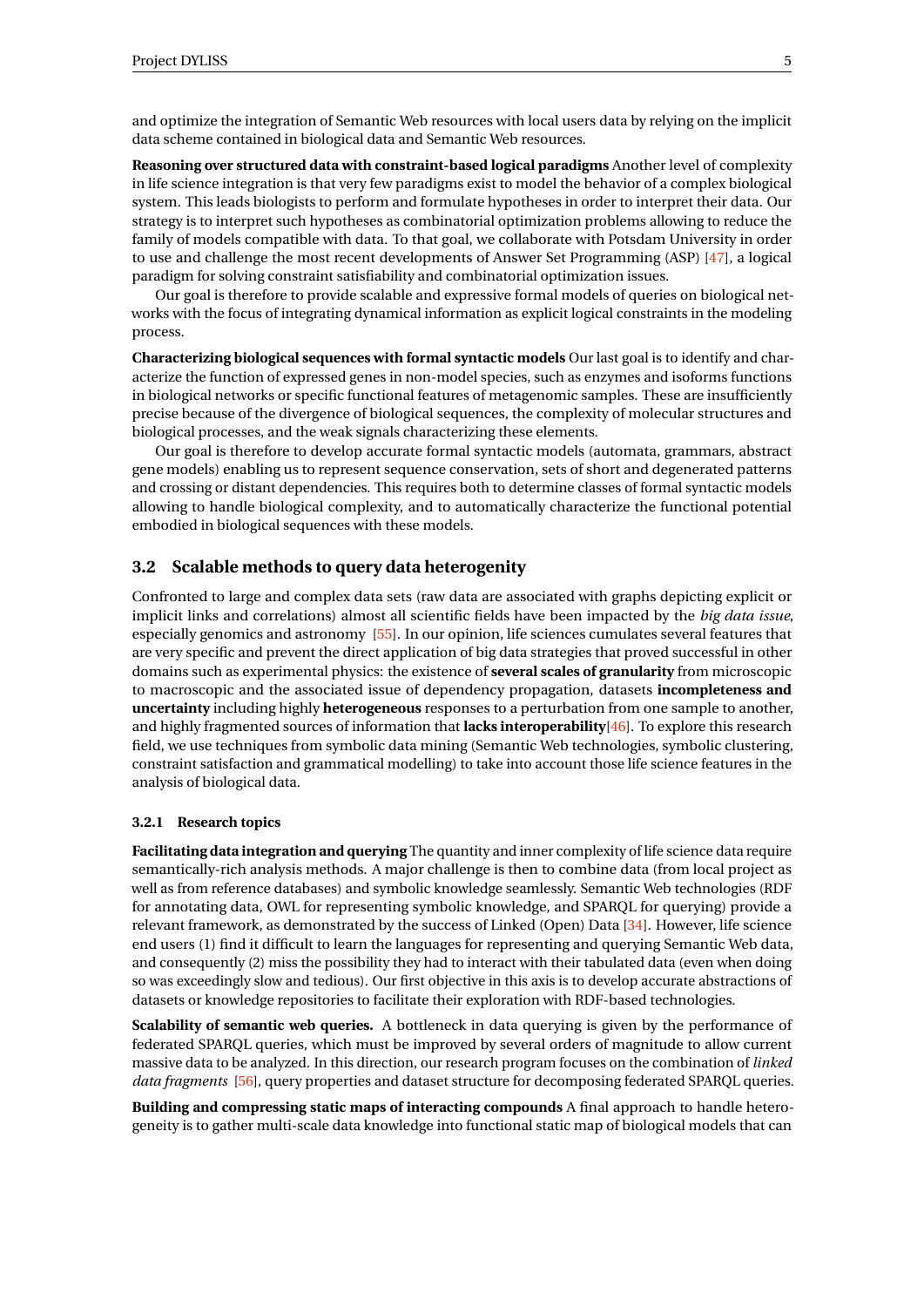be analyzed and/or compressed. This requires to linking genomics, metabolomics, expression data and protein measurement of several phenotypes into unified frameworks. In this direction, our main goal is to develop families of constraints, inspired by symbolic dynamical systems, to link datasets together. We currently focus on health (personalized medicine) and environmental (role of non-coding regulations, graph compression) datasets.

#### <span id="page-8-0"></span>**3.2.2 Associated software tools**

**AskOmics platform** AskOmics is an integration and interrogation software for linked biological data based on semantic web technologies<sup>[1](#page-8-3)</sup>. AskOmics aims at bridging the gap between end user data and the Linked (Open) Data cloud (LOD cloud). It allows heterogeneous bioinformatics data (formatted as tabular files or directly in RDF) to be loaded into a Triple Store system using a user-friendly web interface. It helps end users to (1) take advantage of the information readily available in the LOD cloud for analyzing there own data and (2) contribute back to the linked data by representing their data and the associated metadata in the proper format as well as by linking them to other resources. An originality is the graphical interface that allows any dataset to be integrated in a local RDF datawarehouse and SPARQL query to be built transparently and iteratively by a non-expert user.

**FinGoc-tools** The FinGoc tools allow filtering interaction networks with graph-based optimization criteria in order to elucidate the main regulators of an observed phenotype. The main added-value of these tools is to make explicit the criteria used to highlight the role of the main regulators.

(1) The KeyRegulatorFinder package searches key regulators of lists of molecules (like metabolites, enzymes or genes) by taking advantage of knowledge databases in cell metabolism and signaling<sup>[2](#page-8-4)</sup>. (2) The PowerGrasp python package implements graph compression methods oriented toward visualization, and based on power graph analysis<sup>[3](#page-8-5)</sup>. (3) The iggy package enables the repairing of an interaction graph with respect to expression data $^4\!$  $^4\!$  $^4\!$ .

#### <span id="page-8-1"></span>**3.3 Metabolism: from protein sequences to systems ecology**

Our researches in bioinformatics in relation with metabolic processes are driven by the understanding of non-model (eukaryote) species. Their metabolism have acquired specific features that we wish to identify with computational methods. To that goal, we combine sequence analysis with metabolic network analysis, with the final goal to understand better the metabolism of communities of organisms.

#### <span id="page-8-2"></span>**3.3.1 Research topics**

**Genomic level: characterizing functions of protein sequences** Precise characterization of functional proteins, such as enzymes or transporters, is a key to better understand and predict the actors involved in a metabolic process. In order to improve the precision of functional annotations, we develop machine learning approaches taking a sample of functional sequences as input to infer a grammar representing their key syntactical characteristics, including dependencies between residues. Our first goal is to enable an automatic semi-supervised refinement of enzymes classification [\[6\]](#page-29-3) by combining the Protomata-Learner [\[40\]](#page-32-2) framework - which captures local dependencies - with formal concept analysis. More challenging, we are exploring the learn of grammars representing long-distance dependencies such as those exhibited by contacts of amino-acids that are far in the sequence but close in the 3D protein folding.

#### **System level: enriching and comparing metabolic networks for non-model organisms**

Non-model organisms are associated with often incomplete and poorly annotated sequences, leading to draft networks of their metabolism which largely suffer from incompleteness. In former studies, the team has developed several methods to improve the quality of eukaryotes metabolic networks, by solving several variants of the so-called *Metabolic Network gap-filling problem* with logical programming

<span id="page-8-3"></span><sup>1</sup><https://github.com/askomics/askomics>

<span id="page-8-4"></span><sup>2</sup><http://biowic.inria.fr/>

<span id="page-8-5"></span><sup>3</sup><http://github.com/aluriak/powergrasp>

<span id="page-8-6"></span><sup>4</sup><http://bioasp.github.io/iggy/>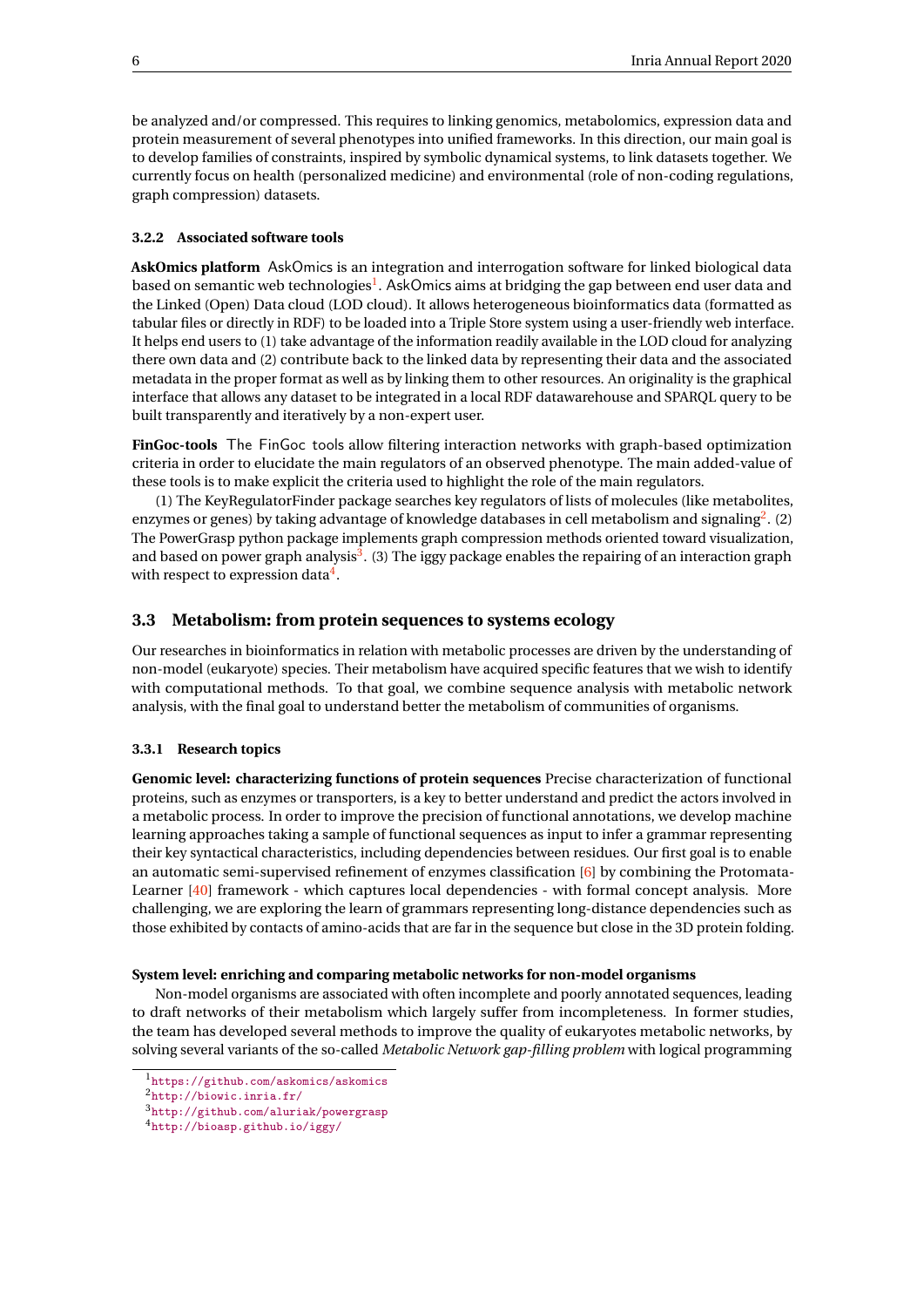approaches  $[10, 9]$  $[10, 9]$  $[10, 9]$ . The main drawback of these approaches is that they cannot scale to the reconstruction and comparison of families of metabolic networks. Our main objective is therefore to develop new tools for the comparison of species strains at the metabolic level.

**Consortium level: exploring the diversity of community consortia** A new emerging field is system ecology, which aims at building predictive models of species interactions within an ecosystem for deciphering cooperative and competitive relationships between species [\[45\]](#page-33-4). This field raises two new issues (1) uncertainty on the species present in the ecosystem and (2) uncertainty about the global objective governing an ecosystem. To address these challenges, our first research focus is the inference of metabolic exchanges and relationships for transporter identification, based on our expertise in metabolic network gap-filling. A second very challenging focus is the prediction of transporters families by obtaining refined characterization of transporters, which are quite unexplored apart from specific databases [\[53\]](#page-33-5).

#### <span id="page-9-0"></span>**3.3.2 Associated software tools**

**Protomata**[5](#page-9-2) is a machine learning suite for the inference of automata characterizing (functional) families of proteins at the sequence level. It provides programs to build a new kind of sequences alignments (said partial and local), learn automata and search for new family members in sequence databases. By enabling to model dependencies between positions, automata are more expressive than classical tools (PSSMs, Profile HMMs, or Prosite Patterns) and are well suited to predict new family members with a high specificity. This suite is for instance embedded in the cyanolase database [\[40\]](#page-32-2) to automate its updade and was used for refining the classification of HAD enzymes [\[6\]](#page-29-3) or identify shared conservations in the core proteome of extracellular vesicles produced by human and animal *S. aureus* strains [\[26\]](#page-31-0).

**AuReMe workspace** is designed for tractable reconstruction of metabolic networks<sup>[6](#page-9-3)</sup> The toolbox allows for the Automatic Reconstruction of Metabolic networks based on the combination of multiple heterogeneous data and knowledge sources [\[1\]](#page-29-6). The main added-values are the inclusion of graphbased tools relevant for the study of non-classical organisms (Meneco and Menetools packages), the possibility to trace the reconstruction and curation procedures (Padmet and Padmet-utils packages), and the exploration of reconstructed metabolic networks with wikis (wiki-export package, see: [http:](http://aureme.genouest.org/wiki.html) [//aureme.genouest.org/wiki.html](http://aureme.genouest.org/wiki.html)). It also generated outputs to explore resulting networks with Askomics. It has been used for reconstructing metabolic networks of micro and macro-algae[\[51\]](#page-33-6), extremophile bacteria[\[42\]](#page-32-3) and communities of organisms[\[4\]](#page-29-7).

**Mpwt** is a Python package for running Pathway Tools<sup>[7](#page-9-4)</sup> on multiple genomes using multiprocessing. Pathway Tools is a comprehensive systems biology software system that is associated with the BioCyc database collection<sup>[8](#page-9-5)</sup>. Pathway Tools is very used for reconstructing metabolic networks.

**Metage2metabo** is a Python tool to perform graph-based metabolic analysis starting from annotated genomes (reference genomes or metagenome-assembled genomes). It uses Mpwt to reconstruct metabolic networks for a large number of genomes. The obtained metabolic networks are then analyzed individually and collectively in order to get the added value of metabolic cooperation in microbiota over individual metabolism and to identify and screen interesting organisms among all.

## <span id="page-9-1"></span>**3.4 Regulation and signaling: detecting complex and discriminant signatures of phenotypes**

On the contrary to metabolic networks, regulatory and signaling processes in biological systems involves agents interacting at different granularity levels (from genes, non-coding RNAs to protein complexes) and different time-scales. Our focus is on the reconstruction of large-scale networks involving multiple scales processes, from which controllers can be extracted with symbolic dynamical systems methods. A particular attention is paid to the characterization of products of genes (such as isoform) and of perturbations to identify discriminant signature of pathologies.

<span id="page-9-2"></span><sup>5</sup><http://protomata-learner.genouest.org>

<span id="page-9-3"></span><sup>6</sup><http://aureme.genouest.org/>

<span id="page-9-4"></span><sup>7</sup><http://bioinformatics.ai.sri.com/ptools/>

<span id="page-9-5"></span><sup>8</sup><https://biocyc.org/>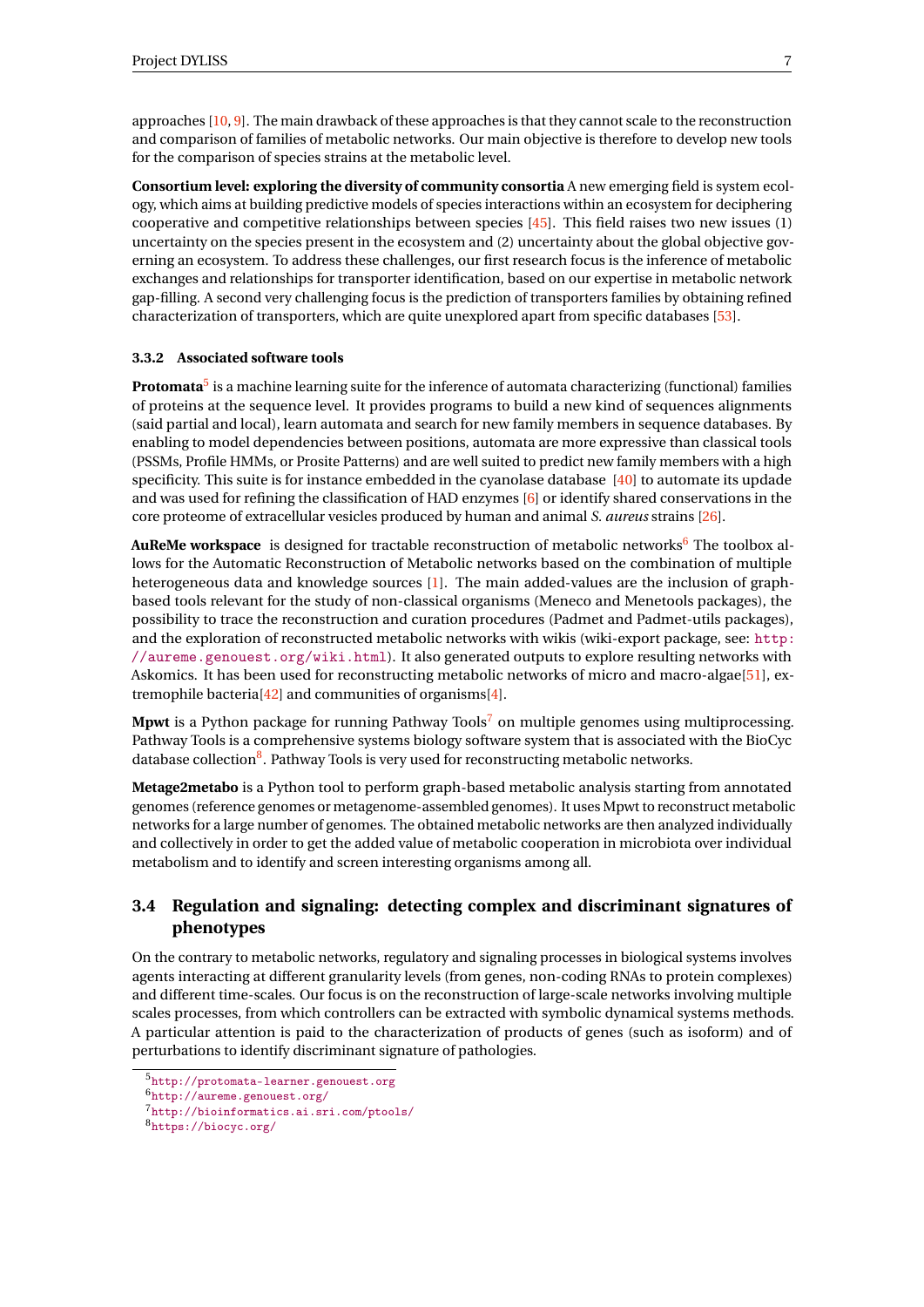#### <span id="page-10-0"></span>**3.4.1 Research topics**

**Genomic level: characterizing gene structure with grammatical languages and conservation information** The subject here is to accurately represent gene structure, including intron/exon structure, for predicting the products of genes, such as isoform transcripts, and comparing the expression potential of a eukaryotic gene according to its context (e.g. tissue) or according to the species. Our approach consists in designing grammatical and comparative-genomics based models for gene structures able to detect heterogeneous functional sites (splicing sites, regulatory binding sites...), functional regions (exons, promotors...) and global constraints (translation into proteins) [\[36\]](#page-32-4). Accurate gene models are defined by identifying general constraints shaping gene families and their structures conserved over evolution. Syntactic elements controlling gene expression (transcription factor binding sites controlling transcription; enhancers and silencers controlling splicing events...), i.e. short, degenerated and overlapping functional sequences, are modeled by relying on the high capability of SVG grammars to deal with structure and ambiguity[\[54\]](#page-33-7).

**System level: extracting causal signatures of complex phenotypes with systems biology frameworks** The main challenge we address is to set up a generic formalism to model inter-layer interactions in large-scale biological networks. To that goal, we have developed several types of abstractions: multiexperiments framework to learn and control signaling networks [\[11\]](#page-30-1), multi-layer reactions in interaction graphs [\[37\]](#page-32-5), and multi-layer information in large-scale Petri nets [\[33\]](#page-32-6). Our main issues are to scale these approaches to standardized large-scale repositories by relying on the interoperable Linked Open Data (LOD) resources and to enrich them with ad-hoc regulations extracted from sequence-based analysis. This will allow us to characterize changes in system attractors induced by mutations and how they may be included in pathology signatures.

#### <span id="page-10-1"></span>**3.4.2 Associated software tools**

**Logol software** is designed for complex pattern modelling and matching[9](#page-10-3) . It is a swiss-army-knife for pattern matching on DNA/RNA/Protein sequences, based on expressive patterns which consist in a complex combination of motifs (such as degenerated strings) and structures (such as imperfect stem-loop ou repeats) [\[2\]](#page-29-8). Logol key features are the possibilities (i) to divide a pattern description into several sub-patterns, (ii) to model long range dependencies, and (iii) to enable the use of ambiguous models or to permit the inclusion of negative conditions in a pattern definition. Therefore, Logol encompasses most of the features of specialized tools (Vmatch, Patmatch, Cutadapt, HMM) and enables interplays between several classes of patterns (motifs and structures), including stem-loop identification in CRISPR.

**Caspo software** Cell ASP Optimizer (Caspo) constitutes a pipeline for automated reasoning on logical signaling networks (learning, classifying, designing experimental perturbations, identifying controllers, take time-series into account)<sup>[10](#page-10-4)</sup>. The software handles inherent experimental noise by enumerating all different logical networks which are compatible with a set of experimental observations [\[11\]](#page-30-1). The main advantage is that it enables a complete study of logical network without requiring any linear constraint programs.

**Cadbiom package** aims at building and analyzing the asynchronous dynamics of enriched logical net-works<sup>[11](#page-10-5)</sup>. It is based on Guarded transition semantic and allows synchronization events to be investigated in large-scale biological networks [\[33\]](#page-32-6).

For instance, it was designed to allow controler of phenotypes in large-scale knowledge databases (PID) to be curated and analyzed [\[5\]](#page-29-9).

## <span id="page-10-2"></span>**4 Application domains**

In terms of transfer and societal impact, we consider that our role is to develop fruitful collaborations with laboratories of biology in order to consolidate their studies by a smart use of our tools and prototypes and to generate new biological hypotheses to be tested experimentally.

<span id="page-10-3"></span><sup>9</sup><http://logol.genouest.org/>

<span id="page-10-4"></span><sup>10</sup><http://bioasp.github.io/caspo/>

<span id="page-10-5"></span><sup>11</sup><http://cadbiom.genouest.org/>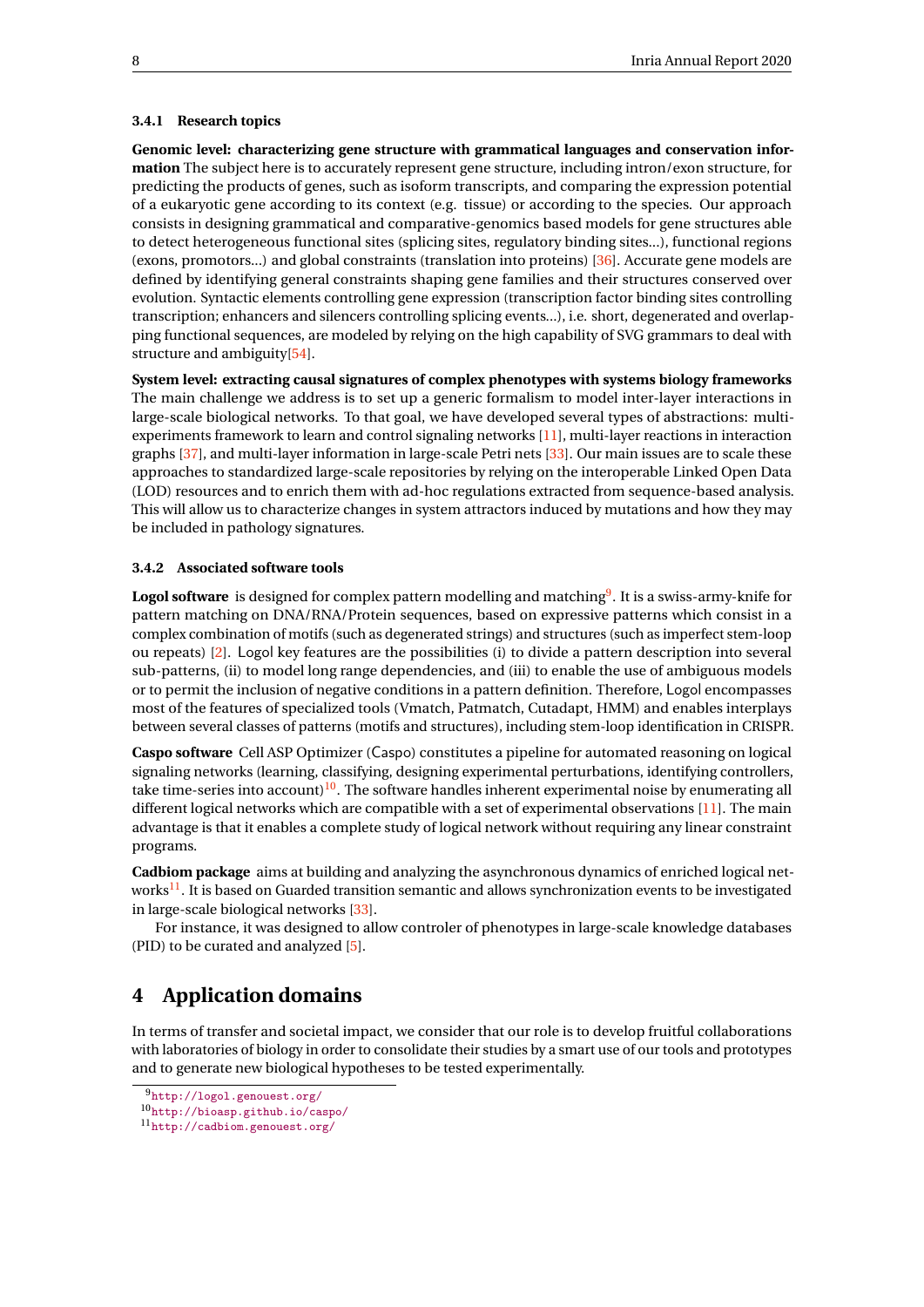**Marine Biology: seaweed enzymes and metabolism & sea-urchin cell-cycle.** Our main field of study is **marine biology**, as it is a transversal field covering challenges in integrative biology, dynamical systems and sequence analysis. Our methods based on combinatorial optimization for the reconstruction of genome-scale metabolic networks and on classification of enzyme families based on local and partial alignments allowed the seaweed metabolism *E. Siliculosus* to be deciphered [\[51,](#page-33-6) [43\]](#page-32-7). The study of the *HAD* superfamily of proteins thanks to partial local alignments, produced by Protomata tools, allows sub-families to be deciphered and classified, and the metabolic map reconstructed with Meneco enabled the reannotation of 56 genes within the *E. siliculosus* genome. These approaches also shed light on evolution of metabolic processes. As a further study, we reconstructed the metabolic network of a symbiot bacterium *Ca. P. ectocarpi* [\[44\]](#page-33-8) and used this reconstructed network to decipher interactions within the algal-bacteria holobiont, revealing several candidates metabolic pathways for algal-bacterial interactions. Similarily, our analyses suggest that the bacterium *Ca. P. ectocarpi* is able to provide both *β*-alanine and vitamin B5 to the seaweed via the phosphopantothenate biosynthesis pathway [\[52\]](#page-33-9).

**Micro-biology: elucidating the functioning of extremophile consortiums of bacteria.** In this application field, our main issue is the understanding of bacteria living in extreme environments, mainly in collaboration with the group of bioinformatics at Universidad de Chile (co-funded by the Center of Mathematical Modeling, the Center of Regulation Genomics and Inria-Chile). In order to elucidate the main characteristics of these bacteria, our integrative methods were developed to identify the main groups of regulators for their specific response in their living environment. The integrative biology tools Meneco, Lombarde and Shogen have been designed in this context. In particular, genome-scale metabolic network been recently reconstructed and studied with the Meneco and Shogen approaches, especially on bacteria involved in biomining processes [\[38\]](#page-32-8) and in Salmon pathogenicity [\[42\]](#page-32-3).

**Agriculture and environmental sciences: upstream controllers of cow, pork and pea-aphid metabolism and regulation.** In this application field, our goal is to propose methods to identify regulators of very complex phenotypes related to environmental issues. Our work on the identification of upstream regulators within large-scale knowledge databases (prototype KeyRegulatorFinder) [\[37\]](#page-32-5) and on semantic-based analysis of metabolic networks [\[35\]](#page-32-9) was very valuable for interpreting differences of gene expression in pork meat [\[49\]](#page-33-10) and figure out the main gene-regulators of the response of porks to several diets [\[48\]](#page-33-11). In addition, constraints-based programming also allows us to decipher regulators of reproduction for the pea aphid, an insect that is a pest on plants. In terms of biological output of the network studies on the pea aphid microRNAs, we have identified one new microRNA (apmir-3019, not present in any known species other than the pea aphid) who has more than 900 putative mRNA targets.

**Health: deciphering pathways involved in the TGF-***β* **signalling network.** TGF-*β* is a multifunctional cytokine that regulates mammalian development, differentiation, and homeostasis with both benefical anti-tumor effect [\[39\]](#page-32-10) and pro-tumor effect [\[50\]](#page-33-12). Deciphering protumor versus antitumor signaling requires to take into account a system-wide view and develop predictive models for therapeutic benefit. For that purpose we developed Cadbiom and identified gene networks associated with innate immune response to viral infection that combine TGF-*β* and interleukine signaling pathways [\[33,](#page-32-6) [41\]](#page-32-11).

## <span id="page-11-0"></span>**5 Social and environmental responsibility**

#### <span id="page-11-1"></span>**5.1 Footprint of research activities**

Dyliss research activities have low environmental footprints. Most of our software solution run on offthe-shelf computers and are not computationally intensive. Indirectly, the analyses and predictions we make intend to reduce the need for long, costly technically or ethically-difficult biological experiments.

#### <span id="page-11-2"></span>**5.2 Impact of research results**

Through our ongoing collaborations with INSERM, Rennes' Hospital, IPL NeuroMarkers and Insiliance, Dyliss research activities have a social impact on human health. Our collaborations with INRAe have a direct impact on vegetal and animal health, and an indirect impact in environment as the original motivation is to reduce fertilizers or pesticides.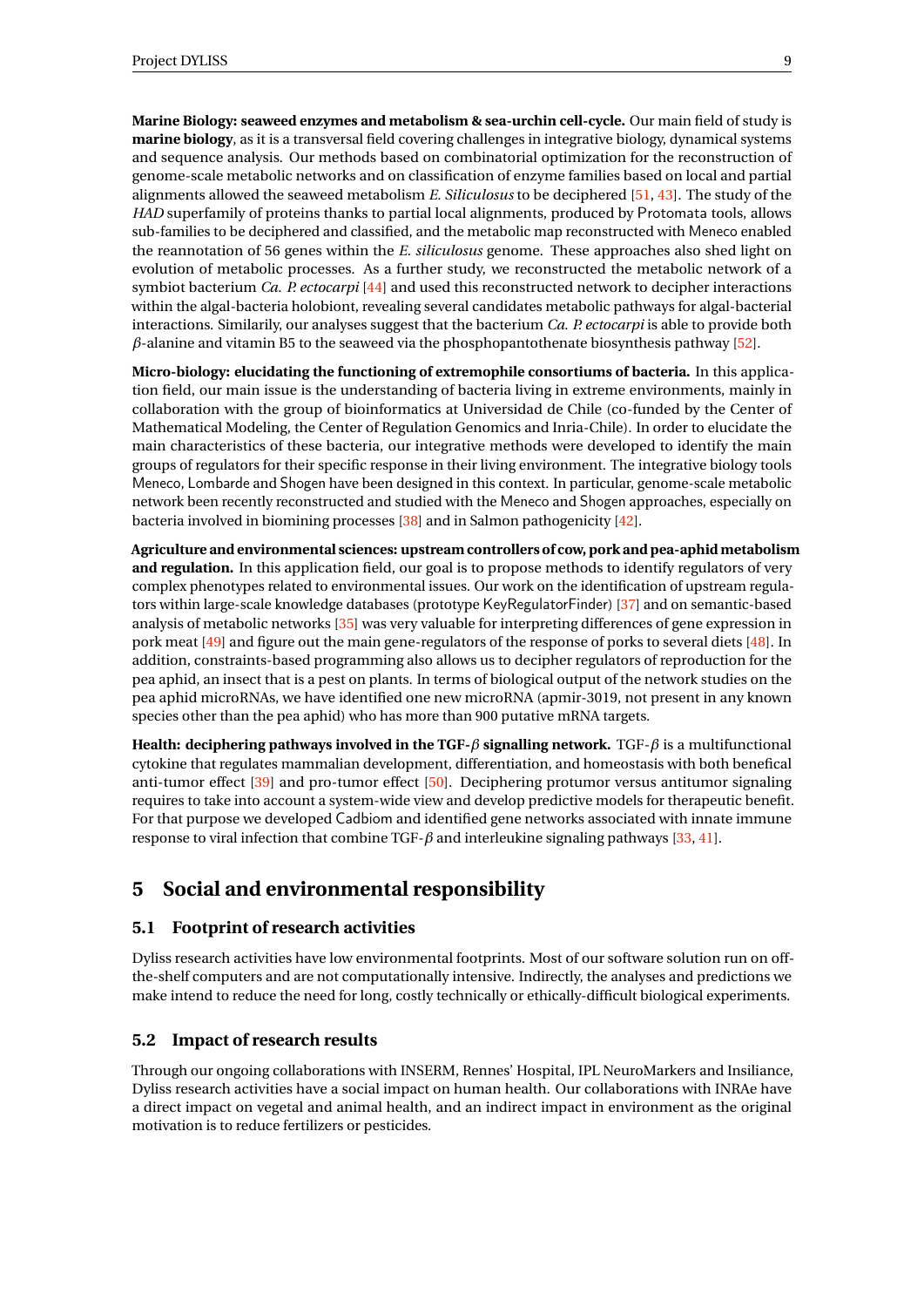## <span id="page-12-0"></span>**6 Highlights of the year**

#### <span id="page-12-1"></span>**6.1 Members**

Yann Le Cunff (associate professor, Univ. Rennes 1) joined the team.

#### <span id="page-12-2"></span>**6.2 Collaborations**

The Inria International Lab SymBioDiversity with Universidad de Chile has been accepted (cf. Section [10\)](#page-19-2). The project aims at developing methods combining data-mining, reasoning and mathematical modeling to efficiently analyze massive data about microbial biodiversity in extreme environment and identify families of species which characterize environmental niches.

We initiated a new collaboration with Insiliance as a follow-up of the collaboration initiated with Theranexus in 2019. This led to Méziane Aite's CIFRE PhD that started in november. The project aims at identifying new combinations of molecules in a context of drug repositionning.

## <span id="page-12-3"></span>**6.3 Dissemination**

AskOmics<sup>[12](#page-12-7)</sup> has been integrated into the French Bioinformatics Institue's (IFB) catalogue of applications and can now be deployed in all the IFB clouds $^{13}$  $^{13}$  $^{13}$ .

## <span id="page-12-4"></span>**7 New software and platforms**

## <span id="page-12-5"></span>**7.1 New software**

#### <span id="page-12-6"></span>**7.1.1 AskOmics**

**Name:** Convert tabulated data into RDF and create SPARQL queries intuitively and "on the fly".

**Keywords:** RDF, SPARQL, Querying, Graph, LOD - Linked open data

- **Functional Description:** AskOmics aims at bridging the gap between end user data and the Linked (Open) Data cloud. It allows heterogeneous bioinformatics data (formatted as tabular files) to be loaded in a RDF triplestore and then be transparently and interactively queried. AskOmics is made of three software blocks: (1) a web interface for data import, allowing the creation of a local triplestore from user's datasheets and standard data, (2) an interactive web interface allowing "à la carte" query-building, (3) a server performing interactions with local and distant triplestores (queries execution, management of users parameters).
- **News of the Year:** 2020: (1) release 4.4.1, (2) extensive documentation, (3) creation of tutorials, (4) complete redesign of the website, (4) support for disjunction, (5) registration to the Institut Français de Bioinformatique (IFB) catalogue (https://biosphere.france-bioinformatique.fr/catalogue/appliance/166/), (5) support for LDAP authentication

#### **URL:** <https://github.com/askomics/askomics>

**Authors:** Charles Bettembourg, Xavier Garnier, Anthony Bretaudeau, Fabrice Legeai, Olivier Dameron, Olivier Filangi, Yvanne Chaussin

**Contacts:** Olivier Dameron, Anthony Bretaudeau, Fabrice Legeai

**Partners:** Université de Rennes 1, CNRS, INRA

<span id="page-12-7"></span><sup>12</sup><https://askomics.org/>

<span id="page-12-8"></span><sup>13</sup><https://biosphere.france-bioinformatique.fr/catalogue/appliance/166/>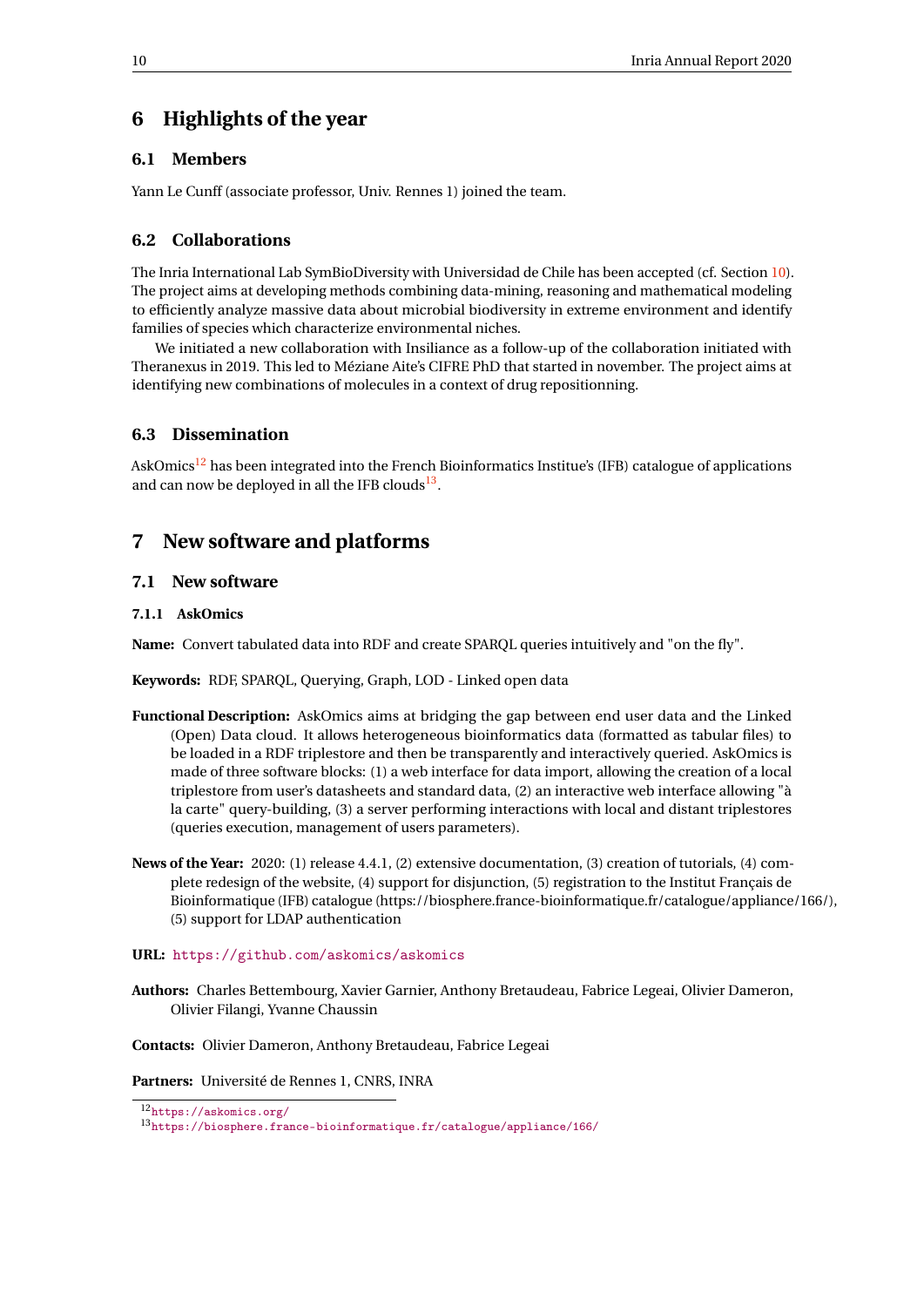#### <span id="page-13-0"></span>**7.1.2 AuReMe**

**Name:** Automatic Reconstruction of Metabolic networks

**Keywords:** Workflow, Bioinformatics, Metabolic networks, Omic data, Toolbox, Data management

**Functional Description:** AuReMe enables the reconstruction of metabolic networks from different sources based on sequence annotation, orthology, gap-filling and manual curation. The metabolic network is exported as a local wiki allowing to trace back all the steps and sources of the reconstruction. It is highly relevant for the study of non-model organisms, or the comparison of metabolic networks for different strains or a single organism.

Five modules are composing AuReMe: 1) The Model-management PADmet module allows manipulating and traceing all metabolic data via a local database. 2) The meneco python package allows the gaps of a metabolic network to be filled by using a topological approach that implements a logical programming approach to solve a combinatorial problem 3) The shogen python package allows genome and metabolic network to be aligned in order to identify genome units which contain a large density of genes coding for enzymes, it also implements a logical programming approach. 4) The manual curation assistance PADmet module allows the reported metabolic networks and their metadata to be curated. 5) The Wiki-export PADmet module enables the export of the metabolic network and its functional genomic unit as a local wiki platform allowing a user-friendly investigation.

- **Release Contributions:** Reworking padmet and padmet-utils to allow full-python workflow in the future - Adding new script padmet-utils/exploration/prot2genome with exonerate - Fixing minor errors
- **News of the Year:** (1) Pantograph replaced by OrthoFinder (2) Create a readthedocs for AuReMe, padmet and padmet-utils (3) Reworking padmet and padmet-utils to allow full python workflow (4) Adding new script padmet-utils/exploration/prot2genome with exonerate (5) Modify template data structure (6) Fixing errors
- **URL:** <http://aureme.genouest.org/>

#### **Publication:** [hal-01807842](https://hal.inria.fr/hal-01807842)

- **Authors:** Jeanne Cambefort, Anne Siegel, Alejandro Maass, Marie Chevallier, Meziane Aite, Guillaume Collet, Nicolas Loira, Sylvain Prigent
- **Contacts:** Jeanne Cambefort, Meziane Aite, Marie Chevallier
- **Participants:** Marie Chevallier, Meziane Aite, Guillaume Collet, Nicolas Loira, Sylvain Prigent, Jeanne Cambefort, Anne Siegel, Alejandro Maass

**Partner:** University of Chile

#### <span id="page-13-1"></span>**7.1.3 Metage2Metabo**

**Keywords:** Metabolic networks, Microbiota, Metagenomics, Workflow

**Functional Description:** Metabolic networks are graphs which nodes are compounds and edges are biochemical reactions. To study the metabolic capabilities of microbiota, Metage2Metabo uses multiprocessing to reconstruct metabolic networks at large-scale. The individual and collective metabolic capabilities (number of compounds producible) are computed and compared. From these comparisons, a set of compounds only producible by the community is created. These newly producible compounds are used to find minimal communities that can produce them. From these communities, the keytstone species in the production of these compounds are identified.

**News of the Year:** First release.

**URL:** <https://github.com/AuReMe/metage2metabo>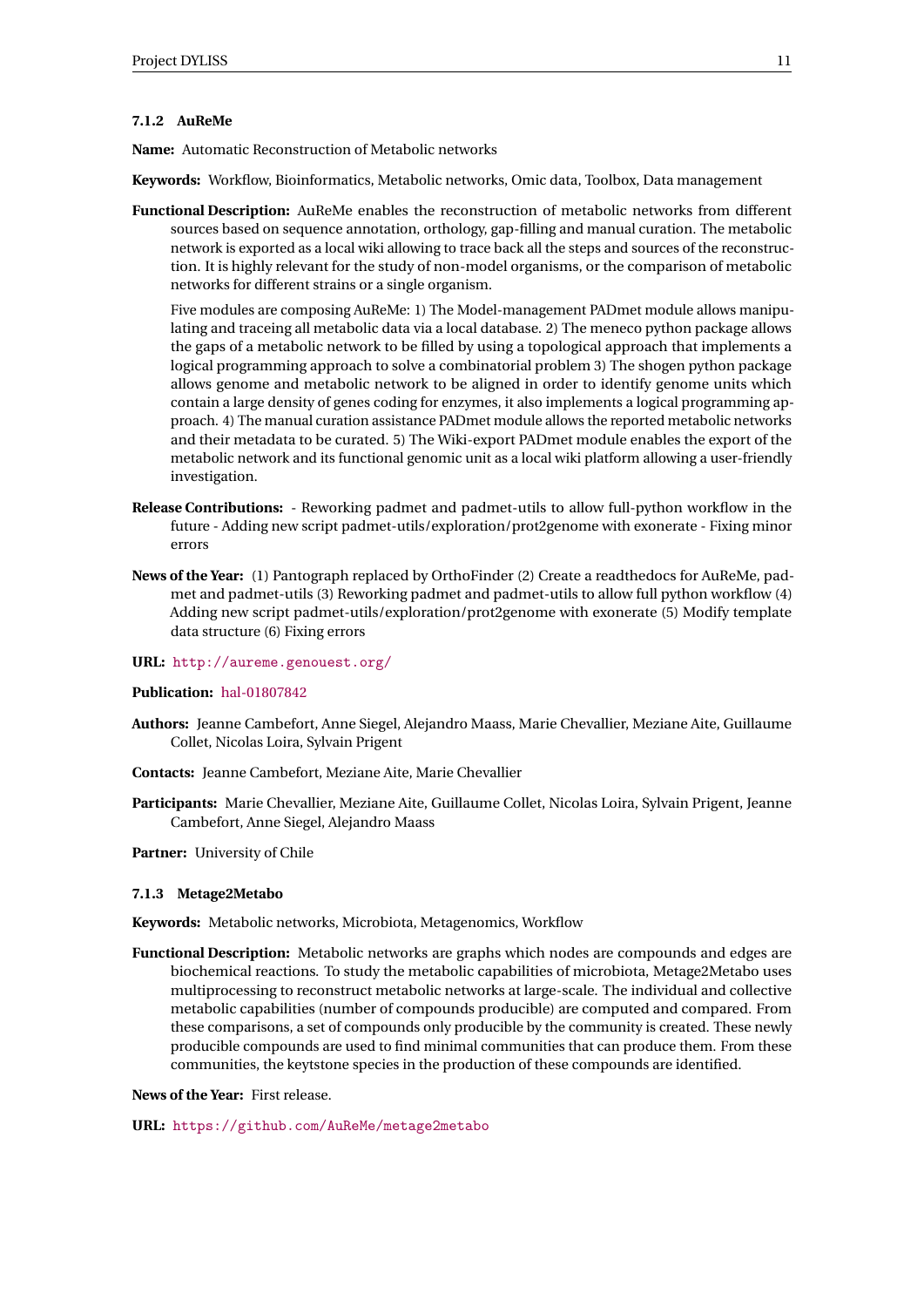#### **Publication:** [hal-02395024](https://hal.inria.fr/hal-02395024)

**Authors:** Clémence Frioux, Arnaud Belcour, Anne Siegel

**Contacts:** Arnaud Belcour, Clémence Frioux, Anne Siegel

**Participants:** Clémence Frioux, Arnaud Belcour, Anne Siegel

#### <span id="page-14-0"></span>**7.1.4 Pathmodel**

- **Keywords:** ASP Answer Set Programming, Metabolic networks, Metabolic Pathway Drift, Bioinformatics, Systems Biology, Metabolomics
- **Scientific Description:** This tool is a prototype of the Metabolic Pathway Drift concept. This concept states that metabolic pathways undergo substantial turnover. The reactions involved in a pathway can change between species (change in reaction order or replacement of an enzyme by another one). Another goal of this tool is to linked genomics and metabolomics data. To implement this concept, Pathmodel uses the Answer Set Programming language. The input are the reactants and products involved in the pathway, known reactions occurring between these molecules, known m/z ratio, known domains shard by these molecules, an initial molecule and a goal molecule. Using these data, Pathmodel will infer reactions between molecules to reach the goal molecule using the known reactions. The result consist of potential alternative pathways for the studied organism.
- **Functional Description:** A metabolic pathway is a series of biochemical reactions. These reactions modify metabolites in order to synthesize a new metabolite or to produce energy. One difficulty when dealing with pathways in non-model organism is their incomplete conservation during evolution. To deal with this problem, we developed a prototype inferring new biochemical reactions using reactions and metabolites from known metabolic pathways and metabolomics data. This method produce alternative pathway that could occurred in the species of interest.

**Release Contributions:** Fix an issue with test data.

**News of the Year:** (1) Add a container in Singularity Hub (https://singularity-hub.org/collections/3758). (2) Rewrite data files (sterol and MAA). (3) Add creation of pictures of new molecules from MZ. (4) Add new output files to ease understanding of PathModel output. (5) Rewrite the Readme.

**URL:** <https://github.com/pathmodel>

**Publication:** [hal-01943880](https://hal.inria.fr/hal-01943880)

**Contacts:** Arnaud Belcour, Gabriel Markov, Anne Siegel

**Participants:** Arnaud Belcour, Jacques Nicolas, Gabriel Markov, Anne Siegel

**Partner:** Station Biologique de Roscoff

#### <span id="page-14-1"></span>**7.1.5 CADBIOM**

**Name:** Computer Aided Design of Biological Models

**Keywords:** Health, Biology, Biotechnology, Bioinformatics, Systems Biology

**Functional Description:** The Cadbiom software provides a formal framework to help the modeling of biological systems such as cell signaling network with Guarder Transition Semantics. It allows synchronization events to be investigated in biological networks among large-scale network in order to extract signature of controllers of a phenotype. Three modules are composing Cadbiom. 1) The Cadbiom graphical interface is useful to build and study moderate size models. It provides exploration, simulation and checking. For large-scale models, Cadbiom also allows to focus on specific nodes of interest. 2) The Cadbiom API allows a model to be loaded, performing static analysis and checking temporal properties on a finite horizon in the future or in the past. 3) Exploring large-scale knowledge repositories, since the translations of the large-scale PID repository (about 10,000 curated interactions) have been translated into the Cadbiom formalism.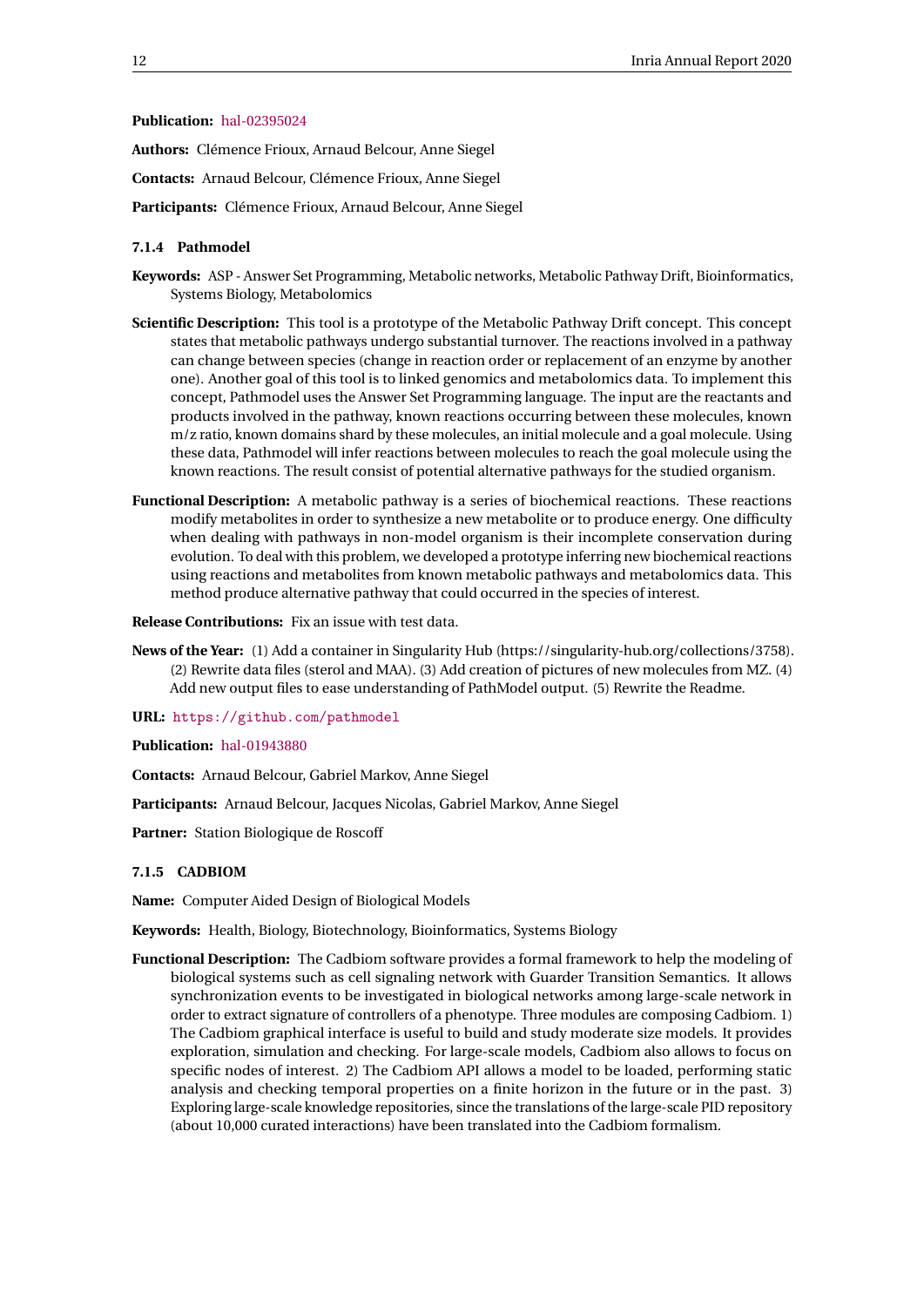**News of the Year:** - Comprehensive command line to run the calculations and analyze the generated results. - Module designed to produce models through the interpretation of various databases or ontologies, formalized according to the BioPAX standard. - Update of the site and the documentation.

We recently developed a framework that integrates an updated version of the CADBIOM core software and visualization tools. We provided a command line interface allowing users to translate the interactions between biomolecules described in data sources in BioPAX format into the formalism based on the guarded transitions used by CADBIOM. The command line also makes it easy to search for scenarios based on the constraints of a model, to compare scenarios with each other and to visualize interaction graphs facilitating the biologist's expertise (Vignet et al 2019 JOBIM)

**URL:** <http://cadbiom.genouest.org>

**Authors:** Michel Le Borgne, Geoffroy Andrieux, Nolwenn Le Meur, Nathalie Theret, Pierre Vignet

**Contact:** Anne Siegel

**Participants:** Geoffroy Andrieux, Michel Le Borgne, Nathalie Theret, Nolwenn Le Meur, Pierre Vignet, Anne Siegel

#### <span id="page-15-0"></span>**7.1.6 PPsuite**

**Keywords:** Proteins, Sequence alignment, Bioinformatics, Machine learning, Homology search

**Functional Description:** This suite contains the following tools : - PPalign aligns Potts models and corresponding sequences - MakePotts builds a Potts model from a sequence or a multiple sequence alignment - VizPotts allows to visualize inferred Potts models - VizContacts allows to visualize inferred couplings with respect to actual contacts in a 3D protein structure.

**URL:** <https://www-dyliss.irisa.fr/ppalign/>

**Publications:** [hal-03134517,](https://hal.inria.fr/hal-03134517) [hal-02862213,](https://hal.inria.fr/hal-02862213) [hal-02402646](https://hal.inria.fr/hal-02402646)

**Authors:** Hugo Talibart, François Coste

**Contacts:** Hugo Talibart, François Coste

#### <span id="page-15-1"></span>**7.1.7 pax2graphml**

**Name:** pax2graphml - Large-scale Regulation Network in Python using BIOPAX and Graphml

**Keyword:** Bioinformatics

**Functional Description:** PAX2GRAPHML is an open source python library that allows to easily manipulate BioPAX source files as regulated reaction graphs described in .graphml format. PAX2GRAPHML is highly flexible and allows generating graphs of regulated reactions from a single BioPAX source or by combining and filtering BioPAX sources. Supported by the graph exchange format .graphml, the large-scale graphs produced from one or more data sources can be further analyzed with PAX2GRAPHML or standard python and R graph libraries.

**URL:** <https://pax2graphml.genouest.org/>

**Contacts:** François Moreews, Emmanuelle Becker, Anne Siegel

**Partner:** INRAE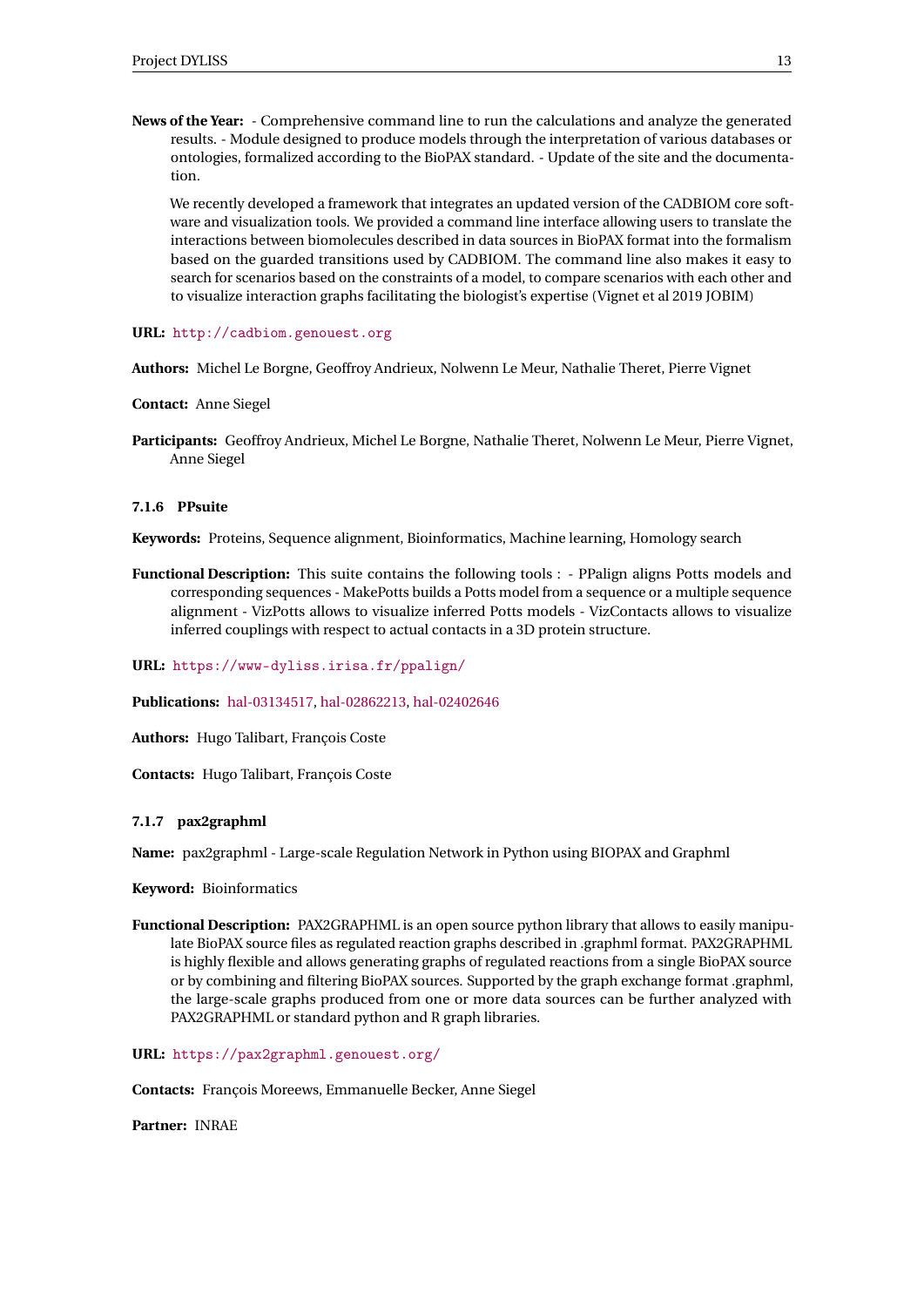## <span id="page-16-0"></span>**8 New results**

## <span id="page-16-1"></span>**8.1 Scalable methods to query data heterogeneity**

**Participants** Olivier Dameron, Marine Louarn, Méline Wéry.

#### **Increasing life science resources re-usability using Semantic Web technologies** [*M. Louarn*] [\[29\]](#page-31-1).

• Our work was focused on assessing to what extent Semantic Web technologies also facilitate reproducibility and reuse of life sciences studies involving pipelines that compute associations between entities according to intermediary relations and dependencies.

#### **Multi-omic data integration for identifying causal pathologic signatures** [*M. Wéry*] [\[30\]](#page-31-2).

• We designed a transomic model in order to structure all the omic data, using semantic Web (RDF). This model is based on a patient-centric approach. SPARQL queries allow the identification of expression Individually-Consistent Trait Loci (eICTLs).

#### **Converting disease maps into heavyweight ontologies** [*O. Dameron*] [\[23\]](#page-31-3).

• In the context of our participation to the IPL NeuroMarker, we designed the Disease Map Ontology (DMO), an ontological upper model based on systems biology terms. We then applied DMO to Alzheimer's disease (AD). Specifically, we used it to drive the conversion of AlzPathway, a disease map devoted to AD, into a formal ontology called Alzheimer DMO.

#### <span id="page-16-2"></span>**8.2 Metabolism: from protein sequences to systems ecology**

**Participants** Méziane Aite, Arnaud Belcour, Samuel Blanquart, Mael Conan, François Coste, Clémence Frioux, Jeanne Got, Anne Siegel, Hugo Talibart, Nathalie Théret.

#### **Modelling proteins by partial local multiple sequence alignment** [*F. Coste*] [\[26\]](#page-31-0)

• In collaboration with the team of E. Guedon (STLO, Inrae), we applied paloma (partial local multiple sequence alignment tool from our Protomata Suite) to study shared conservations in the core proteome of extracellular vesicles produced by human and animal *Staphylococcus aureus* strains and better understand how proteins packed in extracellular vesicles produced by S. aureus can mediate the pathogenesis of infection [\[26\]](#page-31-0).

#### **Modelling proteins with crossing dependencies** [*F. Coste, H. Talibart*] [\[27\]](#page-31-4)

• Motivated by their success on contact prediction, we proposed to use Potts models to represent proteins with direct couplings between positions — in addition to positional composition — and compare them by aligning optimally these models thanks to an Integer Linear Programming formulation of the problem. We worked on the inference of robust and more canonical Potts models. We assessed the approach with respect to a non-redundant set of reference pairwise sequence alignments with low sequence identity, showing that Potts models representing proteins can be aligned in reasonable time and that considering couplings can improve significantly the alignments with respect to other methods [\[27\]](#page-31-4).

**Large-scale eukaryotic metabolic network reconstruction** [*A. Siegel, M. Aite, A. Belcour, J. Got, N. Théret, M. Conan*] [\[25,](#page-31-5) [18,](#page-30-2) [14,](#page-30-3) [16,](#page-30-4) [21,](#page-31-6) [22\]](#page-31-7).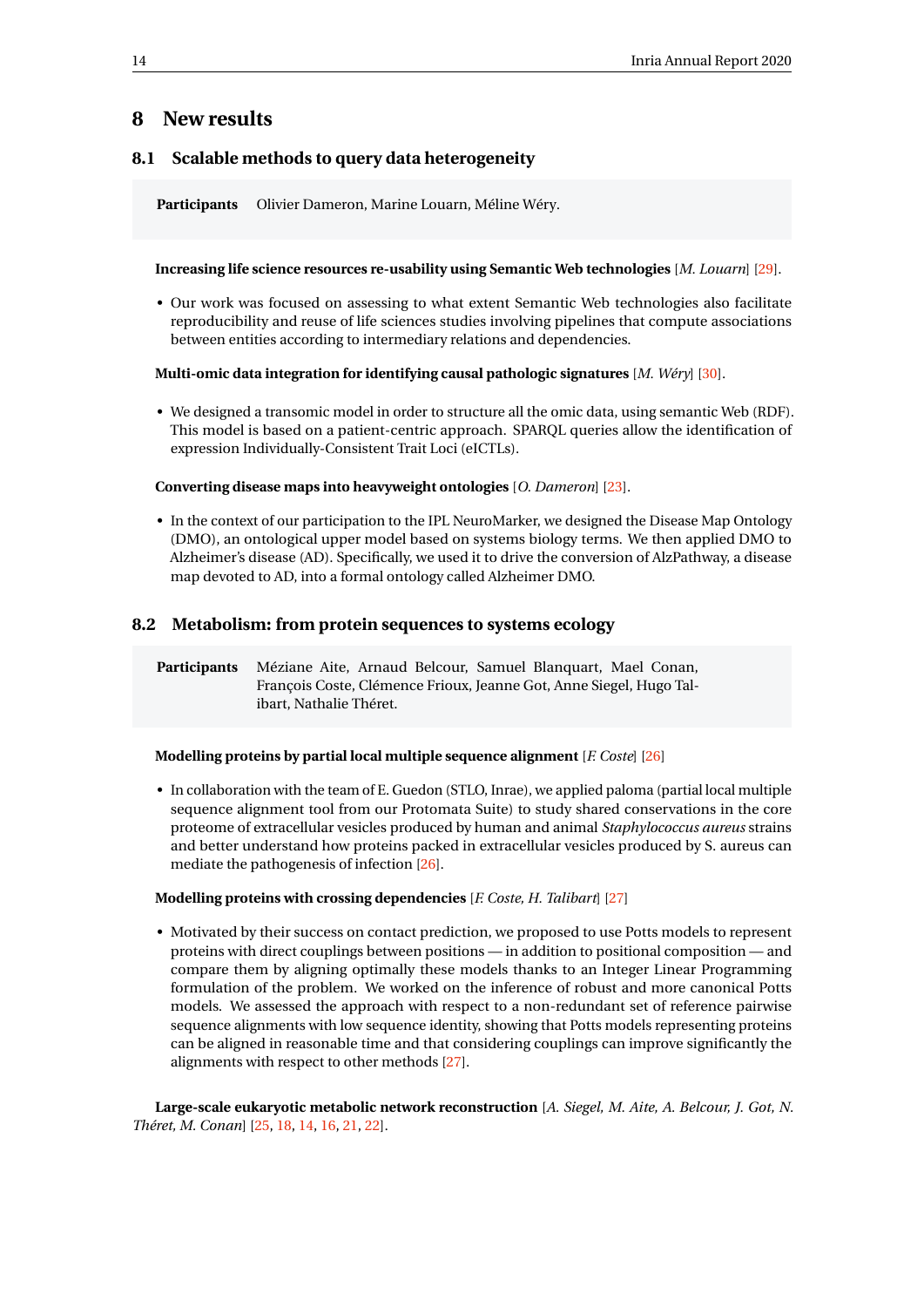- *Genome studies based on large-scale metabolic network reconstruction*: We participated to the reconstruction of the metabolic networks of two Microbacterium sp., CGR1 and CGR2, previously isolated from physicochemically contrasting soil sites in the Atacama Desert, showing significant differences in the connectivity of specific metabolites related to pH tolerance and co2 production [\[25\]](#page-31-5) . We also participated to the deciphering of the genome of Ectocarpus subulatus, A highly stress-tolerant brown alga [\[18\]](#page-30-2). Finally, we contributed to the study of cyanobacteria genomes by providing highlights on the metabolic networks of several marine strains, which were integrated in the Cyanorak database [\[21\]](#page-31-6) and used to analyse synergic effects in the marine synechococcus strain WH7803 [\[22\]](#page-31-7).
- *Metabolic pathway inference from metabolomic data and appplication to metabolic pathway drift* Inferring genome-scale metabolic networks in emerging model organisms is challenged by incomplete biochemical knowledge and partial conservation of biochemical pathways during evolution. Using an integrative approach combining genomic and metabolomic data in the red algal model Chondrus crispus, we show that, even metabolic pathways considered as conserved, like sterols or mycosporine-like amino acid synthesis pathways, undergo substantial turnover. We present a proof of concept with a methodological approach to formalize the logical reasoning necessary to infer reactions and molecular structures, abstracting molecular transformations based on previous biochemical knowledge. [\[14\]](#page-30-3)
- *Metabolic pathway inference from non genomic data* We developed a modeling approach in order to predict all the possible metabolite derivatives of a xenobiotic. Our approach relies on the construction of an enriched and annotated map of derivative metabolites from an input metabolite. The pipeline assembles reaction prediction tools (SyGMa), sites of metabolism prediction tools (Way2Drug, SOMP and Fame 3), a tool to estimate the ability of a xenobotics to form DNA adducts (XenoSite Reactivity V1), and a filtering procedure based on Bayesian framework. The method was applied to determine enzyme profiles associated with the maximization of DNA adducts formation derived from each HAA [\[16\]](#page-30-4)

**Systems ecology: design of microbial consortia and study of host-microbial interactions** [*A. Belcour, S. Blanquart, J. Got, M. Aite, A. Siegel*] [\[20,](#page-30-5) [13,](#page-30-6) [15,](#page-30-7) [17\]](#page-30-8).

- We participated to the application of our methods to algal-microbial consortia, with good preliminary results, and presented them as an invited conference [\[13,](#page-30-6) [15,](#page-30-7) [17\]](#page-30-8).
- *Unifying the study of metabolic networks and host-microbial interactions as a single combinatorial optimisation problem* Systems modelled in the context of molecular and cellular biology are difficult to represent with a single calibrated numerical model. For more complex organisms or non-cultured microorganisms such as those evidenced in microbiomes with metagenomic techniques, flux optimisation techniques may not be applicable to elucidate systems functioning. In this context, we describe how automatic reasoning allows relevant features of an unconventional biological system to be identified despite a lack of data by comparing steady-states of Boolean abstractions of metabolic models and illustrate their complementarity via applications to the metabolic analysis of macro-algae, allowing for the generation of several instances of gap-filling problems [\[20\]](#page-30-5).
- *Metage2Metabo, microbiota-scale metabolic complementarity for the identification of key species* We developed a method called Metage2Metabo (M2M) that simulates the metabolism of the gut microbiota and describes the metabolic relationships between the different microbes. Metage2Metabo analyses the roles of the metabolic genes of a large number of microbe species to establish how they complement each other metabolically. Then, it can calculate the minimum number of species needed to perform a metabolic role of interest within that microbiota, and which key species are needed to perform that role. In the context of the gut microbiota, the predictions of Metage2Metabo could shed lights on the interactions between the host and the microbes and contribute to a better understanding of microbe environments. [\[13\]](#page-30-6)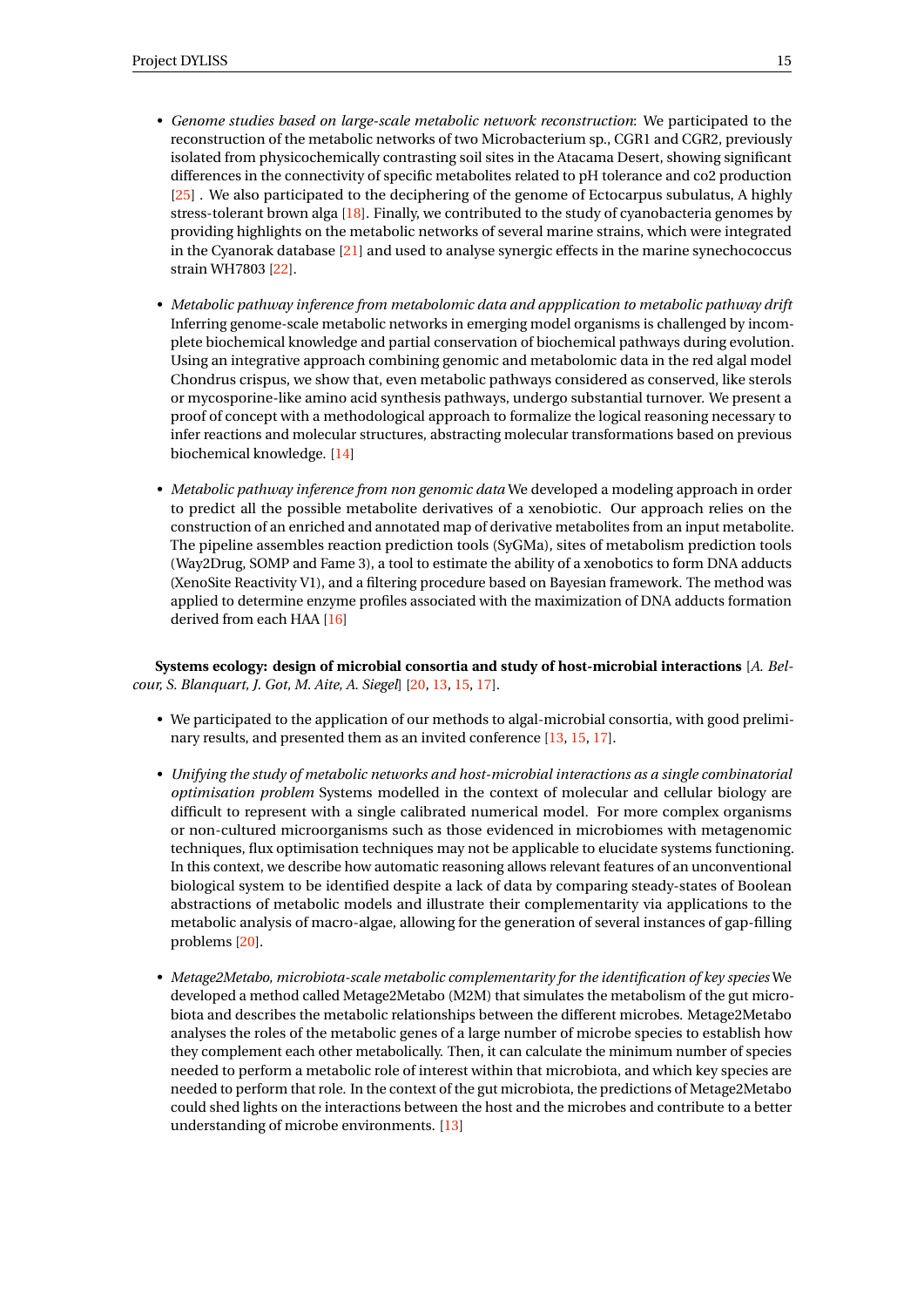- *Metabolic Complementarity Between a Brown Alga and Associated Cultivable Bacteria Provide Indications of Beneficial Interactions* We used the methods underlying the Metage2Metabo approach to start disentangling the complex interactions that may occur between Ectocarpus siliculosus, a genetic and genomic model for brown algae algal, and 10 alga-associated bacteria. The predicted metabolic capacities were used to identify metabolic complementarities between the algal host and the bacteria and predict consortia consisting of a subset of these ten bacteria that would best complement the algal metabolism. Finally, co-culture experiments were set up, demonstrating a significant increase in algal growth in cultures inoculated with the selected consortia [\[15\]](#page-30-7).
- To explore the pathobiome concept, which represents the interaction between the pathogen, the host plant and the associated biotic microbial community, we contributed to the deciphering of how the soil microbial environment may influence the functions of a pathogen and its pathogenesis, and the molecular response of the plant to the infection, using Brassica napus and Plasmodiophora brassicae. The soil microbial diversity levels had an impact on disease development (symptom levels and pathogen quantity). The functional analysis of gene expressions allowed the identification of pathogen and plant host functions potentially involved in the change of plant disease level [\[17\]](#page-30-8)

### <span id="page-18-0"></span>**8.3 Regulation and signaling: detecting complex and discriminant signatures of phenotypes**

**Participants** Emmanuelle Becker, Olivier Dameron, Maxime Folschette, Virgilio Kmetzsch, Nathalie Théret, Pierre Vignet, Méline Wéry.

#### **Creation of predictive functional signaling networks** [*M. Folschette, N. Théret*] [\[19,](#page-30-9) [28\]](#page-31-8).

- Integrating genome-wide gene expression patient profiles with regulatory knowledge is a challenging task because of the inherent heterogeneity, noise and incompleteness of biological data. We proposed an automatic pipeline to extract automatically regulatory knowledge from pathway databases and generate novel computational predictions related to the state of expression or activity of biological molecules. We applied it in the context of hepatocellular carcinoma (HCC) progression, and evaluated the precision and the stability of these computational predictions. Our computational model predicted the shifts of expression of 146 initially non-observed biological components. Our predictions were validated at 88% using a larger experimental dataset and cross-validation techniques. [\[19\]](#page-30-9)
- **Integrative models for TGF-beta signaling and extracellular matrix** The extracellular matrix (ECM) is the most important regulator of cell-cell communication within tissues. In this context, we reviewed how signaling networks associated with the polypeptide transforming growth factor TGF-bet are unique since their activation are controlled by ECM and TGF-*β* is a major regulator of ECM remodeling in return. [\[28\]](#page-31-8)

**Analysis of miRNA regulatory network to identify a key regulator of liver fibrosis** [*N. Théret, O. Dameron*] [\[12\]](#page-30-10).

• We developed an original approach to analyze the miRNA-dependent regulation of genes associated with the activation of hepatic stellate cells. Analyses of the regulatory network allowed us to identify TIMP3 as a potential regulator of fibrosis. We validated this prediction by using experimental methods.

**Evidence of a microRNA signature for frontotemporal lobar degeneration and amyotrophic lateral sclerosis** [*E. Becker, V. Kmetzsch*] [\[24\]](#page-31-9).

• In the context of our participation to the IPL NeuroMarker, a joint study with Institut du Cerveau (Inserm/CNRS/Sorbonne Université) at the Pitié-Salpêtrière hospital and the Aramis team (Inria Paris) evidenced a signature of four plasma microRNAs in presymptomatic and symptomatic subjects with frontotemporal dementia and amyotrophic lateral sclerosis associated with a C9orf72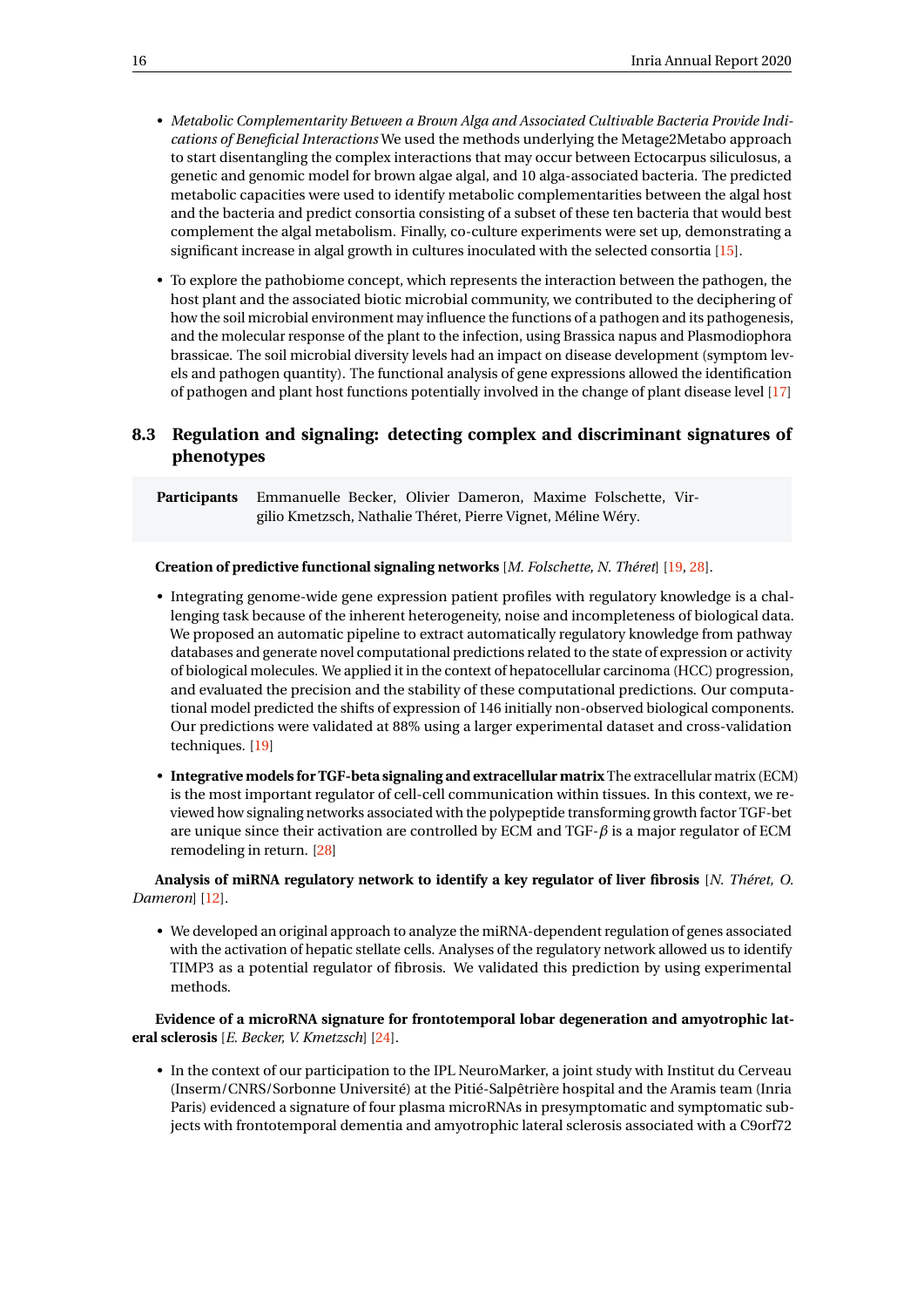mutation $14$ . The four microRNAs' expression level allows to discriminate patients, presymptomatic or healthy individuals. The study was conducted by Virgilio Kmetzsch in his PhD supervized by Olivier Colliot (Aramis) and Emmanuelle Becker (Dyliss). Future steps will study how combining this signature with medical imaging can refine the classification or can result in a score for characterizing the disease progression.

#### **Identification of causal pathologic signature by multi-omic data integration** [*M. Wéry*] [\[30\]](#page-31-2).

• We designed a patient-centric approach based on expression Individually-Consistent Trait Loci (eICTLs). An eICTL is an association between a SNP and a gene where the presence of the SNP impacts the variation of the gene expression. Those elements provide a reduction of omics data dimension and show a more informative contribution than genomic data. By combining the dynamics of biological system with formal concept analysis, we were able to classify automatically the system's stable states. This classification enables the enrichment of biological signature, which characterised a phenotype. Moreover, it allowed the identification of a new hybrid phenotype.

## <span id="page-19-0"></span>**9 Bilateral contracts and grants with industry**

#### <span id="page-19-1"></span>**9.1 Bilateral contracts with industry**

**SANOFI: co-supervised PhD**

**Participants** Emmanuelle Becker , Olivier Dameron , Anne Siegel , Méline Wéry.

This collaboration project is focused on the implementation of an integrative analysis framework based on semantic web technologies and reasoning in the framework of systemic lupus erythematosus pathology [\[30\]](#page-31-2).

**CIFRE co-supervised Grant: PhD. funding. 2017-2020**

#### **INSILIANCE: co-supervised PhD**

**Participants** Méziane Aite , Olivier Dameron.

This collaboration project is focused on identifying candidate combinations of repositioned drugs for central nervous system's diseases. It evolved from last year's collaboration with Theranexus. **CIFRE co-supervised Grant: PhD. funding. 2020-2023**

## <span id="page-19-2"></span>**10 Partnerships and cooperations**

#### <span id="page-19-3"></span>**10.1 International initiatives**

<span id="page-19-4"></span>**10.1.1 Inria International Labs**

#### **SymBioDiversity**

**Title:** SymBioDiversity

**Duration:** 2020 - 2022

**Coordinator:** Anne Siegel

<span id="page-19-5"></span> $^{\rm 14}$ <https://institutducerveau-icm.org/fr/actualite/sla-dft-mutation-gene-c9orf72/>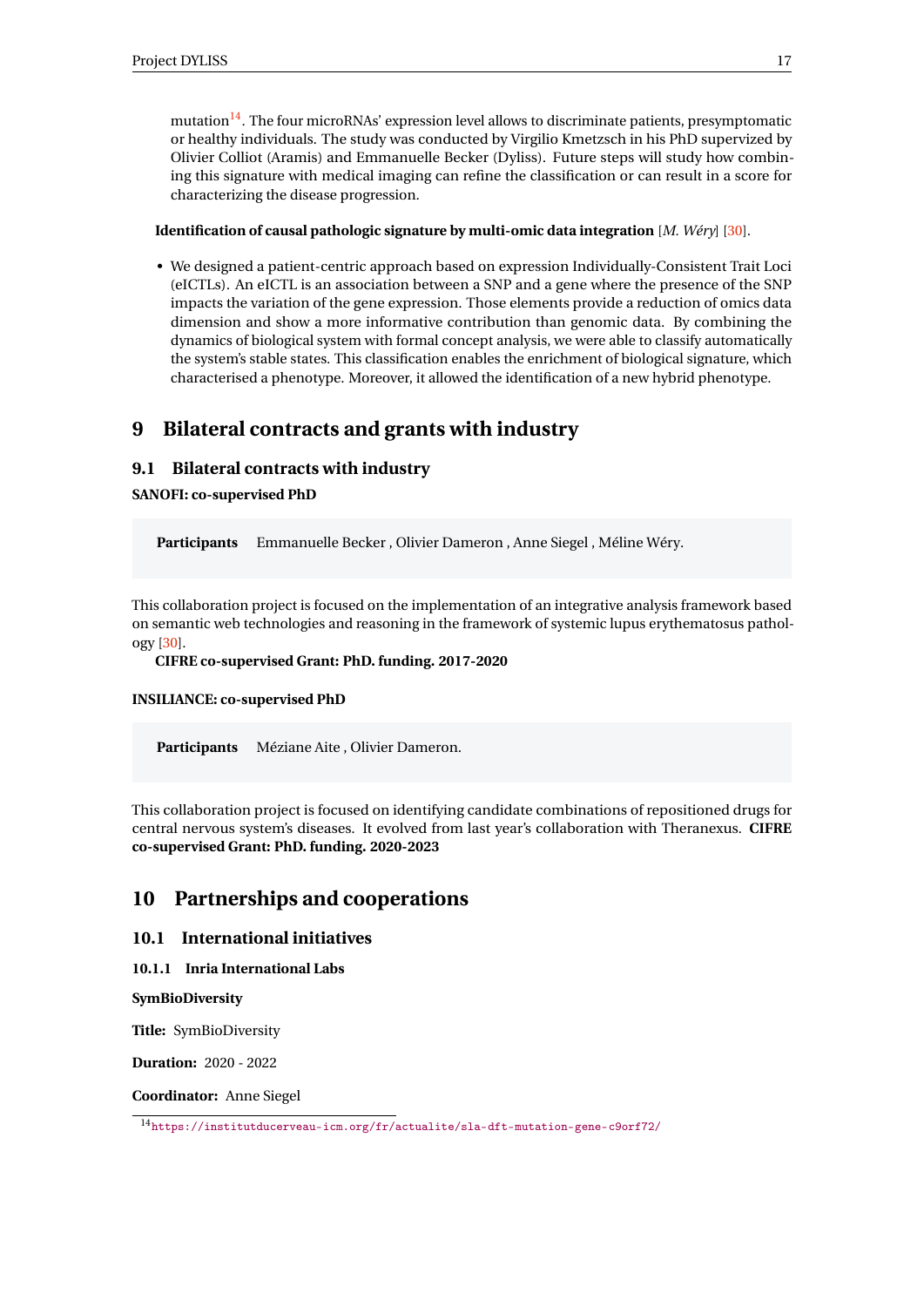#### **Partners:**

• Computer Science Department, PLEIAD laboratory, Universidad de Chile (Chile)

**Inria contact:** Anne Siegel

**Summary:** The project aims at developing methods combining data-mining, reasoning and mathematical modeling to efficiently analyze massive data about microbial biodiversity in extreme environment and identify families of species which characterize environmental niches. The partnership combines Inria Team Dyliss (systems biology, reasoning), Pléiade (systems biology, biodiversity), the chilean Center of Mathematical Modeling (modeling of ecosystems), Inria Chile (data mining, transfer) and chilean biologist partners experts in biodiversity (universidad catholica).

#### <span id="page-20-0"></span>**10.2 International research visitors**

**Visits of international scientists** Oumarou Abdou Arbi (Université Dan Dicko Dankoulodo Maradi, Niger) was scheduled to visit Dyliss in February and March 2020. His visit was canceled due to covidrelated restrictions and the collaboration continued remotely.

#### <span id="page-20-1"></span>**10.3 European initiatives**

**Collaborations with major European organizations** We initiated an informal collaboration with Lydie Lane and the Calipho group (creators of the neXtProt knowledge base<sup>[15](#page-20-3)</sup>) at SIB Genève. We explored two topics. The first focused on determing whether neXtProt's public SPARQL endpoint can be used as a remote resource allowing AskOmics' users to extend their data with the neXtProt knowledge base and perform semantically-rich federated queries. The second stemmed from the observation that just like most life science resources exposed as SPARQL endpoints, neXtProt data structure is complex, which hampers their adoption by users. However, neXtProt benefits from a large base of example SPARQL queries designed for educational purposes. We explored whether this set of queries can be used to identify modules repeated in several queries, with the hypothesis that these modules provide an abstraction corresponding to a functional view on the neXtProt knowledge base. This work was supported by Maxime Léger's 3rd year BSc internship and his 1st year MSc internship.

#### <span id="page-20-2"></span>**10.4 National initiatives**

#### **IDEALG (ANR/PIA-Biotechnology and Bioresource)**

**Participants** Méziane Aite , Arnaud Belcour , François Coste , Clémence Frioux , Jeanne Got , Anne Siegel , Hugo Talibart.

The project gathers 18 partners from Station Biologique de Roscoff (coordinator), CNRS, IFREMER, UEB, UBO, UBS, ENSCR, University of Nantes, INRA, AgroCampus, and the industrial field in order to foster biotechnology applications within the seaweed field. Dyliss is co-leader of the WP related to the establishment of a virtual platform for integrating omics studies on seaweed and the integrative analysis of seaweed metabolism. Major objectives are the building of brown algae metabolic maps, metabolic flux analysis and the selection of symbiotic bacteria for brown algae. We will also contribute to the prediction of specific enzymes (sulfatases and haloacid dehalogenase)<sup>[16](#page-20-4)</sup>. 2012–21. Total grant: 11M€. Dyliss grant: 534k€.

<span id="page-20-3"></span><sup>15</sup><https://www.nextprot.org/>

<span id="page-20-4"></span><sup>16</sup><https://idealg.u-bretagneloire.fr/>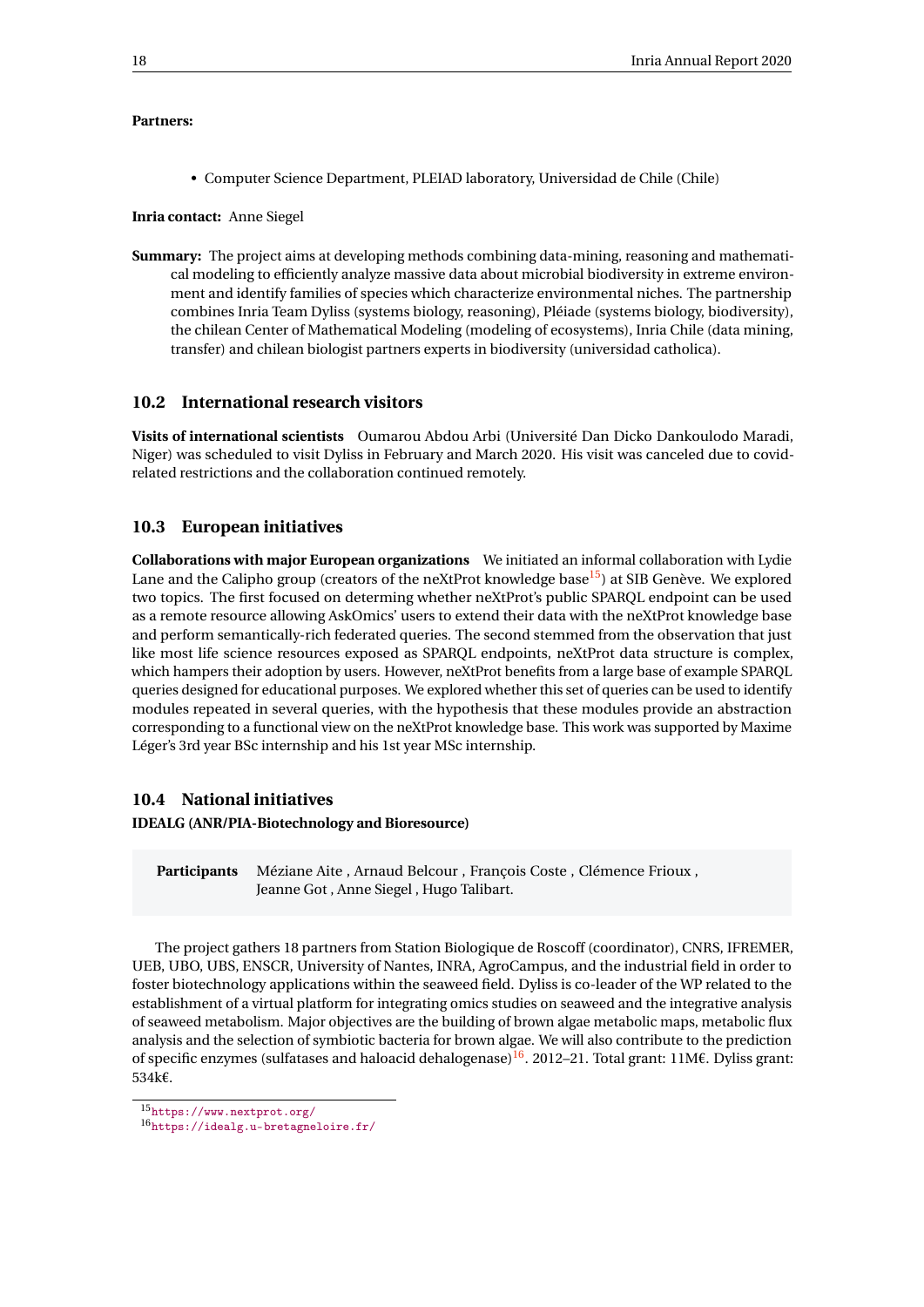#### **PhenomiR**

**Participants** Emmanuelle Becker , Olivier Dameron , Leo Mihlade , Anne Siegel.

The objective of the PhenomiR project is to propose an innovative solution for non-invasive phenotyping by analysing circulating microRNAs (miRNAs) (present in plasma) or present in biological fluids (coelomic fluid) and identify relevant biomarkers by the integration of omics data at multiple layers and to test to what extent the miRNAs of interest in trout are well conserved in fish genomes that are relatively complete. The PhenomiR project is carried out on rainbow trout (Oncorhynchus mykiss) which is both a major/principal production for the French fish farming industry and also a historical model species for INRA and the research laboratories involved in the fields of physiology, nutrition, well-being/behaviour and infectiology/immunology. 2019–22.

#### <span id="page-21-0"></span>**10.4.1 Programs funded by Inria**

#### **IPL Neuromarkers**

**Participants** Emmanuelle Becker , Olivier Dameron , Virgilio Kmetzsch , Anne Siegel.

This project involves mainly the Inria teams Aramis (coordinator) Dyliss, Genscale and Bonsai. The project aims at identifying the main markers of neurodegenerative pathologies through the production and the integration of imaging and bioinformatics data. Dyliss is in charge of facilitating the interoperability of imaging and bioinformatics data. In 2019 V. Kmetzsch started his PhD (supervized by E. Becker from Dyliss and O. Colliot from Aramis). 2017–20.

#### **Askomics (ADT)**

**Participants** Olivier Dameron , Xavier Garnier , Anne Siegel.

AskOmics<sup>[17](#page-21-2)</sup> is a visual SPARQL query interface supporting both intuitive data integration and querying while avoiding the user to face most of the technical difficulties underlying RDF and SPARQL. The underlying motivation is that even though Linked (Open) Data now provide the infrastructure for accessing large corpora of data and knowledge, life science end-users seldom use them, nor contribute back their data to the LOD cloud by lack of technical expertise. AskOmics aims at bridging the gap between end users and the LOD cloud. 2018–2020.

#### <span id="page-21-1"></span>**10.5 Regional initiatives**

#### **Prolific**

**Participants** Corentin Raphalen , Jeanne Got , Anne Siegel.

Food fermentations, including lactic and propionic fermentations (FDP), are one of the oldest methods of preserving perishable foodstuffs and remain one of the most durable processes (less use of the cold chain and preservatives). The activity of the bacteria during these fermentations radically transforms the raw material and generates compounds of interest whose action and benefit can go far beyond simple conservation. The objective of the PROLIFIC project is to study the potential of bacteria to provide

<span id="page-21-2"></span><sup>17</sup><https://askomics.org/>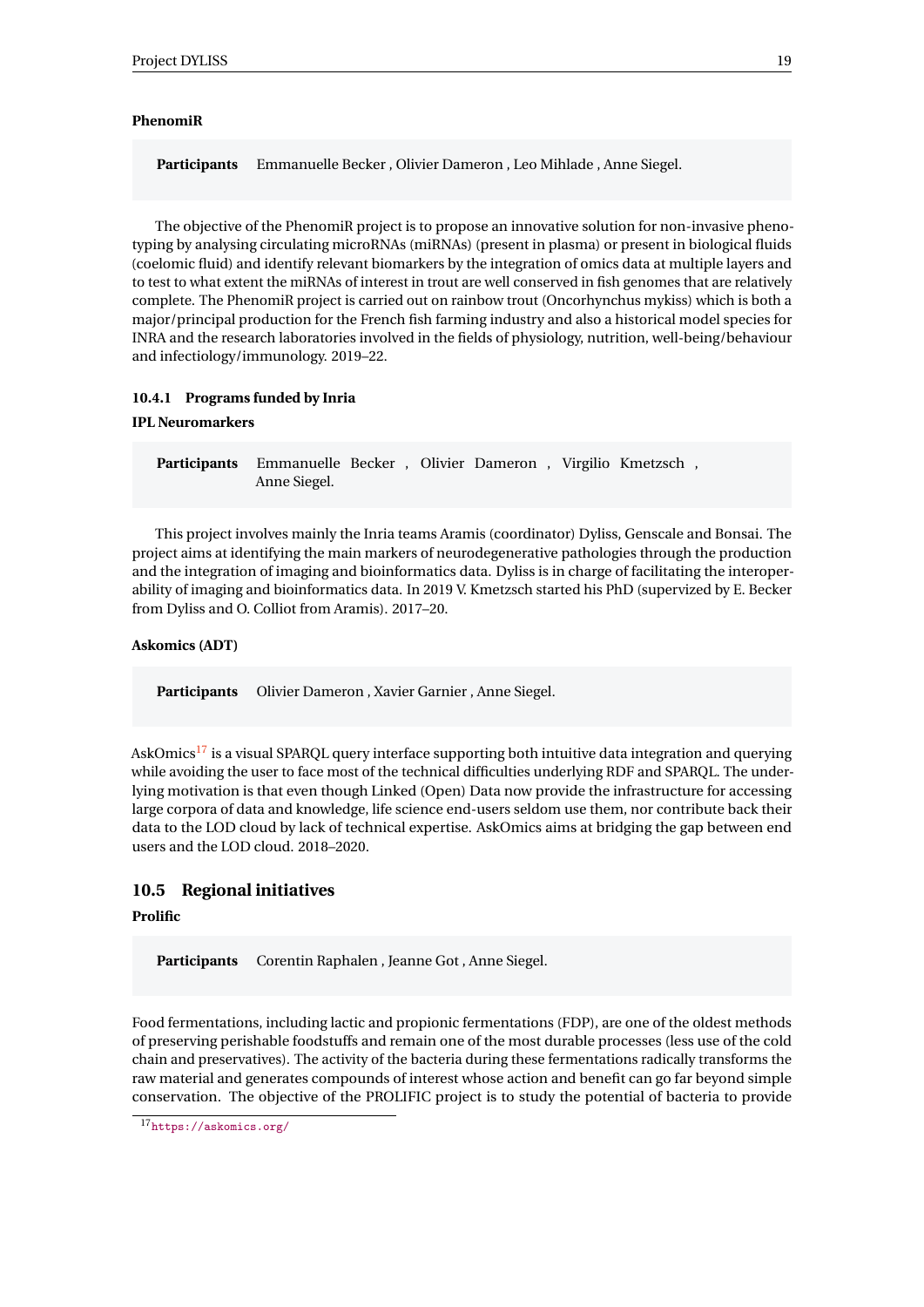added health value. To achieve this, the PROLIFIC project was built in close collaboration between the industrialists grouped within BBA (Milk Valley) and 6 Breton and Loire academic partners, bringing complementary skills: microbiology, dairy technology, nutrition, biochemistry, immunology, physiology, neurology, bioinformatics, modelling. It is funded by an industrial and regional program. 2020–2022.

## <span id="page-22-0"></span>**11 Dissemination**

## <span id="page-22-1"></span>**11.1 Promoting scientific activities**

#### <span id="page-22-2"></span>**11.1.1 Scientific events: organisation**

**General chair, scientific chair**

#### **Member of the organizing committees**

- Organisation of the bioinformatics teams (Dyliss, GenOuest and GenScale as well as members of other bioinformatics teams in Rennes; 138 members for the mailing list) weekly seminars [S. Blanquart]
- Organisation of the monthly "Data and Knowledge management" department of Irisa [A. Siegel]
- Organisation of the "rencontres transdisciplinaires technologies et santé" (Day 1: ADN, Polymeres, et big data; Day 2: Interfaces cerveau-machine) <https://technosante.sciencesconf.org> [A. Siegel]
- Organisation de la journée Prospective en Science des Données, Intelligence Artificielle et Biologie [https://www.france-bioinformatique.fr/prospective-en-science-des-donnees-i](https://www.france-bioinformatique.fr/prospective-en-science-des-donnees-intelligence-artificielle-et-biologie/) [ntelligence-artificielle-et-biologie/](https://www.france-bioinformatique.fr/prospective-en-science-des-donnees-intelligence-artificielle-et-biologie/) [A. Siegel]

#### <span id="page-22-3"></span>**11.1.2 Scientific events: selection**

#### **Chair of conference program committees**

#### **Member of the conference program committees**

- BIOINFORMATICS [A. Siegel]
- CSBio [A. Siegel]
- IJCAI 2020 [A. Siegel]
- BBCC 2020 [E. Becker, O. Dameron]
- WCB@ICML 2020 [A. Siegel]
- IA et santé workshop, organized by AFIA and AIM [O. Dameron]
- Jobim 2020 [F. Coste, A. Siegel]

## <span id="page-22-4"></span>**11.1.3 Journal**

## **Member of the editorial boards**

• Editor of special issue in grammatical inference of Machine Learning journal [F. Coste]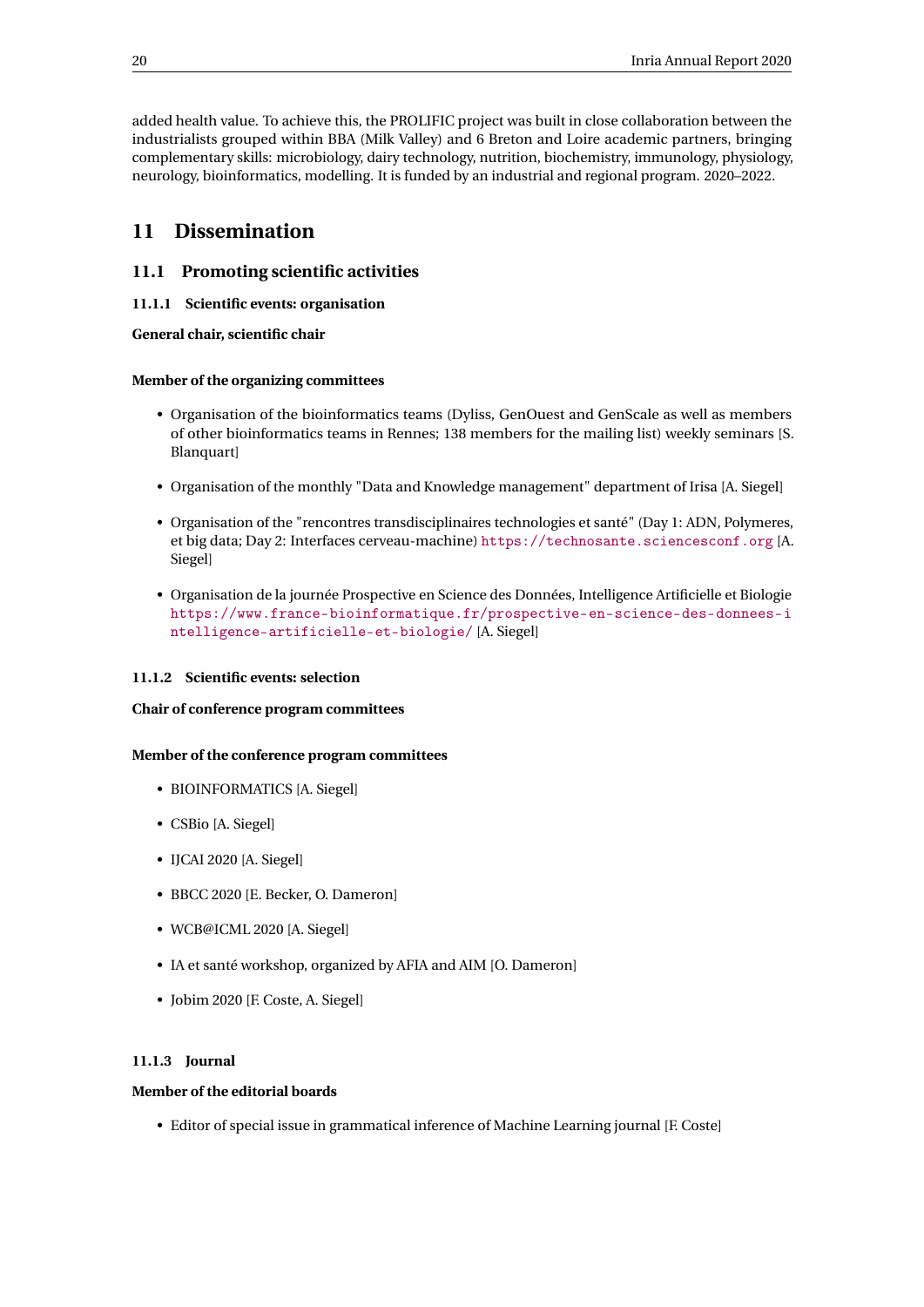#### **Reviewer - reviewing activities**

- BMC Bioinformatics [A. Siegel]
- PLoS Computational Biology [A. Siegel]
- IEEE/ACM Transctions on Computational Biology [A. Siegel]
- Briefings in bioinformatics [O. Dameron]
- f1000 Research [O. Dameron]
- Journal of Biomedical Semantics [O. Dameron]
- Journal on Data Semantics [O. Dameron]

#### <span id="page-23-0"></span>**11.1.4 Invited talks**

- Seminar at the "Microbiome Day", Rennes, *Using metabolic complementarity in microbiome to understand interactions among organisms* [A. Belcour]
- Seminar at the Computer Science Department of ENS Paris. *Des systèmes dynamiques à la biologie des systèmes pour des organismes non conventionnels: place du raisonnement symbolique.* [A. Siegel]
- Seminar at the Swiss Institute of Bioinformatics Geneva, team Calipho *AskOmics for integrating and querying life science data* [X. Garnier and O. Dameron]
- Webinar "Using ontologies to improve animal science research" INRAe *Bio-ontologies for complex life science data integration and reuse* [O. Dameron]

#### <span id="page-23-1"></span>**11.1.5 Scientific expertise**

#### **Recruitment Committee**

- Associate professor "Biochimie et interactions moléculaires", Université de Lyon 1 poste 4557 [E. Becker]
- Associate professor "Bioinformatique et génomique" Université de Marseille poste 893 [E. Becker]
- Associate professor "Informatique" Université Paris-Saclay poste 326 [O. Dameron]

#### **National scientific boards**

- Animation of the Systems Biology working group of national infrastructure GDR IM and GDR BIM <http://bioss-cnrs.fr> [A. Siegel].
- Board of directors of the French Society for biology of the extracellular matrix [N. Théret].
- ModCov19 coordination committee <https://modcov19.math.cnrs.fr> [A. Siegel]
- Scientific Board of the MathNum Department of INRAE [A. Siegel]

#### **Project evaluation**

- Banque Publique d'Investissement [A. Siegel]
- ANR Flash Covid [A. Siegel]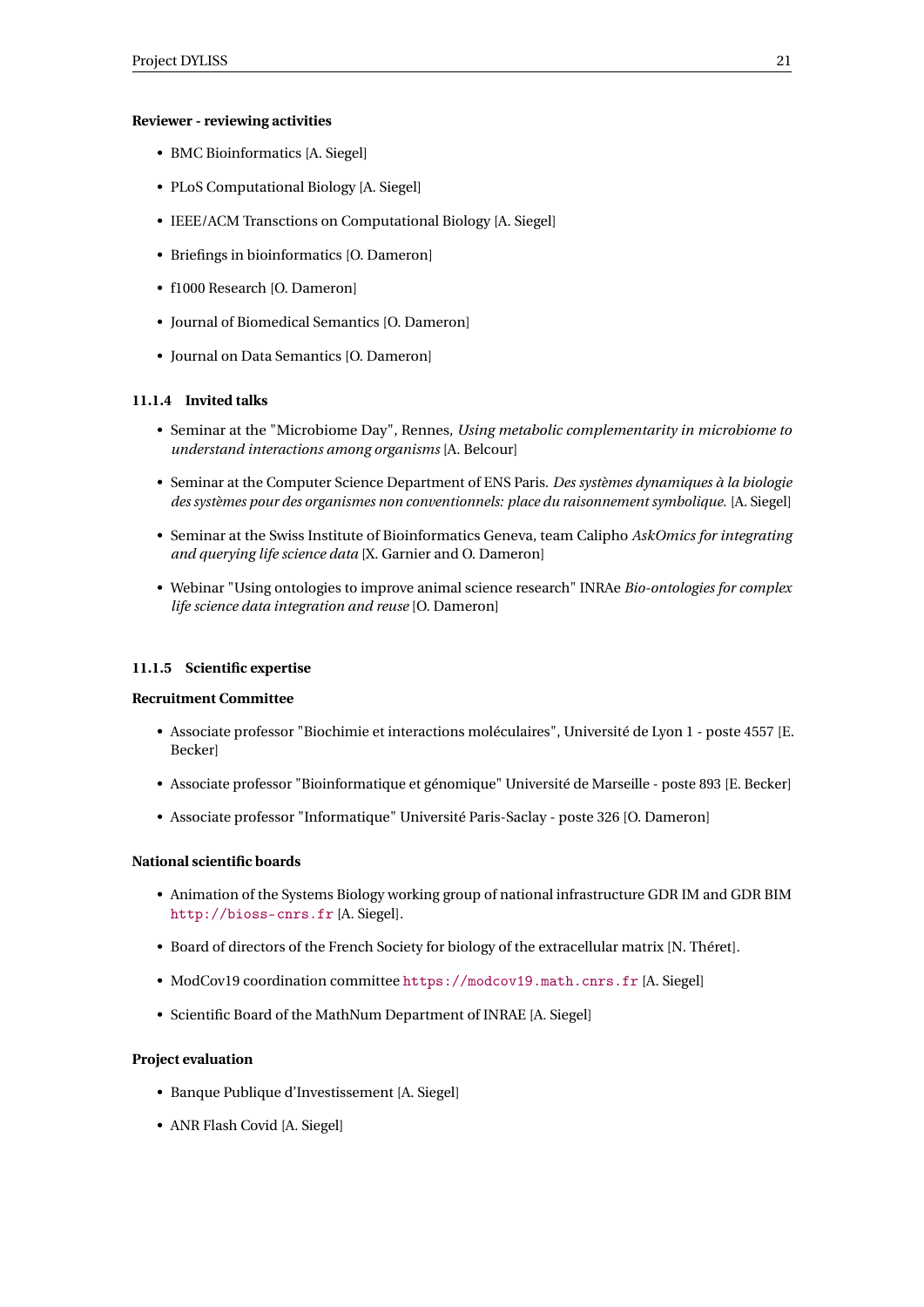#### **Local responsibilities**

- Social committee of Univ. Rennes 1 [C. Belleannée]
- Emergency aid commission of Univ. Rennes 1 & Rennes 2 [C. Belleannée]
- Scientific committee of Univ. Rennes 1 school of medicine [O. Dameron].
- Member of the Inria Rennes center council [J. Got]
- Scientific Advisory Board of Biogenouest [N. Théret]
- Delegate to research integrity at the University of Rennes 1 [N. Théret]
- Inria Rennes PhD recruitment (CORDIs) [E. Becker]
- Head of the "Data and Knowledge Management" department (6 teams) of IRISA [A. Siegel]

#### <span id="page-24-0"></span>**11.1.6 Research administration**

#### **Institutional boards for the recruitment and evaluation of researchers**

• National Council of Universities (Conseil National des Universités - CNU), section 27, since Dec 2019 [F. Coste]

#### **National responsibilties**

• Bioinformatics Scientific Advisor at CNRS (INS2I) [A. Siegel]

#### **Local responsabilities**

- Head of the "Data and Knowledge Managment" Department (6 teams) of the IRISA lab [A. Siegel]
- Gender equality commission, IRISA & Inria Rennes [A. Siegel, coordinator]
- CUMI (Commission des utilisateurs des moyens informatiques) of Inria Rennes [F. Coste]

#### <span id="page-24-1"></span>**11.2 Teaching - Supervision - Juries**

#### <span id="page-24-2"></span>**11.2.1 Teaching track responsibilities**

- Coordination of the doctoral school "Biology and Health" of University of Bretagne Loire, Rennes Site 1 [N. Théret]
- Coordination of the master degree "Bioinformatics", Univ. Rennes 1 [E. Becker, O. Dameron]

#### <span id="page-24-3"></span>**11.2.2 Course responsibilities**

- "Method", Master 2 in Computer Sciences, Univ. Rennes 1 [E. Becker]
- "Statistiques appliquées", 3rd year in Fundamental Computer Sciences, ENS Rennes [E. Becker]
- "Introduction to computational ecology", Master 2 in Ecology, Univ. Rennes 1 [E. Becker]
- "Object oriented programming", Master 1 in Bioinformatics, Univ. Rennes 1 [E. Becker]
- "Advanced R for data analysis", Master 1 in Ecology + Master 1 in Bioinformatics, Univ. Rennes 1 [E. Becker]
- "Insertion Professionnelle et tables rondes", Master 1 and Master 2 in Bioinformatics, Univ. Rennes 1 [E. Becker]
- "Atelier de Biostatistiques", 2nd year Biology, Univ Rennes 1 [E. Becker]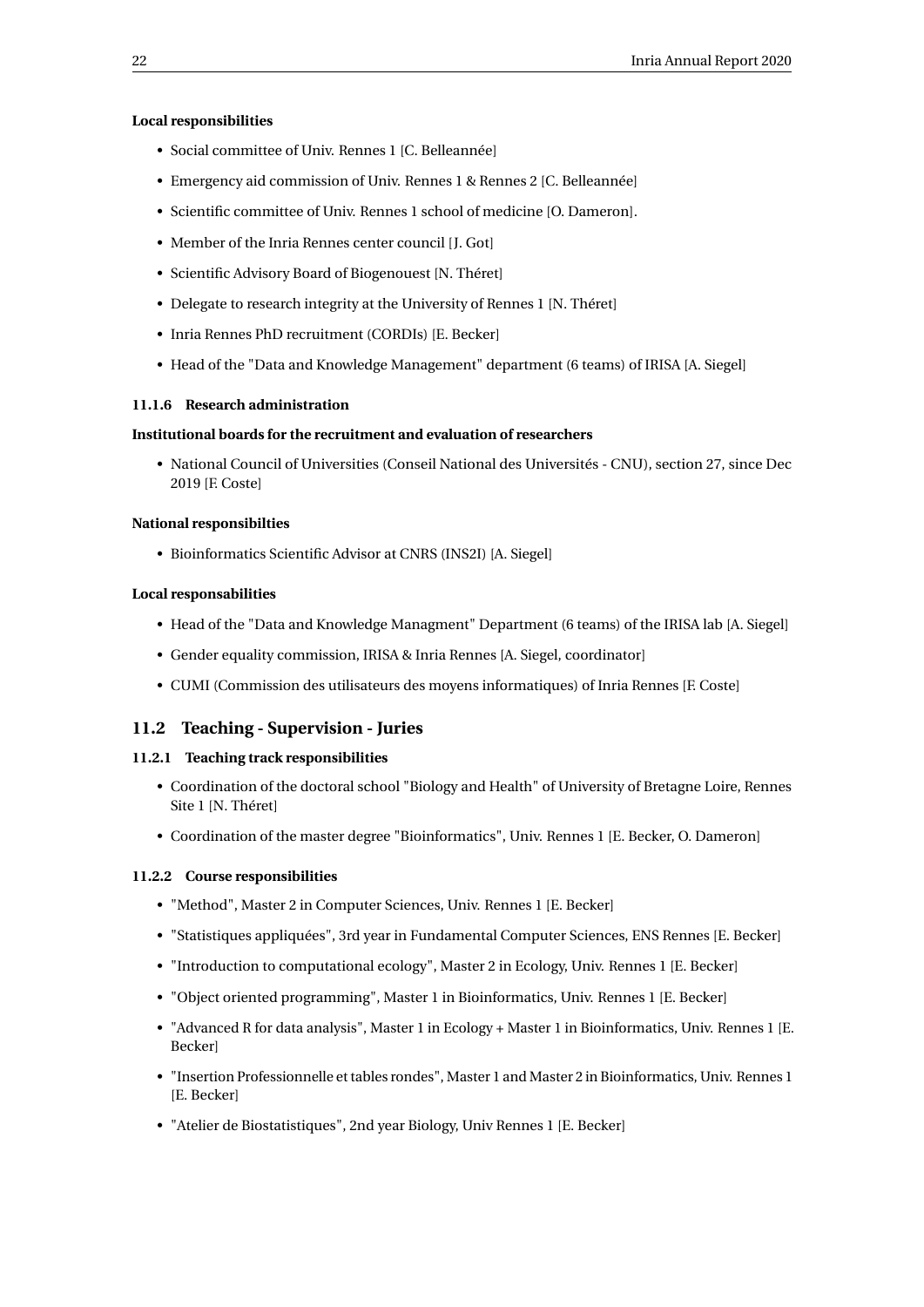- "Internship", Master 1 in Computer Sciences, Univ. Rennes 1 [C. Belleannée]
- "Supervised machine learning", Master 2 in Computer Sciences, Univ Rennes 1 [F. Coste]
- "Complément informatique 1", Licence 1 informatique, Univ. Rennes 1 [O. Dameron]
- "Atelier bioinformatique", Licence 2 informatique, Univ. Rennes 1 [O. Dameron]
- "Intégration: Remise à niveau en informatique", Master 1 in bioinformatics, Univ. Rennes 1 [O. Dameron]
- "Semantic Web and bio-ontologies", Master 2 in bioinformatics, Univ. Rennes 1 [O. Dameron]
- "Internship", Master 2 in bioinformatics, Univ. Rennes 1 [O. Dameron]
- "Integrative and Systems biology", Master 2 in bioinformatics, Univ. Rennes 1 [A. Siegel]
- "Micro-environnement Cellulaire normal & pathologique", Master 2 Biologie cellulaire et Moléculaire, Univ. Rennes 1 [N. Théret]

#### <span id="page-25-0"></span>**11.2.3 Teaching**

- Licence : E. Becker, "Atelier de Biostatistiques", 34h, 2nd year in Biology, Univ. Rennes 1, France
- Licence : E. Becker, "Statistiques Appliquées", 20h, 3rd year in Fundamental Computer Sciences, ENS Rennes, France
- Master : E. Becker, "Object oriented programming", 56h, Master 1 in Bioinformatics, Univ. Rennes 1, France
- Master : E. Becker, "Advanced R for data analysis", 36h, Master 1 in Bioinformatics, Univ. Rennes 1, France
- Master : E. Becker, "Introduction to computational ecology", 34h, Master 2 in Ecology, Univ. Rennes 1, France
- Master : E. Becker, "Method", 15h, Master 2 in Computer Sciences, Univ. Rennes 1, France
- Master : E. Becker, "Insertion Professionnelle et tables rondes", 6h, Master 1 and Master 2 in Bioinformatics, Univ. Rennes 1, France
- Master : E. Becker, "Systems Biology : biological netorks", 27h, Master 2 in Bioinformatics, Univ. Rennes 1, France
- Master : E. Becker, "Introduction to Bioinformatics", 3h, Master MEEF Biology, Univ. Rennes 1, France.
- Licence: C. Belleannée, Langages formels, 20h, L3 informatique, Univ. Rennes 1, France.
- Licence: C. Belleannée, Projet professionnel et communication, 16h, L1 informatique, Univ. Rennes 1, France.
- Licence: C. Belleannée, Enseignant référent, 20h, L1 informatique, Univ. Rennes 1, France.
- Licence: C. Belleannée, Spécialité informatique : Functional and immutable programming , 42h, L1 informatique, Univ. Rennes 1, France
- Master: C. Belleannée, Algorithmique du texte et bioinformatique, 10h, M1 informatique, Univ. Rennes 1, France
- Master: C. Belleannée, Programmation logique et contraintes, 32h, M1 informatique, Univ. Rennes 1, France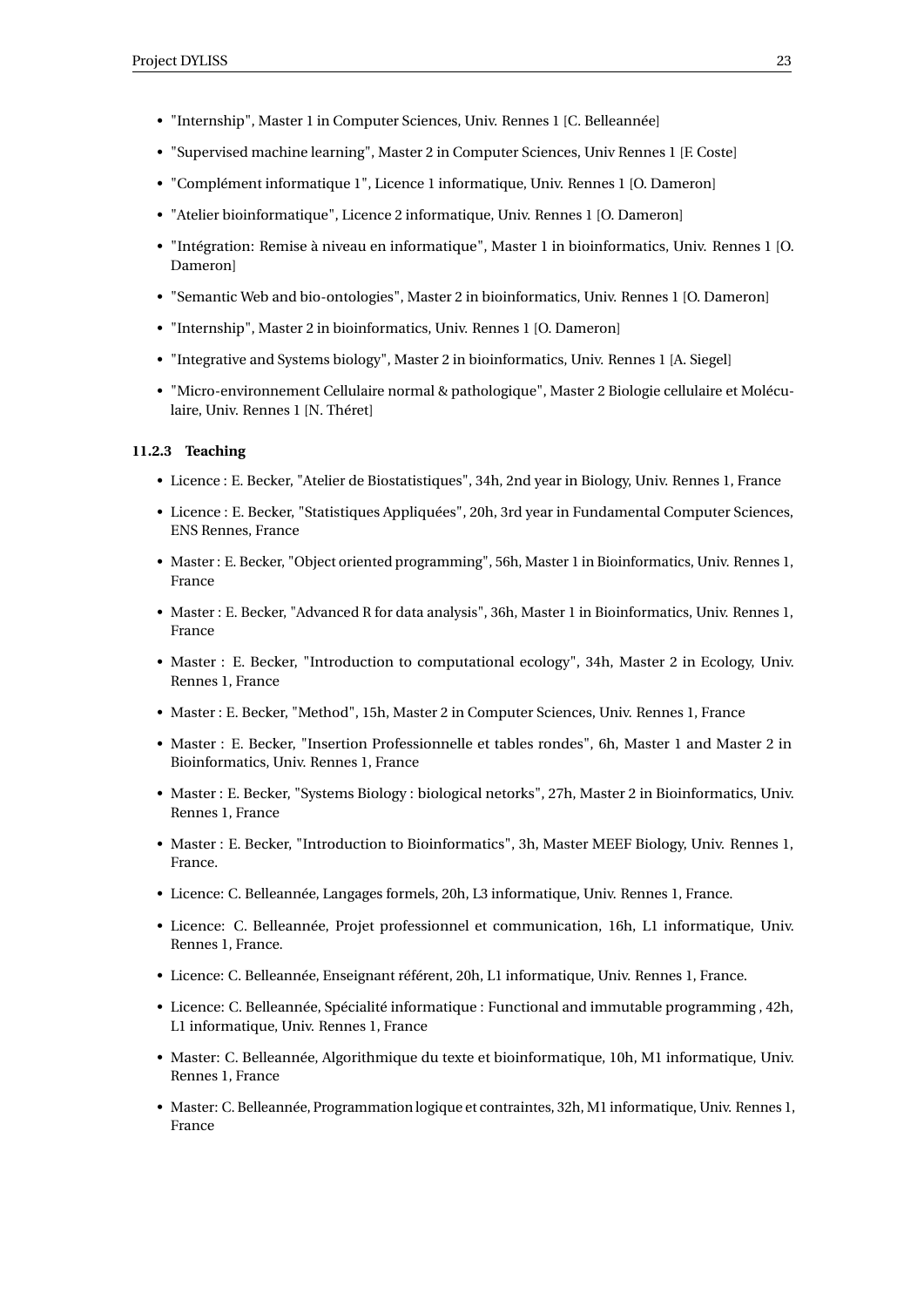- Master: S. Blanquart, Juries of Master 2 in bioinformatics, 10h, Univ. Rennes 1, France
- Master: L. Bourneuf, Projet, 25h, M1 Santé Publique, France.
- Master: F. Coste, Supervised machine learning, 10h, M2 Science Informatique, Univ. Rennes, France
- Licence: O. Dameron, Biostatistiques, 12h, 1st year school of medicine, Univ. Rennes 1, France
- Licence: O. Dameron, "Programmation 1", 40h, Licence 1 informatique, Univ. Rennes 1, France
- Licence: O. Dameron, "Complément informatique", 24h, Licence 1 informatique, Univ. Rennes 1, France
- Licence: O. Dameron, "Atelier bioinformatique", 12h, Licence 2 informatique, Univ. Rennes 1, France
- Licence: O. Dameron, "Programmation", 54h, Licence 3 miage, Univ. Rennes 1, France
- Master: O. Dameron, "Intégration: Remise à niveau en informatique", 18h Master 1 in bioinformatics, Univ. Rennes 1, France
- Master: O. Dameron, "Programmation impérative en Python", 98h Master 1 in bioinformatics, Univ. Rennes 1, France
- Master: O. Dameron, "Système informatique GNU/Linux", 10h, Master 1 in bioinformatics, Univ. Rennes 1, France
- Master: O. Dameron, 5h, "Internship", Master 1 in bioinformatics, Univ. Rennes 1, France
- Master: O. Dameron, "Bases de mathématiques et probablité", 9h, Master1 in public health, Univ. Rennes 1, France
- Master: O. Dameron, "Programmation impérative en Python (2)", 3h Master 1 in public health, Univ. Rennes 1, France
- Master: O. Dameron, 20h, "Semantic Web and bio-ontologies", Master 2 in bioinformatics, Univ. Rennes 1, France
- Master: O. Dameron, 15h, "Internship", Master 2 in bioinformatics, Univ. Rennes 1, France
- Licence: N. Guillaudeux, Projet professionnel et communication, 16h, 1st year Computer Science, Univ. Rennes 1, France
- Licence: N. Guillaudeux, "TPs Python", 36h, 1st year in Biology, Univ. Rennes 1, France
- Licence: M. Louarn, Introduction à la BioInformatique, 6h, L2 Informatique, Univ. Rennes 1, France.
- Licence: M. Louarn, Informatique, 10h, L1 Physique Chimie, Univ. Rennes 1, France.
- Master: M. Louarn, Informatique Médicale Avancée, 2h, M1 Médecine, Univ. Rennes 1, France.
- Master: M. Louarn, Object-oriented programming, 25h, M2 bioinformatique et génomique, Univ. Rennes 1, France.
- Master: M. Louarn, Jury de stage, 6h, M1 bioinformatique et génomique, Univ. Rennes 1, France.
- Master: A. Siegel, Integrative and Systems biology, Master 2 in bioinformatics, Univ. Rennes 1.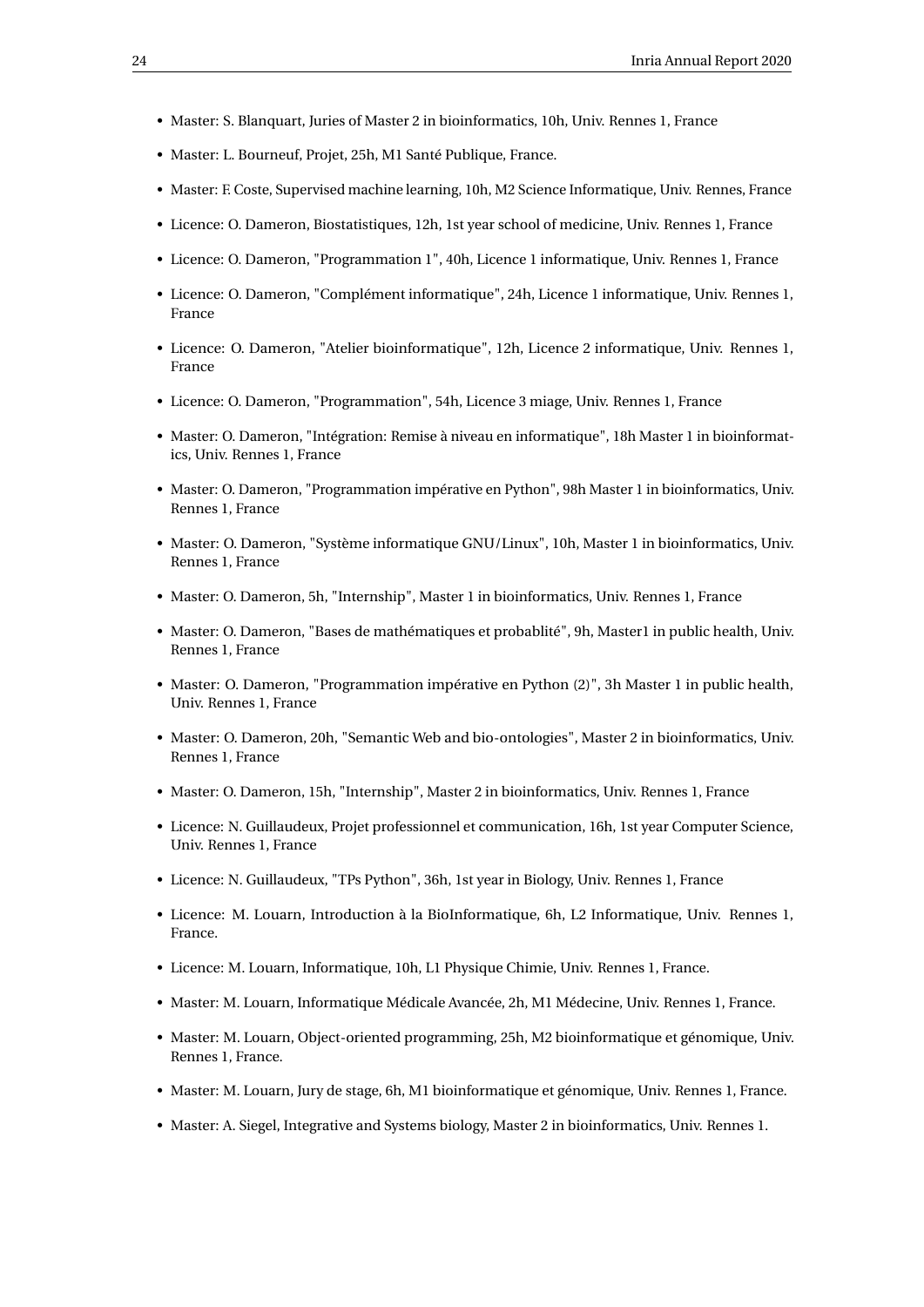#### <span id="page-27-0"></span>**11.2.4 Supervision**

- PhD: Marine Louarn, *Intégration de données génomiques massives et hétérogènes, application aux mutations non-codantes dans le lymphome folliculaire*, defended November 26th 2020, supervised by A. Siegel, T. Fest (CHU) and O. Dameron. [\[29\]](#page-31-1)
- PhD: Méline Wéry, *Methodology development in disease treatment projects.* , defended December 16th 2020, supervised by E. Becker, C. Bettembourg (Sanofi), O. Dameron, and A. Siegel. [\[30\]](#page-31-2)
- PhD in progress : Hugo Talibart, Learning grammars with long-distance correlations on proteins, started in Nov. 2017, supervised by F. Coste and J. Nicolas.
- PhD in progress: Mael Conan, *Predictive approach to assess the genotoxicity of environmental contaminants during liver fibrosis*, started in Oct. 2017, supervised by S. Langouet and A. Siegel.
- PhD in progress : Pierre Vignet, *Identification et conception expérimentale de nouveaux agents thérapeutiques à partir d'un modèle informatique des réseaux d'influence du TGF-beta dans les pathologies hépatiques chroniques* , started in Dec. 2018, supervised by N. Théret and A. Siegel.
- PhD in progress: Johanne Bakalara, *Temporal models of care sequences for the exploration of medicoadministrative data*, started in Oct. 2018, supervised by T. Guyet (Lacodam), E. Oger (Repères) and O. Dameron.
- PhD in progress: Nicolas Guillaudeux, *Compare gene structures to predict isoform transcripts*, started in Oct. 2018, supervised by O. Dameron, S. Blanquart and C. Belleannée
- PhD in progress: Arnaud Belcour, *Inferring Model metabolisms for bacterial ecosystems reduction*, started in Oct. 2019, supervised by A. Siegel and S. Blanquart.
- PhD in progress: Olivier Dennler, *Modular functional characterization of ADAMTL and ADAMTSL protein families*, started in Oct. 2019, supervised by N. Theret, F. Coste and S. Blanquart.
- PhD in progress: Virgilio Kmetzsch *Multi-modal analysis of neuroimaging and transcriptomics data in genetically-induced fronto-temporal dementia*, started in Oct. 2019, supervised by E. Becker and O. Colliot (INRIA Aramis, ICM Paris)
- PhD in progress : Mathieu Bouguéon. *Modélisation prédictive pour le ciblage thérapeutique du TGF-beta dans les pathologies chroniques hépatiques*, started in Oct. 2020, supervised by N. Théret and A. Siegel
- PhD in progress : Nicolas Buton. *Deep learning for proteins functional annotation : novel architectures and interpretability methods*, started in Oct. 2020, supervised by F. Coste, Y. Le Cunff and O. Dameron
- PhD in progress : Camille Juigné. *Analyse des données biologiques hétérogènes par exploitation de graphes multicouches pour comprendre et prédire les variations d'efficacité alimentaire chez le porc* , started in Dec. 2020, supervised by E. Becker and F. Gondret (INRAE Pegase).
- PhD in progress : Méziane Aite. *Identification de nouvelles combinaisons thérapeutiques dans les indications neurologiques*, started in Nov. 2020, supervised by O. Dameron and V. Lafon (Insiliance).

#### <span id="page-27-1"></span>**11.2.5 Juries**

- Referee of PhD thesis (1): K. Guillaumier, University of Malta [F. Coste]
- Member of PhD thesis juries (6): M. Wery, Université de Rennes 1 [E. Becker, O. Dameron, A. Siegel], M. Louarn, Université de Rennes 1 [O. Dameron, A. Siegel], A. Aubert, Université Lyon 1 [N. Théret], R. Gazzotti, Université Côte d'Azur [O. Dameron], C. Dalloux, Université de Rennes 1 [O. Dameron], W. Delage, Université de Rennes 1 [O. Dameron, president]
- Referee of habilitation thesis (0):
- Member of habilitation thesis juries (1): V. Claveau, Université de Rennes 1 [O. Dameron]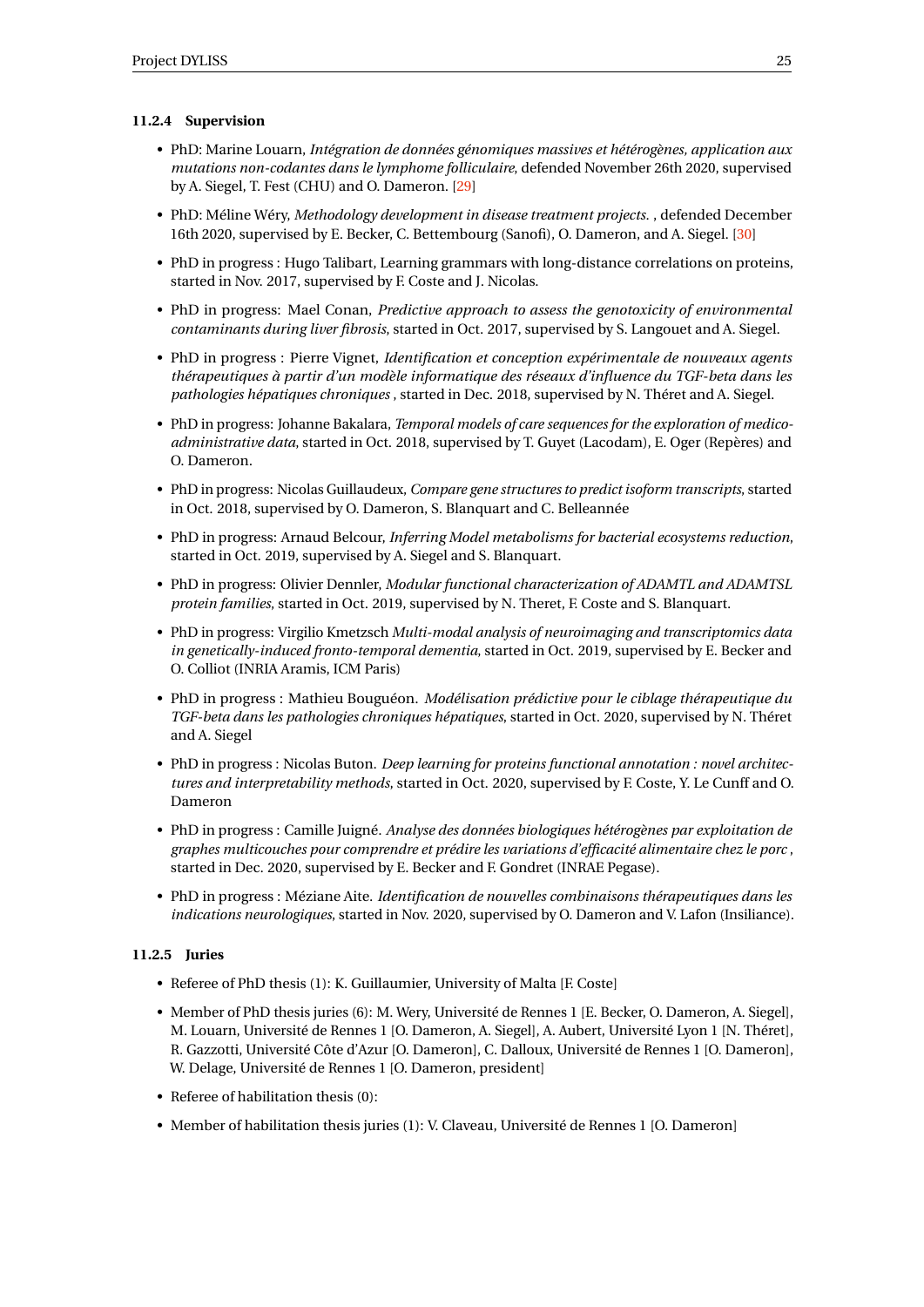#### <span id="page-28-0"></span>**11.2.6 Interns**

- Internship, from May until Jun 2020. Supervised by F. Coste. Student: Malo Revel (Licence 3, ENS Rennes). Subject: Learning k,l-locally substitutable Multiple Context-Free Grammars
- Internship, from Feb until Aug 2020. Supervised by F. Coste and Y. Le Cunff. Student: Nicolas Buton (Master 2, Sorbonne University). Subject: Deep Learning Encoder Representations from Transformers: from Natural Languages to Protein Sequences Processing [\[31\]](#page-32-12)
- Internship, from Jan until July 2020. Supervized by F. Moreews and E. Becker. Student : Quentin Delhon (Université de Rennes 1). Subject: Graph exploration algorithms to search for key regulators of metabolic pathways
- Internship, from Jan until July 2020. Supervized by E. Becker, O. Dameron and G. Rabut (IGDR). Student : Marc Melkonian (Université de Rennes 1). Subject: Réseaux biologiques : intégration de données d'interactions homogènes et hétérogènes
- Internship, from Jan until July 2020. Supervized by A. Siegel and H. Falentin. Student : Corentin Raphalen (Université de Rennes 1). Subject: Sélection de consortia microbiens optimaux pour la synthèse de vitamines dans les produits laitiers et fermentés
- Internship, from Jan until July 2020. Supervized by A. Siegel. Student : Pierre Gueracher (Université de Rennes 1). Subject: Variabilité des regroupements issus de l'analyse de données à cellule unique : impact du choix des paramètres et des marqueurs de types cellulaires
- Internship, from March until July 2020. Supervized by A. Belcour, S. Blanquart and A. Siegel. Student : Baptiste Ruiz (Agrocampus Paris). Subject: Modélisation de la diversité microbienne mesurée dans des expérimentations de fermenteurs
- Internship, from January until March 2020. Supervized by A. Siegel. Student : Adriana Concha (University of Chile). Subject: Integration of metagenomic datasets of Atacama desert at the metabolic scale.
- Internship, from April until June 2020. Supervized by O. Dameron. Student : Christophe Héligon (Université de Rennes 1). Subject: Integrating gene-phenotype association data using Semantic Web technologies.
- Internship, from May until July 2020. Supervized by O. Dameron. Student : Maxime Léger (Université de Rennes 1). Subject: Identification de modules au sein d'une collection de requêtes SPARQL.

#### <span id="page-28-1"></span>**11.3 Popularization**

• Science en Cour[t]s (<http://sciences-en-courts.fr/>) Many of our current and former PhD students (M.Wéry, N. Guillaudeux, L. Bourneuf, A. Antoine-Lorquin, C. Bettembourg, J. Coquet, V. Dellannée, G. Garet, S. Prigent) have been heavily involved in organization of a local Popularization Festival where PhD. students explain their thesis via short movies. The movies are presented to a professional jury composed of artists and scientists, and of high-school students. Previous years films can be viewed on the festival web-site

#### <span id="page-28-2"></span>**11.3.1 Education**

- Operation DECLIC (Dialogues Entre Chercheurs et Lycéens pour les Intéresser à la Construction des Savoirs). Lycée Descartes, Rennes. [N. Théret, M. Conan, O. Dennler]
- "Elles codent Elles créent" Several PhD students have been involved in creative Python learning sessions for female students in two high-schools. [M. Louarn, M. Wéry, A. Siegel]
- Formation des étudiants au capes informatique *Sensibilisation aux stéreotypes en informatique* [A. Siegel]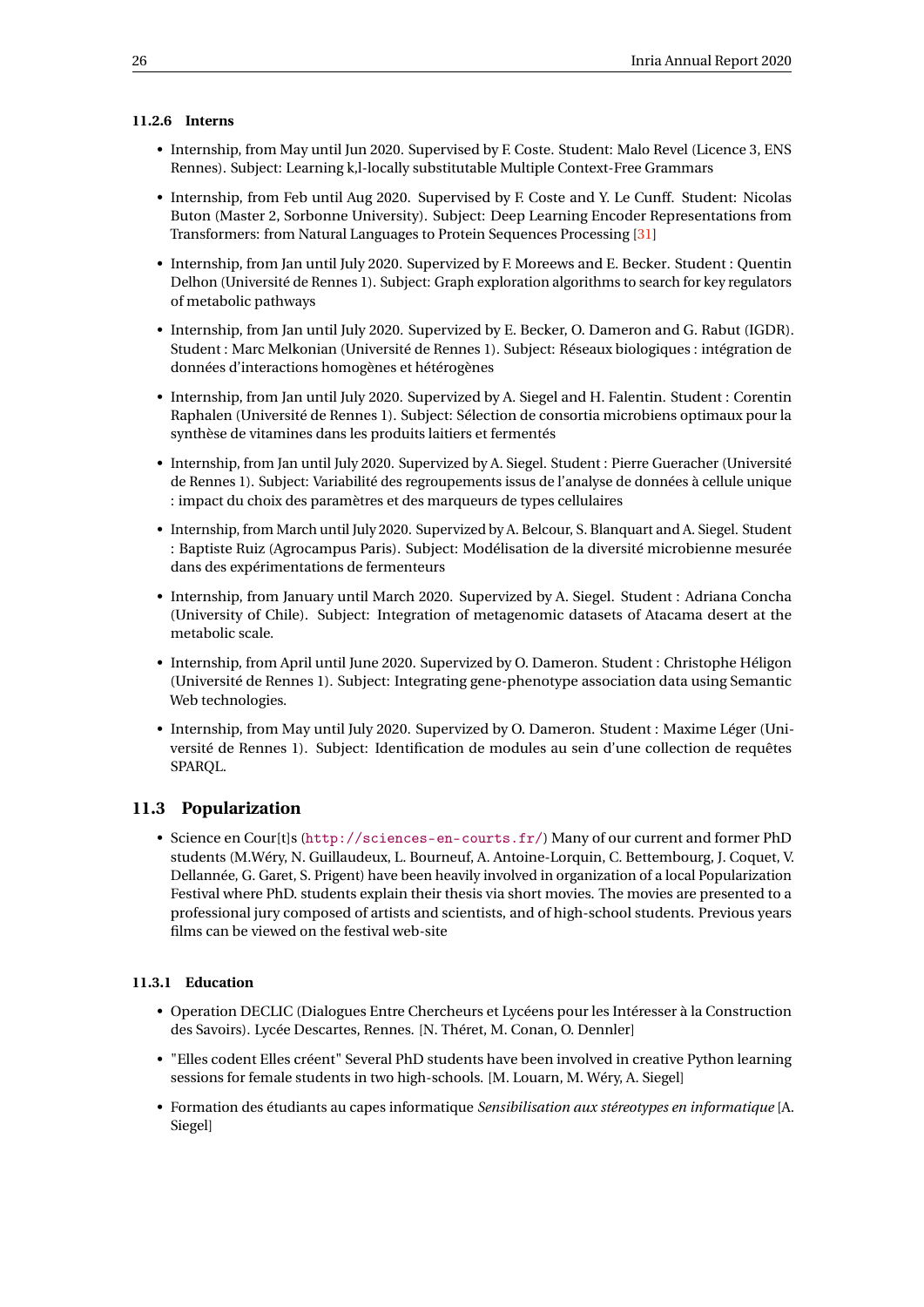#### <span id="page-29-0"></span>**11.3.2 Interventions**

- Rendez-Vous des Jeunes Mathématiciennes et Informaticiennes de l'ENS Rennes, 18 novembre. *Atelier "déconstruction des stéreotypes"* [A. Siegel]
- Rendez-Vous des Jeunes Mathématiciennes et Informaticiennes de l'ENS, 12 décembre. *Informatique et biologie moléculaire: la place des modèles mathématiques* [A. Siegel]

## <span id="page-29-1"></span>**12 Scientific production**

#### <span id="page-29-2"></span>**12.1 Major publications**

- <span id="page-29-6"></span>[1] M. Aite, M. Chevallier, C. Frioux, C. Trottier, J. Got, M.-P. Cortés, S. N. Mendoza, G. Carrier, O. Dameron, N. Guillaudeux, M. Latorre, N. Loira, G. V. Markov, A. Maass and A. Siegel. 'Traceability, reproducibility and wiki-exploration for "à-la-carte" reconstructions of genome-scale metabolic models'. In: *PLoS Computational Biology* 14.5 (May 2018). e1006146. DOI: [10.1371/journal.pcb](https://doi.org/10.1371/journal.pcbi.1006146) [i.1006146](https://doi.org/10.1371/journal.pcbi.1006146). URL: <https://hal-univ-rennes1.archives-ouvertes.fr/hal-01807842>.
- <span id="page-29-8"></span>[2] C. Belleannée, O. Sallou and J. Nicolas. 'Logol: Expressive Pattern Matching in sequences. Application to Ribosomal Frameshift Modeling'. In: *PRIB2014 - Pattern Recognition in Bioinformatics, 9th IAPR International Conference*. Ed. by M. Comin, L. Kall, E. Marchiori, A. Ngom and J. Rajapakse. Vol. 8626. Lukas KALL. Stockholm, Sweden: Springer International Publishing, Aug. 2014, pp. 34–47. DOI: [10.1007/978-3-319-09192-1\\_4](https://doi.org/10.1007/978-3-319-09192-1_4). URL: <https://hal.inria.fr/hal-01059506>.
- [3] C. Bettembourg, C. Diot and O. Dameron. 'Optimal Threshold Determination for Interpreting Semantic Similarity and Particularity: Application to the Comparison of Gene Sets and Metabolic Pathways Using GO and ChEBI'. In: *PLoS ONE* (2015), p. 30. DOI: [10.1371/journal.pone.01335](https://doi.org/10.1371/journal.pone.0133579) [79](https://doi.org/10.1371/journal.pone.0133579). URL: <https://hal.inria.fr/hal-01184934>.
- <span id="page-29-7"></span>[4] P. Bordron, M. Latorre, M.-P. Cortés, M. Gonzales, S. Thiele, A. Siegel, A. Maass and D. Eveillard. 'Putative bacterial interactions from metagenomic knowledge with an integrative systems ecology approach'. In: *MicrobiologyOpen* 5.1 (2015), pp. 106–117. DOI: [10.1002/mbo3.315](https://doi.org/10.1002/mbo3.315). URL: [https:](https://hal.inria.fr/hal-01246173) [//hal.inria.fr/hal-01246173](https://hal.inria.fr/hal-01246173).
- <span id="page-29-9"></span>[5] J. Coquet, N. Théret, V. Legagneux and O. Dameron. 'Identifying Functional Families of Trajectories in Biological Pathways by Soft Clustering: Application to TGF-*β* Signaling'. In: *CMSB 2017 - 15th International Conference on Computational Methods in Systems Biology*. Lecture Notes in Computer Sciences. Darmstadt, Sept. 2017, p. 17. URL: [https://hal.archives-ouvertes.fr/hal-01559](https://hal.archives-ouvertes.fr/hal-01559249) [249](https://hal.archives-ouvertes.fr/hal-01559249).
- <span id="page-29-3"></span>[6] F. Coste, G. Garet, A. Groisillier, J. Nicolas and T. Tonon. 'Automated Enzyme classification by Formal Concept Analysis'. In: *ICFCA - 12th International Conference on Formal Concept Analysis*. Cluj-Napoca, Romania: Springer, June 2014. URL: <https://hal.inria.fr/hal-01063727>.
- [7] F. Coste and J. Nicolas. 'Learning local substitutable context-free languages from positive examples in polynomial time and data by reduction'. In: *ICGI 2018 - 14th International Conference on Grammatical Inference*. Vol. 93. Wrocław, Poland, Sept. 2018, pp. 155–168. URL: [https://hal.inr](https://hal.inria.fr/hal-01872266) [ia.fr/hal-01872266](https://hal.inria.fr/hal-01872266).
- [8] C. Frioux, E. Fremy, C. Trottier and A. Siegel. 'Scalable and exhaustive screening of metabolic functions carried out by microbial consortia'. In: *Bioinformatics* 34.17 (Sept. 2018), pp. i934–i943. DOI: [10.1093/bioinformatics/bty588](https://doi.org/10.1093/bioinformatics/bty588). URL: <https://hal.inria.fr/hal-01871600>.
- <span id="page-29-5"></span>[9] C. Frioux, T. Schaub, S. Schellhorn, A. Siegel and P. Wanko. 'Hybrid Metitebolic Network Completion'. In: *Theory and Practice of Logic Programming* (Nov. 2018), pp. 1–23. URL: [https://hal.inr](https://hal.inria.fr/hal-01936778) [ia.fr/hal-01936778](https://hal.inria.fr/hal-01936778).
- <span id="page-29-4"></span>[10] S. Prigent, C. Frioux, S. M. Dittami, S. Thiele, A. Larhlimi, G. Collet, G. Fabien, J. Got, D. Eveillard, J. Bourdon, F. Plewniak, T. Tonon and A. Siegel. 'Meneco, a Topology-Based Gap-Filling Tool Applicable to Degraded Genome-Wide Metabolic Networks'. In: *PLoS Computational Biology* 13.1 (Jan. 2017), p. 32. DOI: [10.1371/journal.pcbi.1005276](https://doi.org/10.1371/journal.pcbi.1005276). URL: [https://hal.inria.fr/hal-01449](https://hal.inria.fr/hal-01449100) [100](https://hal.inria.fr/hal-01449100).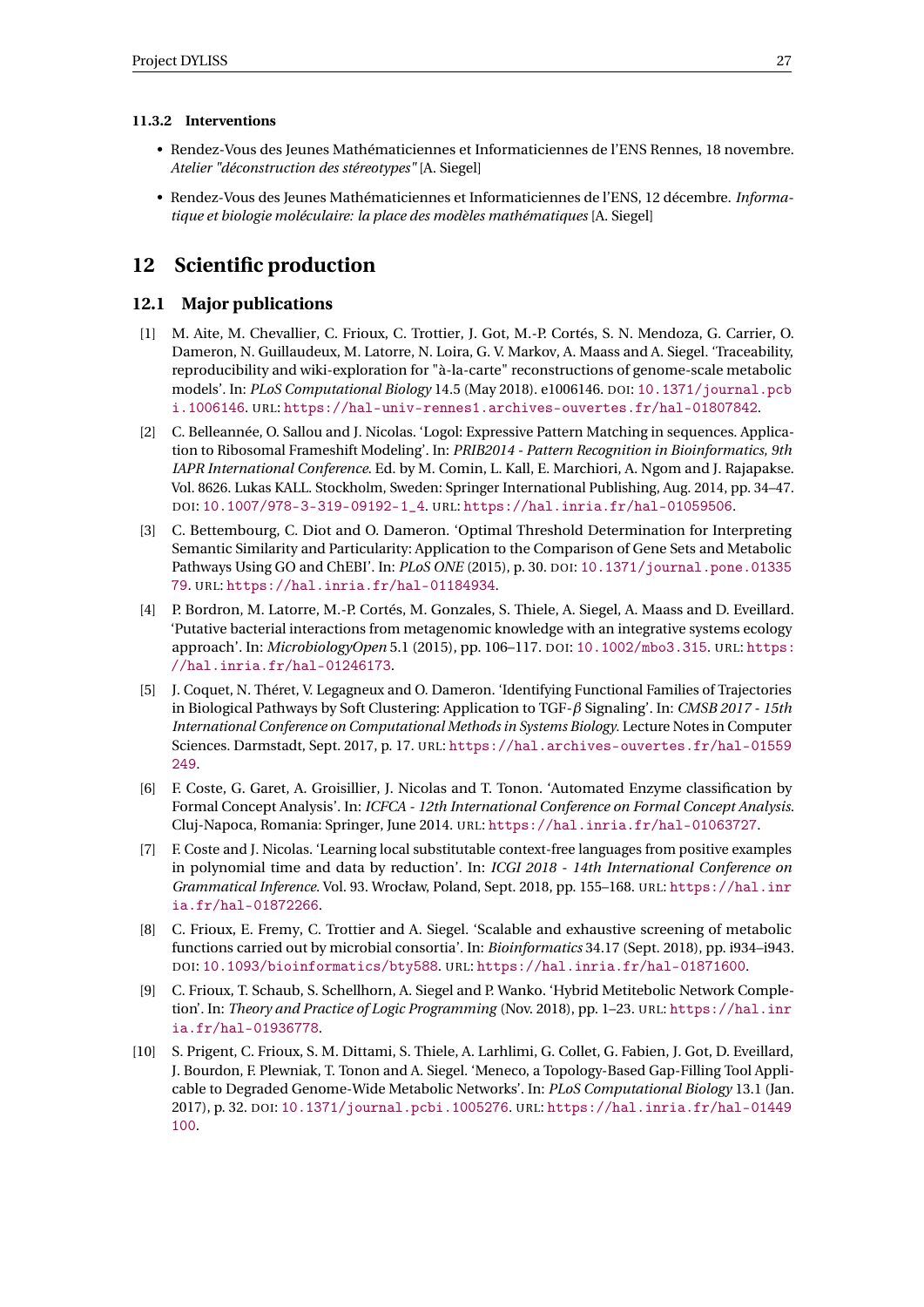<span id="page-30-1"></span>[11] S. Videla, J. Saez-Rodriguez, C. Guziolowski and A. Siegel. 'caspo: a toolbox for automated reasoning on the response of logical signaling networks families'. In: *Bioinformatics* (2017). DOI: [10.1093/bi](https://doi.org/10.1093/bioinformatics/btw738) [oinformatics/btw738](https://doi.org/10.1093/bioinformatics/btw738). URL: <https://hal.inria.fr/hal-01426880>.

#### <span id="page-30-0"></span>**12.2 Publications of the year**

#### **International journals**

- <span id="page-30-10"></span>[12] F. Azar, K. Courtet, B. Dekky, D. Bonnier, O. Dameron, A. Colige, V. Legagneux and N. Théret. 'Integration of miRNA-regulatory networks in hepatic stellate cells identifies TIMP3 as a key factor in chronic liver disease'. In: *Liver International* 40.8 (Aug. 2020), pp. 2021–2033. DOI: [10.1111/liv](https://doi.org/10.1111/liv.14476) [.14476](https://doi.org/10.1111/liv.14476). URL: <https://hal.archives-ouvertes.fr/hal-02549948>.
- <span id="page-30-6"></span>[13] A. Belcour, C. Frioux, M. Aite, A. Bretaudeau, F. Hildebrand and A. Siegel. 'Metage2Metabo, microbiotascale metabolic complementarity for the identification of key species'. In: *eLife* 9 (29th Dec. 2020). DOI: [10.1101/803056](https://doi.org/10.1101/803056). URL: <https://hal.inria.fr/hal-02395024>.
- <span id="page-30-3"></span>[14] A. Belcour, J. Girard, M. Aite, L. Delage, C. Trottier, C. Marteau, C. J.-J. Leroux, S. M. Dittami, P. Sauleau, E. Corre, J. Nicolas, C. Boyen, C. Leblanc, J. Collén, A. Siegel and G. V. Markov. 'Inferring Biochemical Reactions and Metabolite Structures to Understand Metabolic Pathway Drift'. In: *iScience* 23.2 (21st Feb. 2020), p. 100849. DOI: [10.1016/j.isci.2020.100849](https://doi.org/10.1016/j.isci.2020.100849). URL: [https://ha](https://hal.inria.fr/hal-01943880) [l.inria.fr/hal-01943880](https://hal.inria.fr/hal-01943880).
- <span id="page-30-7"></span>[15] B. Burgunter-Delamare, H. Kleinjan, C. Frioux, E. Fremy, M. Wagner, E. Corre, A. Le Salver, C. Leroux, C. Leblanc, C. Boyen, A. Siegel and S. Dittami. 'Metabolic Complementarity Between a Brown Alga and Associated Cultivable Bacteria Provide Indications of Beneficial Interactions'. In: *Frontiers in Marine Science* 7 (21st Feb. 2020), pp. 1–11. DOI: [10.3389/fmars.2020.00085](https://doi.org/10.3389/fmars.2020.00085). URL: <https://hal.inria.fr/hal-02866101>.
- <span id="page-30-4"></span>[16] M. Conan, S. Langouët, A. Siegel and N. Théret. 'Innovative Approach to Predict DNA Adduct Formation of Environnemental Contaminants'. In: *Environmental and Molecular Mutagenesis* 61.S1 (2020), p. 58. DOI: [10.1002/em.22405](https://doi.org/10.1002/em.22405). URL: [https://hal.archives-ouvertes.fr/hal-](https://hal.archives-ouvertes.fr/hal-02964170)[02964170](https://hal.archives-ouvertes.fr/hal-02964170).
- <span id="page-30-8"></span>[17] S. Daval, K. Gazengel, A. Belcour, J. Linglin, A.-Y. Guillerm-Erckelboudt, A. Sarniguet, M. M. Manzanares-Dauleux, L. Lebreton and C. Mougel. 'Soil microbiota influences clubroot disease by modulating Plasmodiophora brassicae and Brassica napus transcriptomes'. In: *Microbial Biotechnology* 13.5 (2020), pp. 1648–1672. DOI: [10.1111/1751-7915.13634](https://doi.org/10.1111/1751-7915.13634). URL: [https://hal.inrae.fr/hal-02](https://hal.inrae.fr/hal-02624824) [624824](https://hal.inrae.fr/hal-02624824).
- <span id="page-30-2"></span>[18] S. M. Dittami, E. Corre, L. Brillet-Guéguen, A. Lipinska, N. Pontoizeau, M. Aite, K. Avia, C. Caron, C. H. Cho, J. Collen, A. Cormier, L. Delage, S. Doubleau, C. Frioux, A. Gobet, I. González-Navarrete, A. Groisillier, C. Herve, D. Jollivet, H. Kleinjan, C. Leblanc, X. Liu, D. Marie, G. V. Markov, A. E. Minoche, M. Monsoor, P. Péricard, M.-M. Perrineau, A. F. Peters, A. Siegel, A. Siméon, C. Trottier, H. S. Yoon, H. Himmelbauer, C. Boyen and T. Tonon. 'The genome of Ectocarpus subulatus – A highly stress-tolerant brown alga'. In: *Marine Genomics* (Jan. 2020), pp. 1–24. DOI: [10.1016/j.mar](https://doi.org/10.1016/j.margen.2020.100740) [gen.2020.100740](https://doi.org/10.1016/j.margen.2020.100740). URL: <https://hal.inria.fr/hal-02866117>.
- <span id="page-30-9"></span>[19] M. Folschette, V. Legagneux, A. Poret, L. Chebouba, C. Guziolowski and N. Théret. 'A pipeline to create predictive functional networks: application to the tumor progression of hepatocellular carcinoma'. In: *BMC Bioinformatics* 21.1 (14th Jan. 2020), p. 18. DOI: [10.1186/s12859-019-3316-](https://doi.org/10.1186/s12859-019-3316-1) [1](https://doi.org/10.1186/s12859-019-3316-1). URL: <https://hal.archives-ouvertes.fr/hal-02095930>.
- <span id="page-30-5"></span>[20] C. Frioux, S. Dittami and A. Siegel. 'Using automated reasoning to explore the metabolism of unconventional organisms: a first step to explore host–microbial interactions'. In: *Biochemical Society Transactions* (7th May 2020), pp. 1–19. DOI: [10.1042/BST20190667](https://doi.org/10.1042/BST20190667). URL: [https://hal.a](https://hal.archives-ouvertes.fr/hal-02569935) [rchives-ouvertes.fr/hal-02569935](https://hal.archives-ouvertes.fr/hal-02569935).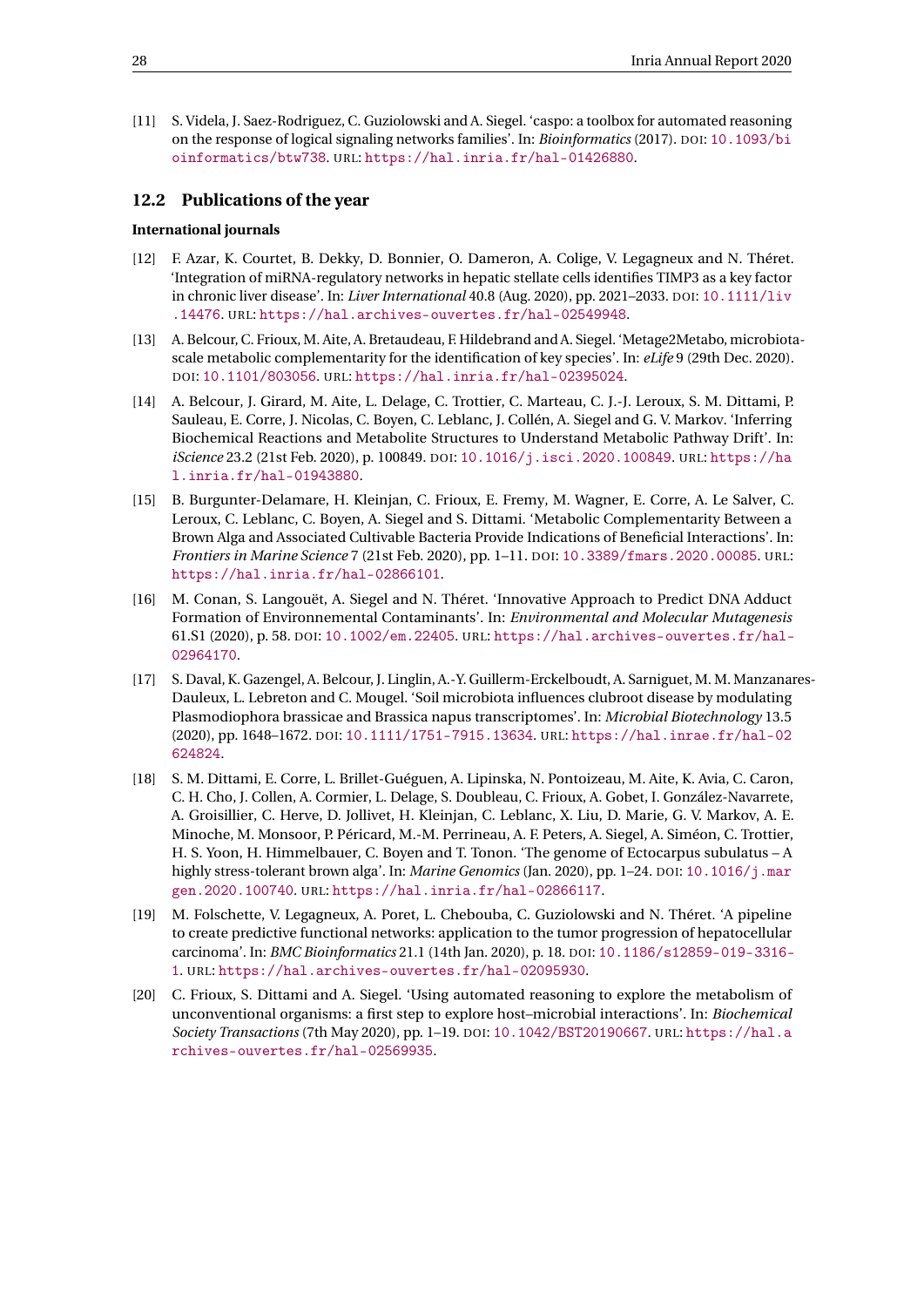- <span id="page-31-6"></span>[21] L. Garczarek, U. Guyet, H. Doré, G. Farrant, M. Hoebeke, L. Brillet-Guéguen, A. Bisch, M. Ferrieux, J. Siltanen, E. Corre, G. Le Corguillé, M. Ratin, F. Pitt, M. Ostrowski, M. Conan, A. Siegel, K. Labadie, J.-M. Aury, P. Wincker, D. Scanlan and F. Partensky. 'Cyanorak v2.1: a scalable information system dedicated to the visualization and expert curation of marine and brackish picocyanobacteria genomes'. In: *Nucleic Acids Research* (30th Oct. 2020). DOI: [10.1093/nar/gkaa958](https://doi.org/10.1093/nar/gkaa958). URL: [https:](https://hal.archives-ouvertes.fr/hal-02988562) [//hal.archives-ouvertes.fr/hal-02988562](https://hal.archives-ouvertes.fr/hal-02988562).
- <span id="page-31-7"></span>[22] U. Guyet, N. T. Nguyen, H. Doré, J. Haguait, J. Pittera, M. Conan, M. Ratin, E. Corre, G. Le Corguillé, L. A. Brillet-Guéguen, M. M. Hoebeke, C. Six, C. Steglich, A. Siegel, D. Eveillard, F. Partensky and L. Garczarek. 'Synergic Effects of Temperature and Irradiance on the Physiology of the Marine Synechococcus Strain WH7803'. In: *Frontiers in Microbiology* 11 (24th July 2020). DOI: [10.3389/fm](https://doi.org/10.3389/fmicb.2020.01707) [icb.2020.01707](https://doi.org/10.3389/fmicb.2020.01707). URL: <https://hal.sorbonne-universite.fr/hal-02929424>.
- <span id="page-31-3"></span>[23] V. Henry, I. Moszer, O. Dameron, L. Vila Xicota, B. Dubois, M.-C. Potier, M. Hofmann-Apitius and O. Colliot. 'Converting disease maps into heavyweight ontologies: general methodology and application to Alzheimer's disease'. In: *Database - The journal of Biological Databases and Curation* (16th Feb. 2021). DOI: [10.1093/database/baab004](https://doi.org/10.1093/database/baab004). URL: [https://hal.archives-ouvertes](https://hal.archives-ouvertes.fr/hal-03144306) [.fr/hal-03144306](https://hal.archives-ouvertes.fr/hal-03144306).
- <span id="page-31-9"></span>[24] V. Kmetzsch, V. Anquetil, D. Saracino, D. Rinaldi, A. Camuzat, T. Gareau, L. Jornea, S. Forlani, P. Couratier, D. Wallon, F. Pasquier, N. Robil, P. De La Grange, I. Moszer, I. Le Ber, O. Colliot and E. Becker. 'Plasma microRNA signature in presymptomatic and symptomatic subjects with C9orf72 associated frontotemporal dementia and amyotrophic lateral sclerosis'. In: *Journal of Neurology, Neurosurgery and Psychiatry* (25th Nov. 2020), jnnp-2020–324647. DOI: [10.1136/jnnp-2020-324](https://doi.org/10.1136/jnnp-2020-324647) [647](https://doi.org/10.1136/jnnp-2020-324647). URL: <https://hal.inria.fr/hal-03046771>.
- <span id="page-31-5"></span>[25] D. Mandakovic, Á. Cintolesi, J. Maldonado, S. Mendoza, M. Aite, A. Gaete, F. Saitua, M. Allende, V. Cambiazo, A. Siegel, A. Maass, M. Gonzalez and M. Latorre. 'Genome-scale metabolic models of Microbacterium species isolated from a high altitude desert environment'. In: *Scientific Reports* 10.1 (Dec. 2020), pp. 1–12. DOI: [10.1038/s41598-020-62130-8](https://doi.org/10.1038/s41598-020-62130-8). URL: [https://hal.inria.fr](https://hal.inria.fr/hal-02524471) [/hal-02524471](https://hal.inria.fr/hal-02524471).
- <span id="page-31-0"></span>[26] N. R. Tartaglia, A. Nicolas, V. DE REZENDE RODOVALHO, B. S. R. d. Luz, V. Briard-Bion, Z. Krupova, A. Thierry, F. Coste, A. Burel, P. P. Martin, J. Jardin, V. Azevedo, Y. Le Loir and E. Guedon. 'Extracellular vesicles produced by human and animal Staphylococcus aureus strains share a highly conserved core proteome'. In: *Scientific Reports* 10.1 (24th Apr. 2020), pp. 1–13. DOI: [10.1038/s41598-020-](https://doi.org/10.1038/s41598-020-64952-y) [64952-y](https://doi.org/10.1038/s41598-020-64952-y). URL: <https://hal.inrae.fr/hal-02638124>.

#### **International peer-reviewed conferences**

<span id="page-31-4"></span>[27] H. Talibart and F. Coste. 'ComPotts: Optimal alignment of coevolutionary models for protein sequences'. In: JOBIM 2020 - Journées Ouvertes Biologie, Informatique et Mathématiques. Montpellier, France, 30th June 2020, pp. 1–8. URL: <https://hal.inria.fr/hal-02862213>.

#### **Scientific book chapters**

<span id="page-31-8"></span>[28] N. Théret, J. Feret, A. Hodgkinson, P. Boutillier, P. Vignet and O. Radulescu. 'Integrative models for TGF-*β* signaling and extracellular matrix'. In: *Extracellular Matrix Omics*. Vol. 7. Biology of Extracellular Matrix. [https://v6ediss.universite-lyon.fr/sylvie-ricard-blum--3249](https://v6ediss.universite-lyon.fr/sylvie-ricard-blum--32497.kjsp) [7.kjsp](https://v6ediss.universite-lyon.fr/sylvie-ricard-blum--32497.kjsp), Dec. 2020, p. 17. DOI: [10.1007/978-3-030-58330-9\\_10](https://doi.org/10.1007/978-3-030-58330-9_10). URL: [https://hal.inria.f](https://hal.inria.fr/hal-02458073) [r/hal-02458073](https://hal.inria.fr/hal-02458073).

#### **Doctoral dissertations and habilitation theses**

- <span id="page-31-1"></span>[29] M. Louarn. 'Analysis and integration of heterogeneous large-scale genomics data'. Université Rennes 1, 26th Nov. 2020. URL: <https://hal.inria.fr/tel-03111759>.
- <span id="page-31-2"></span>[30] M. Wery. 'Identification of causal pathologic signature by multi-omic data integration'. Université de Rennes 1, 16th Dec. 2020. URL: <https://hal.inria.fr/tel-03115751>.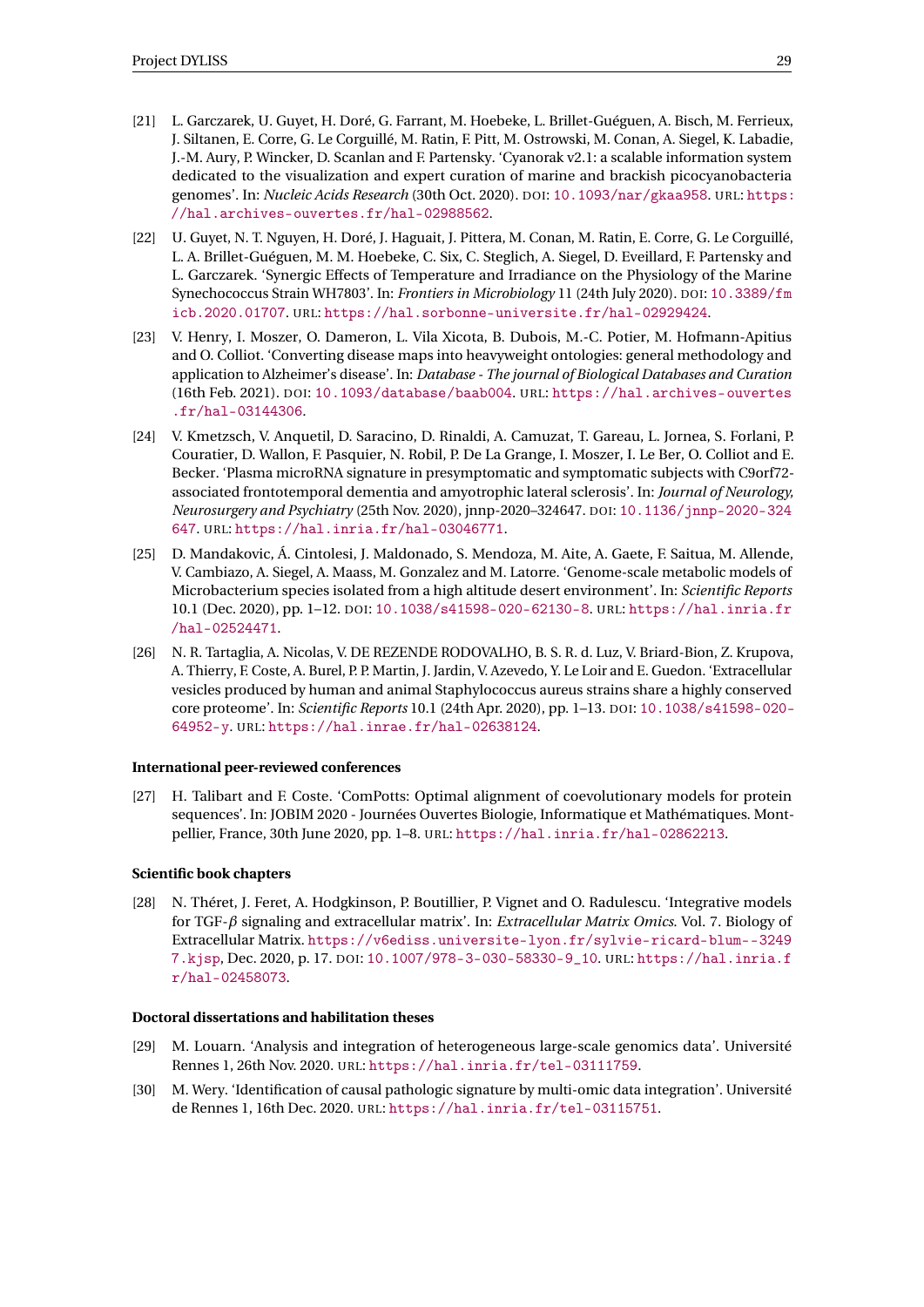#### **Other scientific publications**

- <span id="page-32-12"></span>[31] N. Buton. 'Rapport de stage Master 2 : Apprentissage et étude de Transformer pour la classification en familles protéiques'. Sorbonne université, 3rd Sept. 2020. URL: [https://hal.inria.fr/hal-](https://hal.inria.fr/hal-03103334)[03103334](https://hal.inria.fr/hal-03103334).
- [32] C. Frioux, A. Belcour, M. Aite, A. Bretaudeau, F. Hildebrand and A. Siegel. *Metage2Metabo: metabolic complementarity applied to genomes of large-scale microbiotas for the identification of keystone species*. Montpellier, France, 30th June 2020. DOI: [10.1101/803056](https://doi.org/10.1101/803056). URL: [https://hal.inria.f](https://hal.inria.fr/hal-03151934) [r/hal-03151934](https://hal.inria.fr/hal-03151934).

#### <span id="page-32-0"></span>**12.3 Cited publications**

- <span id="page-32-6"></span>[33] G. Andrieux, M. Le Borgne and N. Théret. 'An integrative modeling framework reveals plasticity of TGF-Beta signaling'. In: *BMC Systems Biology* 8.1 (2014), p. 30. DOI: [10.1186/1752-0509-8-30](https://doi.org/10.1186/1752-0509-8-30). URL: <http://www.hal.inserm.fr/inserm-00978313>.
- <span id="page-32-1"></span>[34] T. Berners Lee, W. Hall, J. A. Hendler, K. O'Hara, N. Shadbolt and D. J. Weitzner. 'A Framework for Web Science'. In: *Foundations and Trends in Web Science* 1.1 (2007), pp. 1–130.
- <span id="page-32-9"></span>[35] C. Bettembourg, C. Diot and O. Dameron. 'Semantic particularity measure for functional characterization of gene sets using gene ontology'. In: *PLoS ONE* 9.1 (2014). e86525. DOI: [10.1371/journal](https://doi.org/10.1371/journal.pone.0086525) [.pone.0086525](https://doi.org/10.1371/journal.pone.0086525). URL: <https://hal.inria.fr/hal-00941850>.
- <span id="page-32-4"></span>[36] S. Blanquart, J.-S. Varré, P. Guertin, A. Perrin, A. Bergeron and K. M. Swenson. 'Assisted transcriptome reconstruction and splicing orthology'. In: *BMC Genomics* 17.10 (Nov. 2016), p. 786. DOI: [10.1186/s12864-016-3103-6](https://doi.org/10.1186/s12864-016-3103-6). URL: <https://doi.org/10.1186/s12864-016-3103-6>.
- <span id="page-32-5"></span>[37] P. Blavy, F. Gondret, S. Lagarrigue, J. Van Milgen and A. Siegel. 'Using a large-scale knowledge database on reactions and regulations to propose key upstream regulators of various sets of molecules participating in cell metabolism'. In: *BMC Systems Biology* 8.1 (2014), p. 32. DOI: [1](https://doi.org/10.1186/1752-0509-8-32) [0.1186/1752-0509-8-32](https://doi.org/10.1186/1752-0509-8-32). URL: <https://hal.inria.fr/hal-00980499>.
- <span id="page-32-8"></span>[38] P. Bordron, M. Latorre, M.-P. Cortés, M. Gonzales, S. Thiele, A. Siegel, A. Maass and D. Eveillard. 'Putative bacterial interactions from metagenomic knowledge with an integrative systems ecology approach'. In: *MicrobiologyOpen* 5.1 (2015), pp. 106–117. DOI: [10.1002/mbo3.315](https://doi.org/10.1002/mbo3.315). URL: [https:](https://hal.inria.fr/hal-01246173) [//hal.inria.fr/hal-01246173](https://hal.inria.fr/hal-01246173).
- <span id="page-32-10"></span>[39] M. Boutet, L. Gauthier, M. Leclerc, G. Gros, V. De Montpreville, N. Théret, E. Donnadieu and F. Mami-Chouaib. 'TGF-*β* signaling intersects with CD103 integrin signaling to promote T lymphocyte accumulation and antitumor activity in the lung tumor microenvironment'. In: *Cancer Research* 76.7 (2016), pp. 1757–69. DOI: [10.1158/0008-5472.CAN-15-1545](https://doi.org/10.1158/0008-5472.CAN-15-1545). URL: [https://hal-univ-re](https://hal-univ-rennes1.archives-ouvertes.fr/hal-01282442) [nnes1.archives-ouvertes.fr/hal-01282442](https://hal-univ-rennes1.archives-ouvertes.fr/hal-01282442).
- <span id="page-32-2"></span>[40] A. Bretaudeau, F. Coste, F. Humily, L. Garczarek, G. Le Corguillé, C. Six, M. Ratin, O. Collin, W. M. Schluchter and F. Partensky. 'CyanoLyase: a database of phycobilin lyase sequences, motifs and functions'. In: *Nucleic Acids Research* (Nov. 2012), p. 6. DOI: [10.1093/nar/gks1091](https://doi.org/10.1093/nar/gks1091). URL: [https:](https://hal.inria.fr/hal-01094087) [//hal.inria.fr/hal-01094087](https://hal.inria.fr/hal-01094087).
- <span id="page-32-11"></span>[41] J. Coquet, N. Théret, V. Legagneux and O. Dameron. 'Identifying Functional Families of Trajectories in Biological Pathways by Soft Clustering: Application to TGF-*β* Signaling'. In: *CMSB 2017 - 15th International Conference on Computational Methods in Systems Biology*. Lecture Notes in Computer Sciences. Darmstadt, France, Sept. 2017, p. 17. URL: [https://hal.archives-ouvertes.fr/hal](https://hal.archives-ouvertes.fr/hal-01559249) [-01559249](https://hal.archives-ouvertes.fr/hal-01559249).
- <span id="page-32-3"></span>[42] M.-P. Cortés, S. N. Mendoza, D. Travisany, A. Gaete, A. Siegel, V. Cambiazo and A. Maass. 'Analysis of Piscirickettsia salmonis Metabolism Using Genome-Scale Reconstruction, Modeling, and Testing'. In: *Frontiers in Microbiology* 8 (Dec. 2017), p. 15. DOI: [10.3389/fmicb.2017.02462](https://doi.org/10.3389/fmicb.2017.02462). URL: [https:](https://hal.inria.fr/hal-01661270) [//hal.inria.fr/hal-01661270](https://hal.inria.fr/hal-01661270).
- <span id="page-32-7"></span>[43] F. Coste, G. Garet, A. Groisillier, J. Nicolas and T. Tonon. 'Automated Enzyme classification by Formal Concept Analysis'. In: *ICFCA - 12th International Conference on Formal Concept Analysis*. Cluj-Napoca, Romania: Springer, June 2014. URL: <https://hal.inria.fr/hal-01063727>.